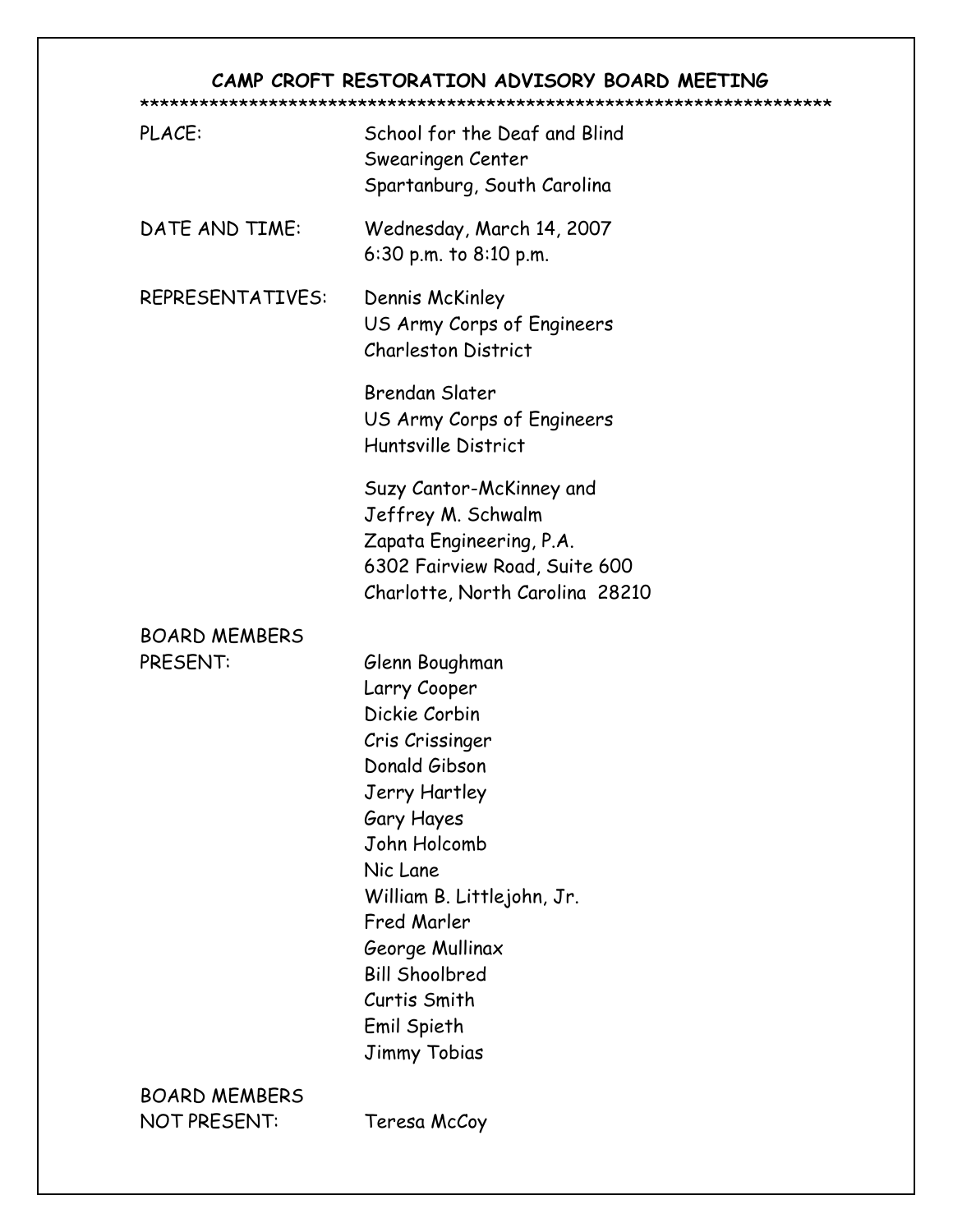# INDEX

REPORTED BY: Sandy Satterwhite Reporting P.O. Box 742 Roebuck, South Carolina 29376 (864) 574-1455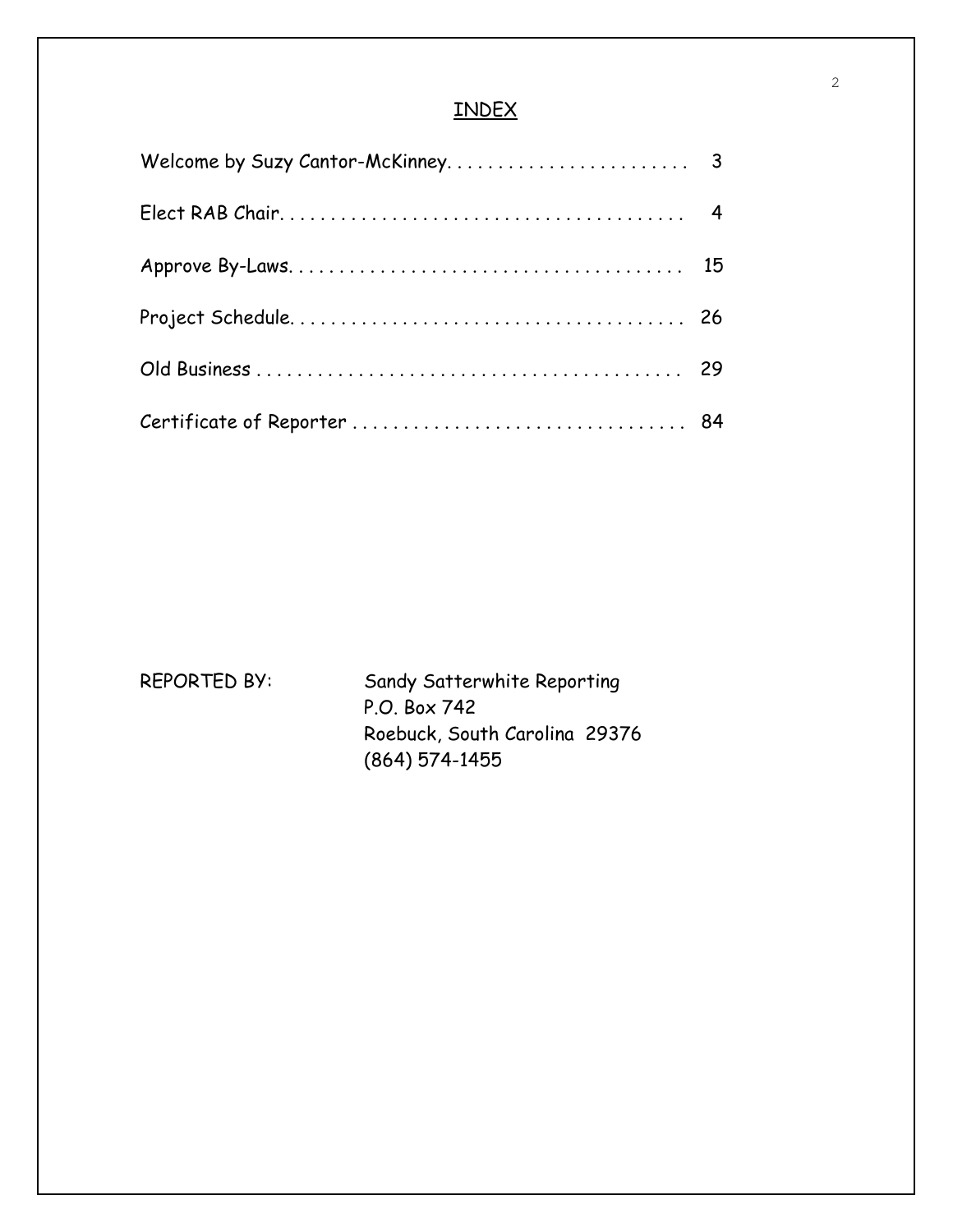2 Good evening. I'd like to go ahead and start our meeting tonight. Thank 3 you everybody for coming out on this beautiful Wednesday evening. 4 First of all, I would like to introduce Mr. Dennis McKinley. As you know, 5 Ron Nesbit, who has been our project manager from the Charleston District 6 Corps of Engineers, has retired. He retired in January, and Mr. McKinley is 7 Ron's replacement. So I'll let Dennis introduce himself, and then we'll move on 8 with our meeting. 9 BY MR. MCKINLEY: 10 Thanks, Suzy. 11 As Suzy said, my name is Dennis McKinley. I'll share a little information 12 about myself. 13 I grew up in South Carolina. South Carolina is home. I've got 22 years 14 experience with the Corps of Engineers. I've got two and a half months 15 experience with the FUDS program, so, fortunately, we've got some folks here 16 that have a lot more experience with the FUDS program than I do. 17 Those 22 years is basically what I did was project manager functions. 18 We did flood control projects, beach nourishment projects, shoreline 19 protection, ecosystem restoration, those types of things. So I do have some 20 experience in project management. 21 I've recently returned from two overseas deployments, which is how I 22 ended up in the FUDS program. When I returned, I had an opportunity to learn 23 something new. So I look forward to that. I look forward to working with the 24 Board members and learning about the FUDS. So that's a little something about

25 me.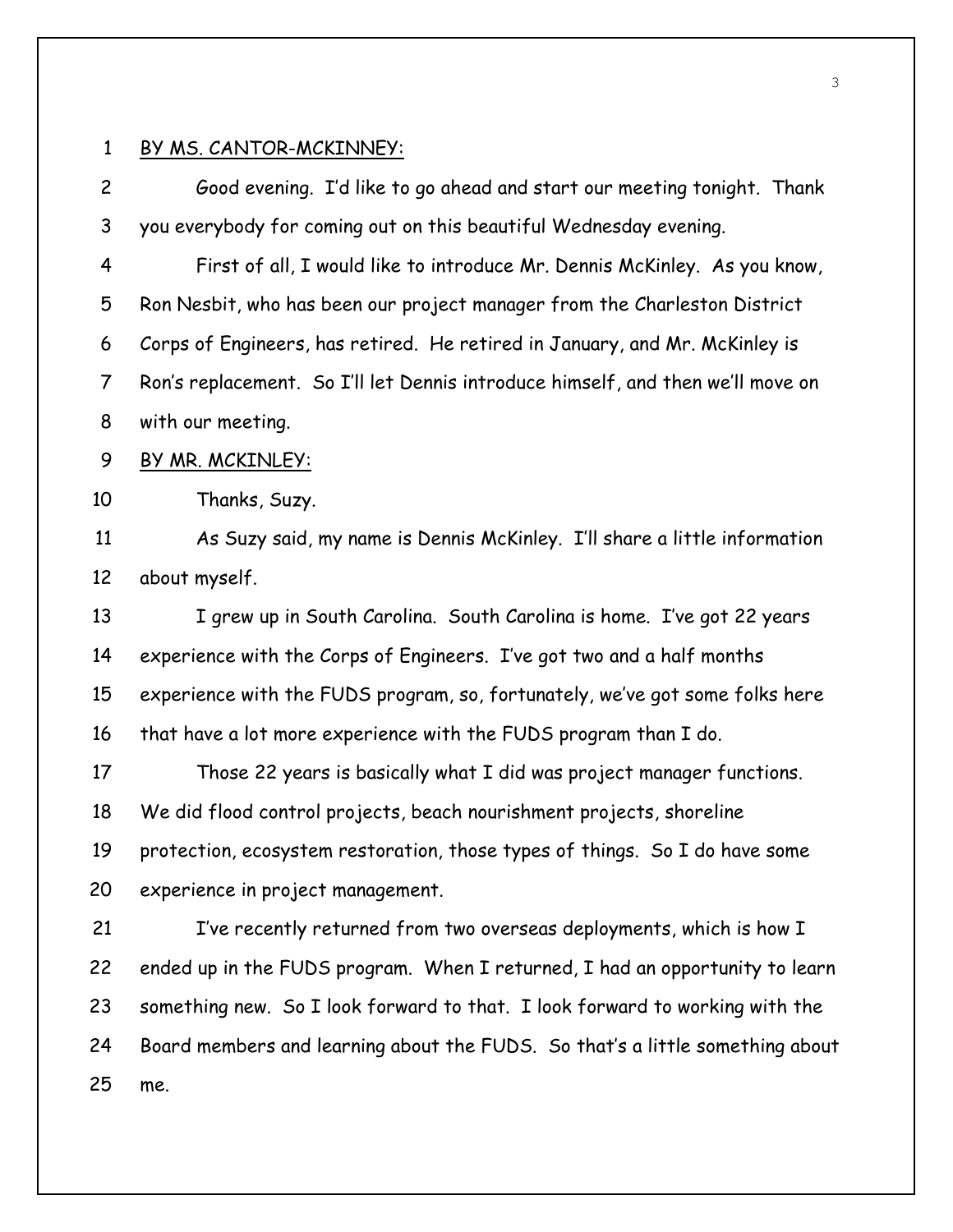2 And also this evening Brendan Slater with the Corps of Engineers,

3 Huntsville.

4 BY MR. SLATER:

5 Good evening.

## 6 BY MS. CANTOR-MCKINNEY:

7 I'd like to remind everybody, if you haven't, over the course of the 8 evening, if you'd please make sure you sign in. The RAB members will sign on the 9 members sheet, and attendees, there is a sign in sheet, and an agenda is at the 10 front door.

11 Also, as we move on this evening, if there is an opportunity for you to 12 make a statement, if you have any discussion points, when you do speak, to 13 please speak clearly and loudly. The room is set up fairly awkwardly this 14 evening, and also make sure you state your name for the record. The meeting 15 Minutes are recorded and made available to the public in the library, as well as 16 on our website.

17 The first item on our agenda is to elect our chair for this new RAB, and 18 before we move into that event, I'd like to inform the Restoration Advisory 19 Board and the meeting attendees this evening that there is a new rule, a 20 federal rule on restoration advisory boards. It actually formalizes the process 21 that we've been following for many years, so I've provided each of you a fact 22 sheet on that rule, as well as the link to where you can download the rule. This 23 link is also on the Camp Croft website for your reference, so you might find 24 that interesting, and I will just briefly summarize. I will not read the entire 25 rule.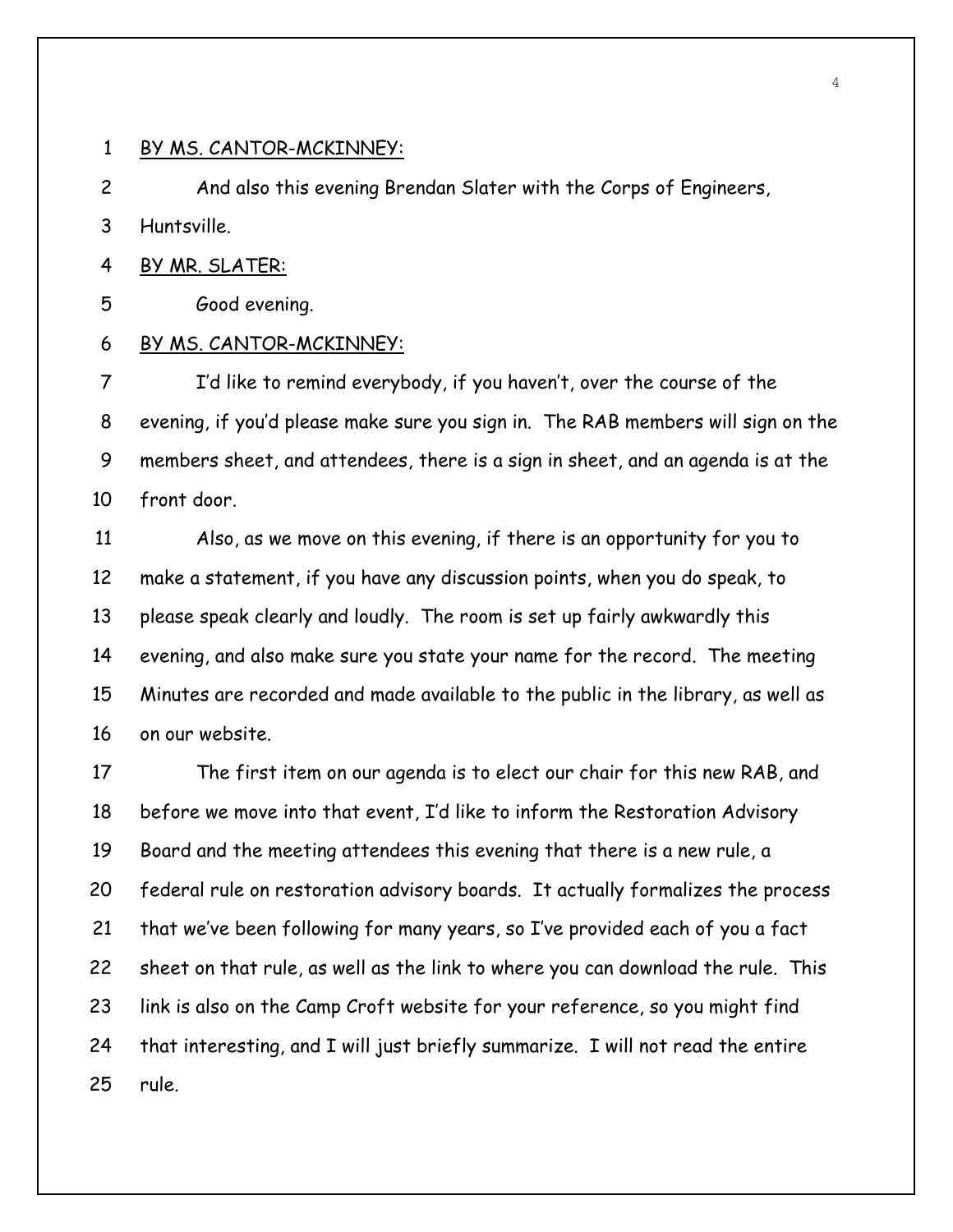1 The highlights for this ruling, "The rule applies to the defense 2 environmental restoration program, DERP activities," and that's the program 3 that this effort falls under, "specifically for military munitions response 4 program activities and installations, as well as formerly used defense sites," and 5 Camp Croft is a formerly used defense site. "Under this rule a RAB should be 6 established where there's a community interest," and this RAB has been 7 established since 1995. "RAB membership should include representatives from 8 the Department of Defense and the community," and we have Corps of 9 Engineers representation, as well as diverse representation from our community 10 here in Spartanburg. "The RAB meetings are open to the public." All of our 11 meetings are public meetings. We announce them in the newspaper, on the 12 website, as well as send out meeting announcements via our mailing address, 13 which is updated every time we get additional interest. We make sure we have 14 current mailing information. "There is a community co-chair and community RAB 15 members serve voluntarily," and they're not paid to serve on the RAB; and the 16 rule goes on to talk about provisions when a RAB comes to closure and then how 17 to re-establish a RAB.

18 So that in a nutshell is the final ruling. It's available on the website, and 19 you do have the fact sheet for reference. So I wanted to make sure you had 20 that current information.

21 BY MR. HAYES:

22 Suzy, are you saying that our – did our last RAB go to closure?

23 BY MS. CANTOR-MCKINNEY:

24 No, this is a continuation.

25 BY MR. HAYES:

5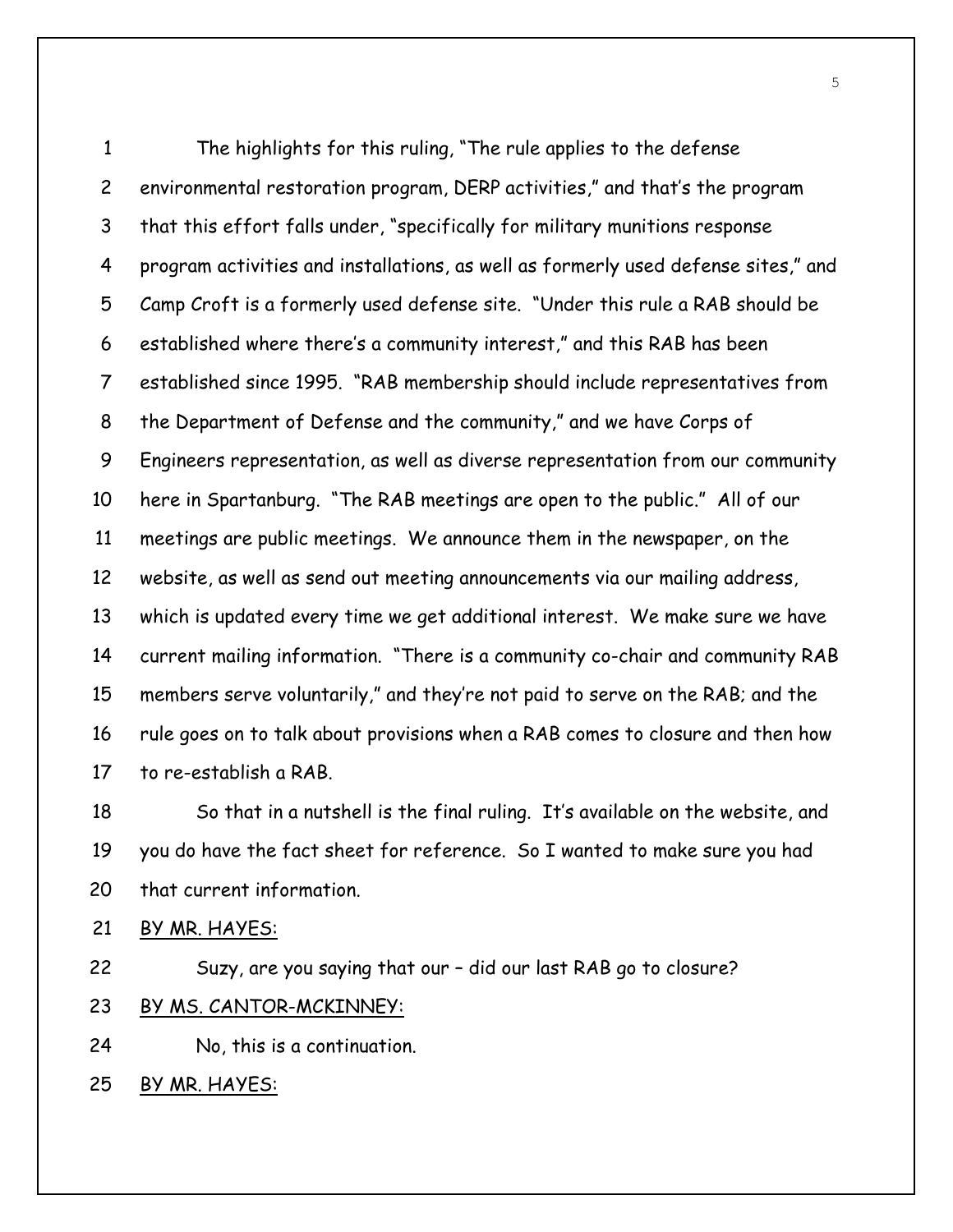1 Okay. So we're – we're having a RAB Board meeting tonight. Our Board is 2 not open to meeting. Usually David Mullinax is the chair of this Board until we 3 elect a new chairman. David is not here tonight, but David was here last 4 meeting, and David was not allowed to open last meeting, so our last meeting was 5 out of order. So when our chair is not here, we can have a co-chair, and the 6 co-chair is to bring our meeting to order.

7 So I think before we proceed, we need to bring this meeting to order. 8 It's not Suzy's job to bring this meeting to order. It's not Mr. McKinley's job to 9 bring this meeting to order. This is a Board meeting, so the Board needs to 10 bring this meeting to order.

11 So somebody needs to be a co-chair tonight since David, our chairman, 12 who was not recognized to conduct the meeting last meeting, we need to have a 13 co-chairman to bring this meeting to order tonight. Without doing so, we're not 14 having a RAB Board meeting.

15 Now we're here to have a Board meeting, and last meeting we were not 16 able. We were not granted our privilege as a Board to have a Board meeting. 17 Does anybody have any discussion or does anybody want to suggest who 18 be co-chair tonight and bring this meeting to order?

#### 19 BY MR. ZIMMERMAN:

20 I think you should be the man, Gary. I'm not on the Board, but I think it 21 should be you.

## 22 BY MS. CANTOR-MCKINNEY:

23 And, Gary, you have served in the past as co-chair. I, as the facilitator, I 24 believe can offer the opening for the meeting.

25 BY MR. HAYES: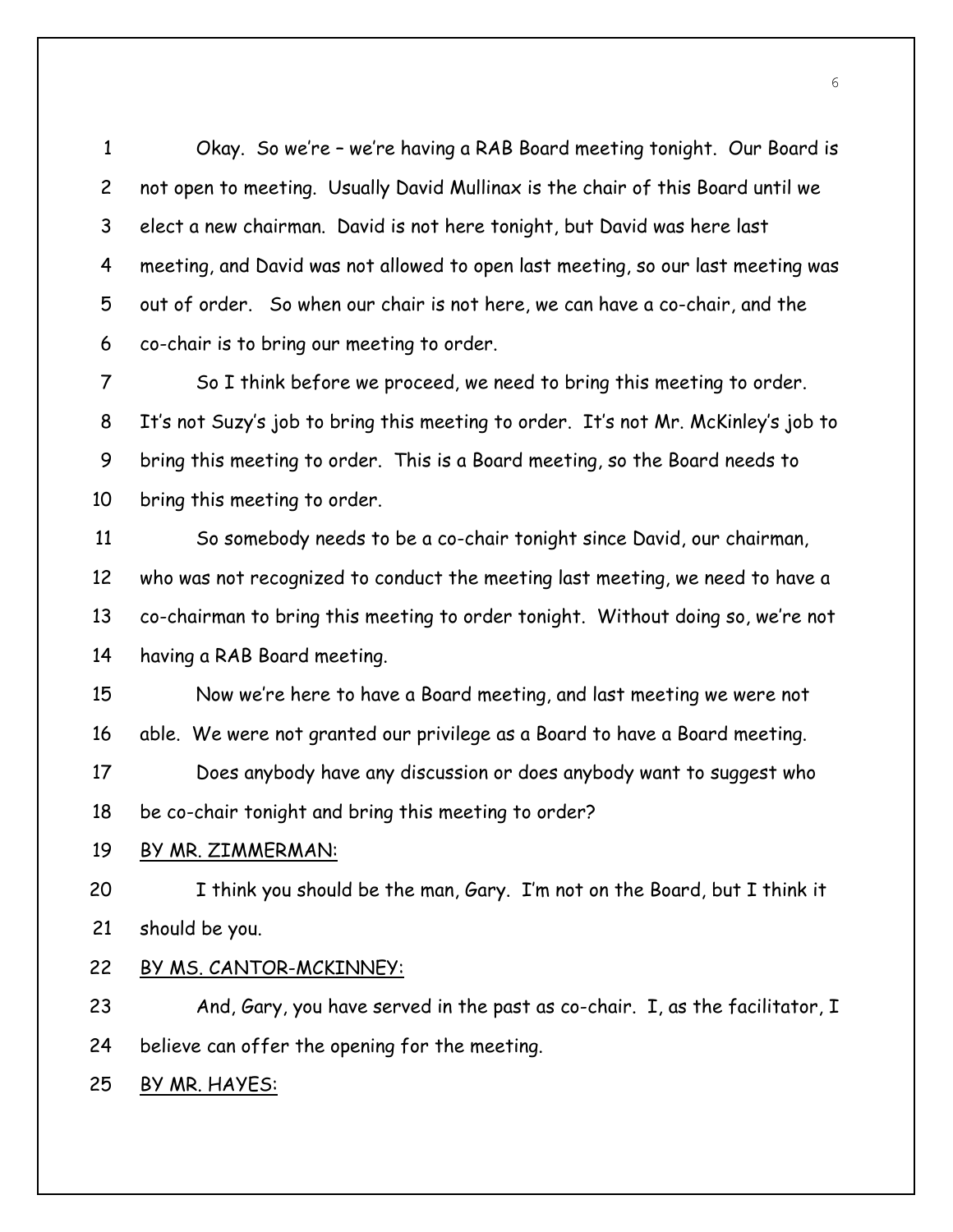1 Well, Suzy, I mean, here we're coming up. You handed out By-laws that 2 were not our By-laws last meeting, and you've got on the agenda that we're going 3 to vote on these By-laws that you wrote up yourself.

4 In our By-laws it states how we change our By-laws, and, Suzy, you do not 5 change the By-laws, but you did. You took it upon yourself to pass out By-laws 6 that were not our By-laws, so the Board members that got these false By-laws 7 have been reading these false By-laws, so we need to have our right By-laws 8 passed out, but our right By-laws don't have to be voted on because they're our 9 By-laws. They've already been voted on.

#### 10 BY MS. CANTOR-MCKINNEY:

11  $\Gamma$ 'd like ---

12 BY MR. HAYES:

13 Mr. McKinley, has anybody brought anything like this up to you in your

14 training?

15 BY MR. MCKINLEY:

16 I ---

17 BY MR. HAYES:

18 Has anybody suggested to you that this Board is being commandeered and

19 not able to meet in their meetings?

20 Does it make any sense to you?

21 Doesn't every board if you have a chairman, the chairman opens the Board

22 meeting?

23 BY MR. MCKINLEY:

24 I - I've got to defer to Suzy. I mean I have absolutely zero experience 25 with the RAB, so, I mean, I've got defer.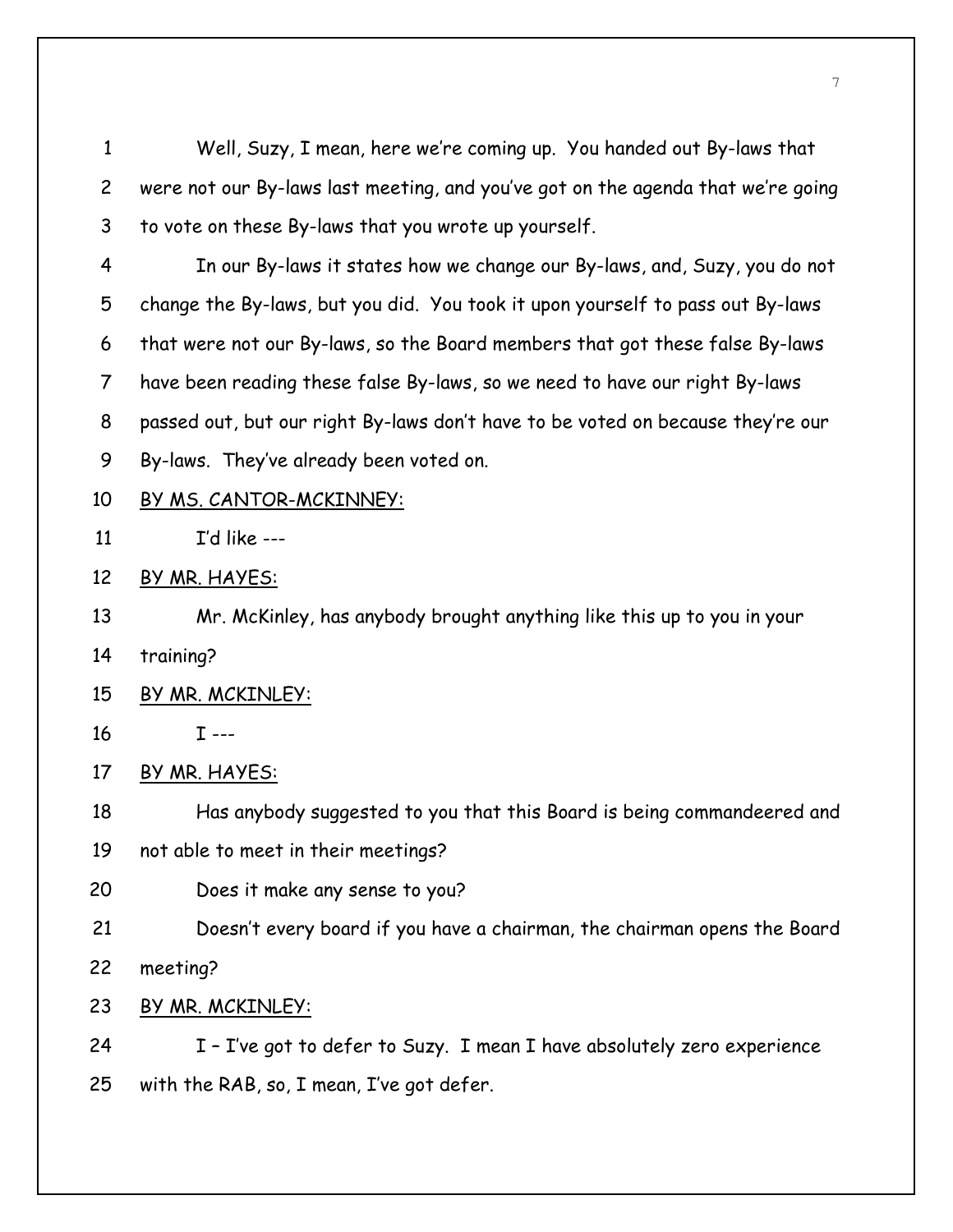2 And what I will offer is, yes, we have had a chair.

## 3 BY MR. HAYES:

4 Okay.

#### 5 BY MS. CANTOR-MCKINNEY:

6 We've had By-laws. The By-laws that I provided at the last meeting were

7 an amendment based upon a Corps of Engineers, who is the governing entity,

- 8 that have ---
- 9 BY MR. HAYES:
- 10 But, Suzy, were they our By-laws or were they not our By-laws?

## 11 BY MS. CANTOR-MCKINNEY:

12 Yes, and that's to be voted on and discussed.

## 13 BY MR. HAYES:

14 You changed the By-laws. Those were not our By-laws.

## 15 BY MS. CANTOR-MCKINNEY:

16 The By-laws were amended for discussion and approval and vote, and if 17 you all don't vote on that this today, then we will – we will have a motion and we 18 will discuss the amendments, and they will be revised per the Board. I did not 19 unilaterally say, "These are your new By-laws."

## 20 BY MR. HAYES:

21 But this gives proof to what's been going on in these meetings. 22 Sir, all this work, all this money being spent on these projects are 23 supposed to be coming through our Board. Our Board is supposed to be making 24 recommendations to the Corps of Engineers as a community group with input 25 from our community as to how we suggest to the Corps of Engineers this work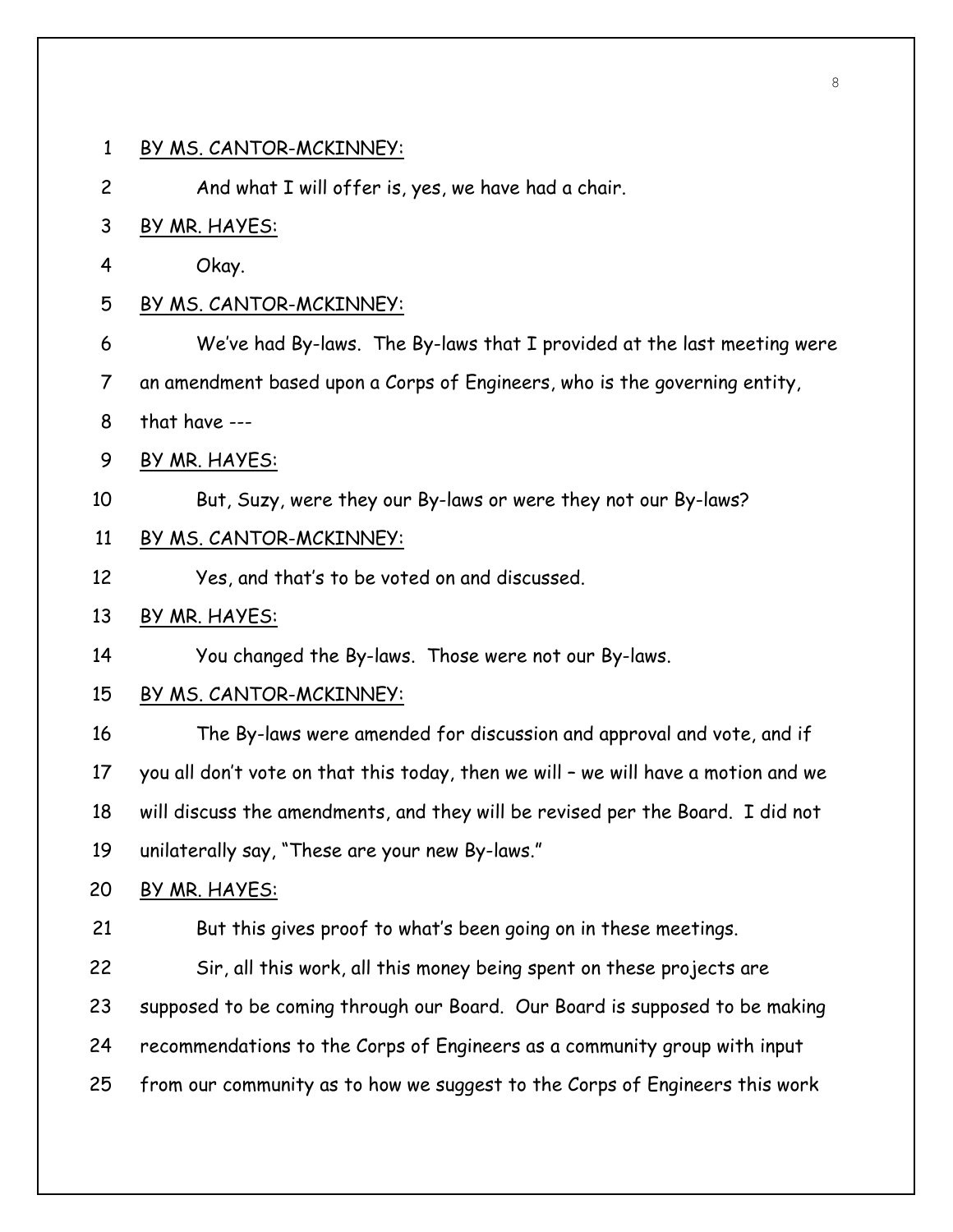1 should be proceeded with, and we're not given a chance to do that. All this work 2 is going over our head. It's been over six years since we made a suggestion to 3 the Corps of Engineers – Corps of Engineers, and it's time for the Board to pick 4 back up and do their duty and be given a chance to do their duty.

5 It's just like this is a prime example of the way the By-laws was handled 6 last week. It just goes over our head. They write whatever they want, hand it 7 out, and here they want us to vote on it. We didn't get a chance to even work 8 through the By-laws. I'm not saying that the By-laws don't need revising, but we 9 work as a group. We can break into separate work groups if we want to. Two or 10 three people can work on it or whatever, but we can work as a group and bring 11 back to the Board a revision, and then we vote on the By-laws.

## 12 BY MS. CANTOR-MCKINNEY:

13 And that's why I handed the proposed revisions based on the Corps' 14 recommendation at the last meeting for your opportunity to review and discuss 15 and be prepared to discuss it and vote whether you approve it or want to amend 16 it tonight.

## 17 BY MR. SPIETH:

18 I'm totally new to this whole operation, and I don't know from nothing, 19 but I don't think we're being terribly productive right now. Why don't we go 20 ahead and somebody be the chairman and let's go on and follow along through 21 the agenda. I mean we've spent what now, 15 minutes and haven't accomplished 22 anything, so why don't we get on with the program?

# 23 BY MS. CANTOR-MCKINNEY:

24 Gary, would you like to open the meeting as co-chair?

25 BY MR. HAYES: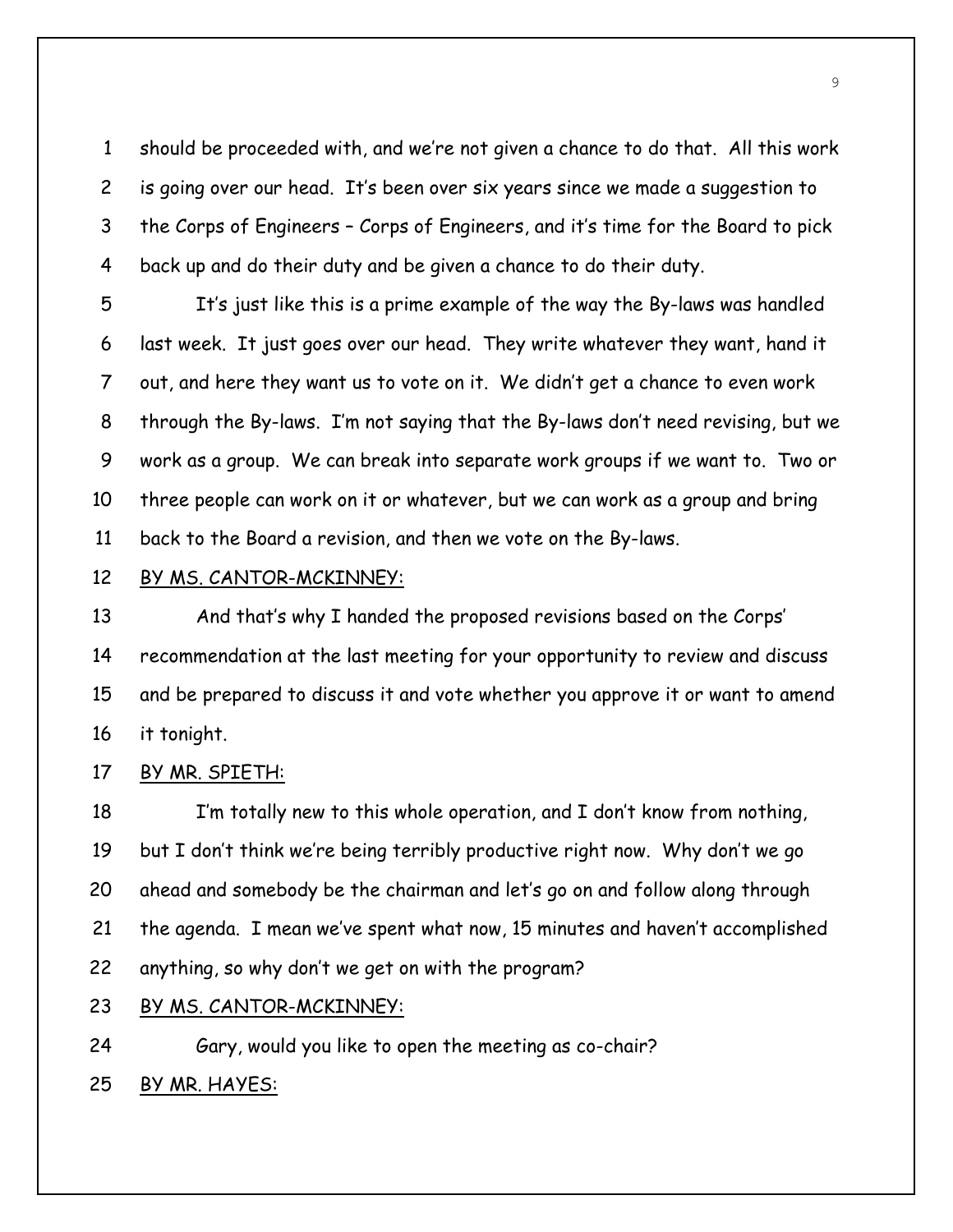1 I can open the meeting.

2 We'll call this meeting to order. Things that we have to talk about 3 tonight, let's try to stick to our subject and follow through with it and get 4 things resolved as soon as possible, then we can go home and enjoy our friends 5 and family.

- 6 BY MS. CANTOR-MCKINNEY:
- 7 And, Gary, let me ask you for the order of the agenda. We ---
- 8 BY MR. HAYES:

9 Okay. The agenda is supposed to be worked through with the Corps of 10 Engineers and the chairman of the Board. I don't know who drew this agenda

11 up.

## 12 BY MS. CANTOR-MCKINNEY:

13 I drafted the agenda. I ---

- 14 BY MR. HAYES:
- 15 Okay. So ---

## 16 BY MS. CANTOR-MCKINNEY:

17 --- forward it to the Board for their recommendations.

18 BY MR. HAYES:

19 --- Suzy is not with the Corps of Engineers, and she's not on the Board, so

20 I don't think this agenda is worth the paper it's written on.

# 21 BY MR. MCKINLEY:

22 Well, let me comment there. Suzy is under contract with the Corps of 23 Engineers. I mean basically what she does she's under contract to handle the 24 community relations and the RAB activity, so as far as that, I mean she is under 25 contract to the Corps.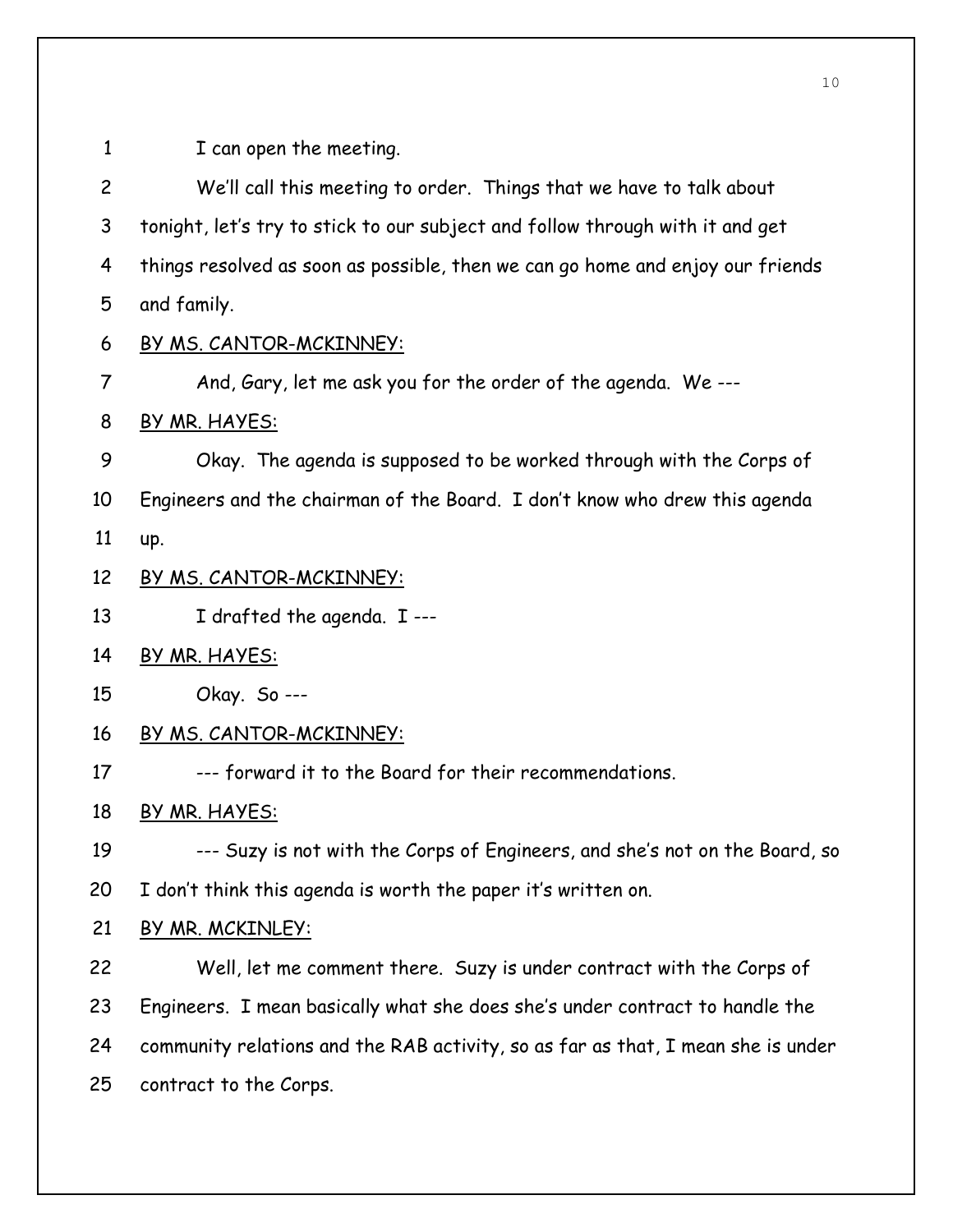| 1              | Now I agree the Board should have input into, I mean, the agenda. I     |
|----------------|-------------------------------------------------------------------------|
| $\overline{c}$ | mean that's ---                                                         |
| 3              | <u>BY MS. CANTOR-MCKINNEY:</u>                                          |
| 4              | I sent it to ---                                                        |
| 5              | BY MR. HAYES:                                                           |
| 6              | Okay. Has any of the Board had input in this agenda for tonight, please |
| 7              | raise your hand?                                                        |
| 8              | <u>BY MS. CANTOR-MCKINNEY:</u>                                          |
| 9              | The Board - the agenda was submitted to the Board for their review ---  |
| 10             | BY MR. HAYES:                                                           |
| 11             | Did you talk to our chairman anything about the agenda, Suzy?           |
| 12             | BY MS. CANTOR-MCKINNEY:                                                 |
| 13             | Everyone on the Board ---                                               |
| 14             | BY MR. HAYES:                                                           |
| 15             | David Mullinax.                                                         |
| 16             | <u>BY MS. CANTOR-MCKINNEY:</u>                                          |
| 17             | --- received a copy of the agenda.                                      |
| 18             | BY MR. HAYES:                                                           |
| 19             | Did David Mullinax receive a copy?                                      |
| 20             | BY MS. CANTOR-MCKINNEY:                                                 |
| 21             | I believe he did.                                                       |
| 22             | BY MR. HAYES:                                                           |
| 23             | Okay.                                                                   |
| 24             | <u>BY MS. CANTOR-MCKINNEY:</u>                                          |
| 25             | And $---$                                                               |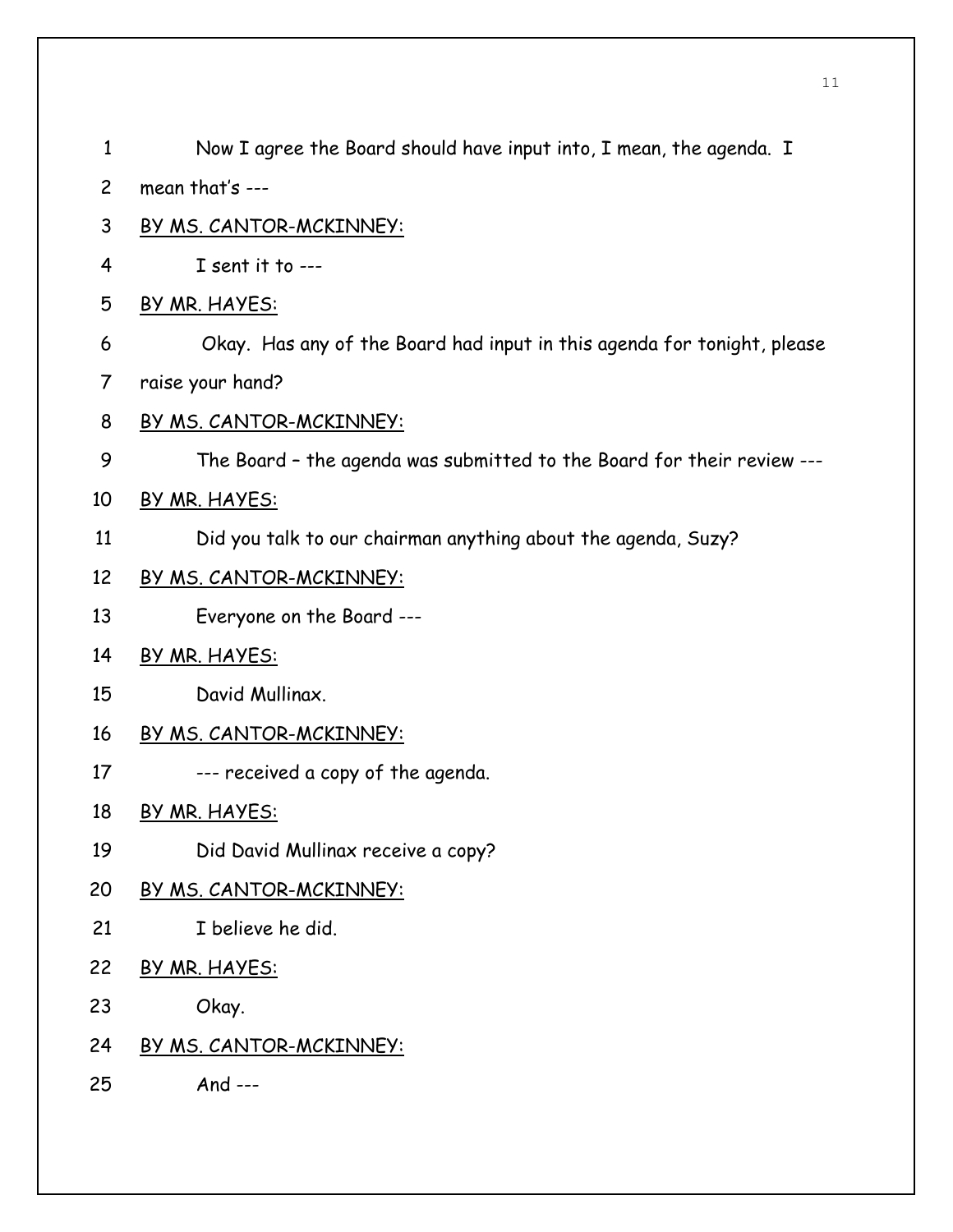- 1 BY MR. SPIETH:
- 2 I move that we accept the agenda as it presides.
- 3 BY MR. LITTLEJOHN:
- 4 Second.
- 5 BY MR. MARLER:
- 6 Second.
- 7 BY MS. CANTOR-MCKINNEY:
- 8 Any discussion?
- 9 (NO RESPONSE)
- 10 BY MS. CANTOR-MCKINNEY:
- 11 Okay. Gary, would you like to continue?
- 12 BY MR. HAYES:
- 13 All right. We're going to elect the RAB chair. Does anybody have any
- 14 nominations that they want to put before the floor?
- 15 BY MR. TOBIAS:
- 16 I nominate Bubba Littlejohn.
- 17 BY BOARD MEMBER:
- 18 Second.
- 19 BY MR. LITTLEJOHN:
- 20 I decline, thank you.
- 21 BY MR. HAYES:
- 22 We have a nomination, a second and a decline.
- 23 Any more nominations?
- 24 BY MR. JOHNSON:
- 25 I nominate Mr. Hayes.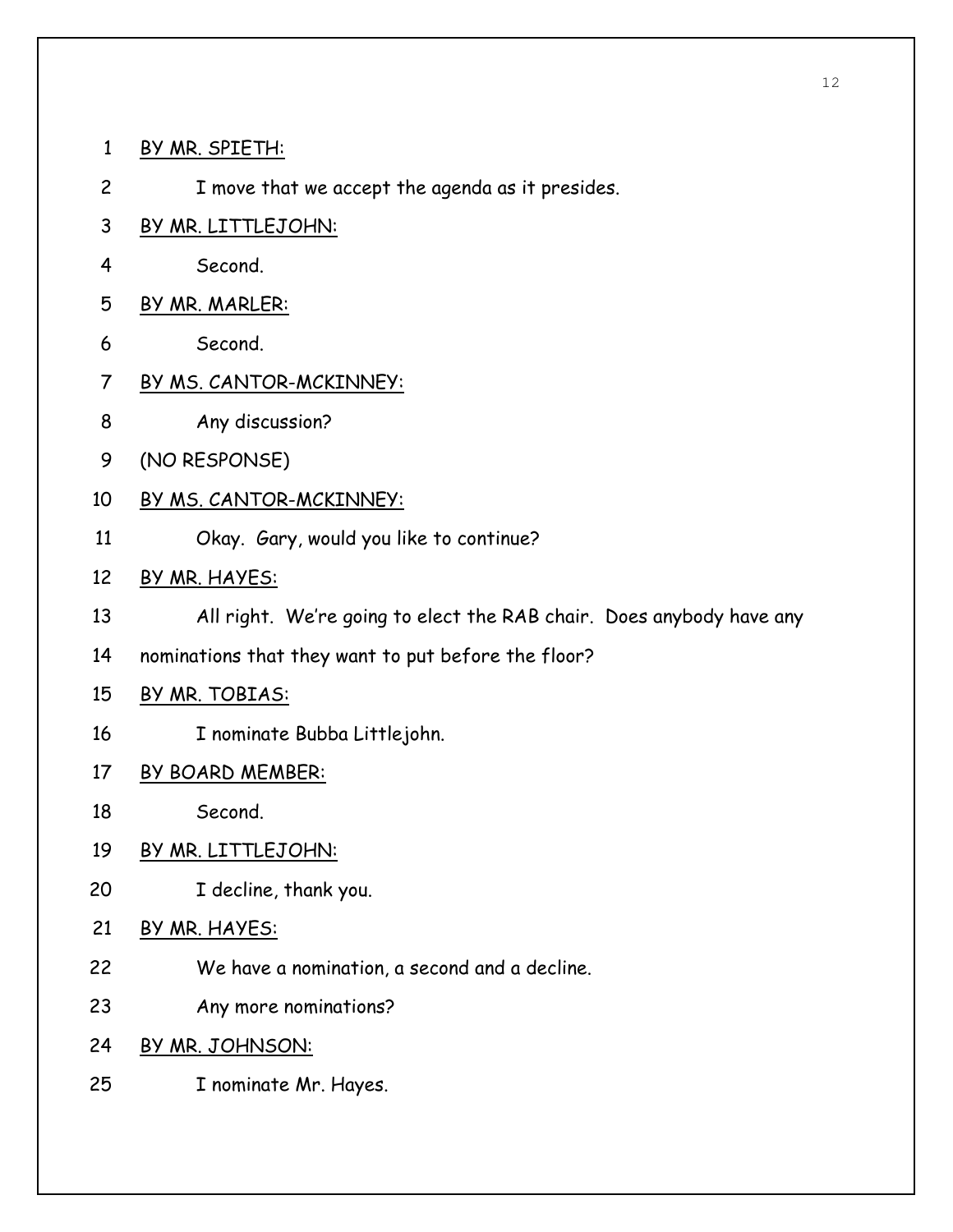2 The Board needs, I believe, to nominate.

## 3 BY MR. HAYES:

- 4 What we'll do with this, we'll have a we'll have a card here to vote with,
- 5 written ballot, or we can vote any way we want to. We can raise your hands,
- 6 however you want to, but the By-laws says it's a ballot vote.
- 7 BY MR. SPIETH:
- 8 Would it make sense to ask for volunteers anybody who wants to be
- 9 chairman?
- 10 BY MR. HAYES:
- 11 That would be fine.
- 12 BY MS. CANTOR-MCKINNEY:
- 13 Volunteers?
- 14 BY MR. TOBIAS:
- 15 I'll volunteer.
- 16 BY MR. JOHNSON:
- 17 I just nominated Mr. Hayes there.
- 18 BY MEMBER IN AUDIENCE:
- 19 I think you have to be on the Board to nominate somebody.
- 20 BY MS. CANTOR-MCKINNEY:
- 21 Okay.
- 22 BY MR. HAYES:
- 23 And Mr. Tobias has has volunteered.
- 24 BY MS. CANTOR-MCKINNEY:
- 25 Are there any other nominations or volunteers?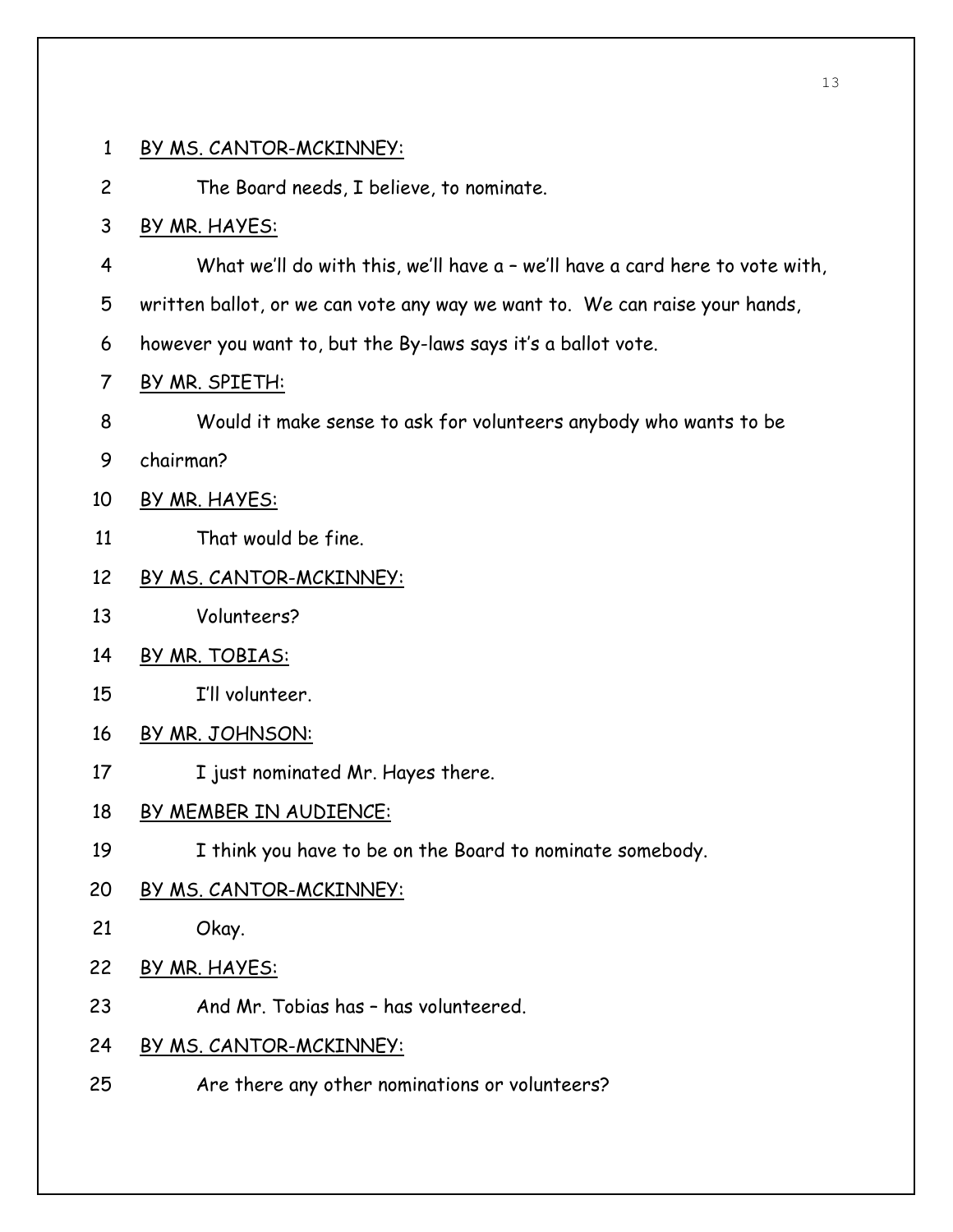- 1 BY MR. GIBSON:
- 2 Just to make it interesting put my name on the list.
- 3 BY MR. HAYES:
- 4 Okay. Mr. Don Gibson has nominated himself. We have two: Mr. Jimmy
- 5 Tobias and Mr. Donald Gibson.
- 6 Anyone else?
- 7 BY MR. CRISSINGER:
- 8 I make the motion the nomination be closed.
- 9 BY MR. HAYES:
- 10 Okay.
- 11 BY MR. SPIETH:
- 12 Second.
- 13 BY MR. HAYES:
- 14 Second. Okay. How would you all like to vote on this?
- 15 BY MS. CANTOR-MCKINNEY:
- 16 You ---
- 17 BY MR. HAYES:
- 18 Show of hands or use ballot?
- 19 BY MR. CRISSINGER:
- 20 Show of hands is fine.
- 21 BY MR. GEORGE MULLINAX:
- 22 Show of hands.
- 23 BY MR. HAYES:
- 24 Mr. Mullinax asked for a show of hands. Does anybody object to that?
- 25 (NO RESPONSE)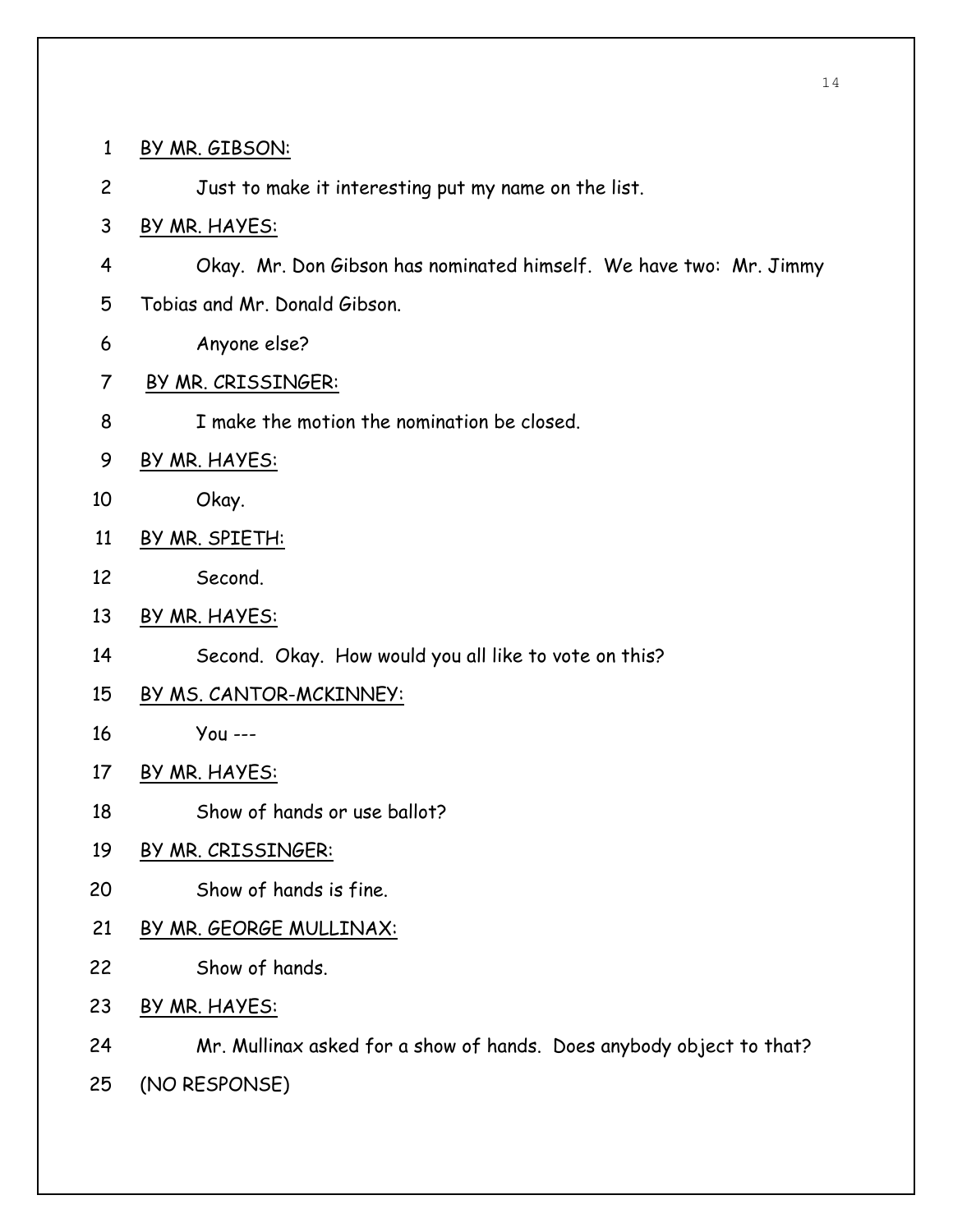1 BY MR. HAYES: 2 Okay. A show of hands. Mr. Jimmy Tobias was nominated first. 3 Everybody for Mr. Jimmy Tobias, please raise your hand. 4 (HANDS ARE RAISED) 5 BY MR. HAYES: 6 Okay. I'm showing ten hands. That should be a majority. So Mr. Jimmy 7 Tobias will be our new Board chairman. He will take up as Board chairman at the 8 next meeting as prescribed by our By-laws. 9 Okay. Our next agenda is to approve the By-laws. Does anybody have 10 discussion on the By-laws? 11 I brought some copies of our By-laws. If you want some copies of that, I 12 can hand them out. 13 BY MS. CANTOR-MCKINNEY: 14 Everyone should have a copy in their notebook. 15 BY MR. HAYES: 16 Everybody got a copy of the By-laws you wrote, Suzy. 17 BY MS. CANTOR-MCKINNEY: 18 Correct, and the only change --- 19 BY MR. GIBSON: 20 Can you tell us in 25 words or less what the difference is in what's --- 21 BY MR. HAYES: 22 Well, the main difference is in how they spoke about unexploded 23 ordnance. Some it was about removal. Some of it was about she made the 24 change. She dropped the members – the number of the members of the Board 25 from 18 down to nine without any discussion of the Board.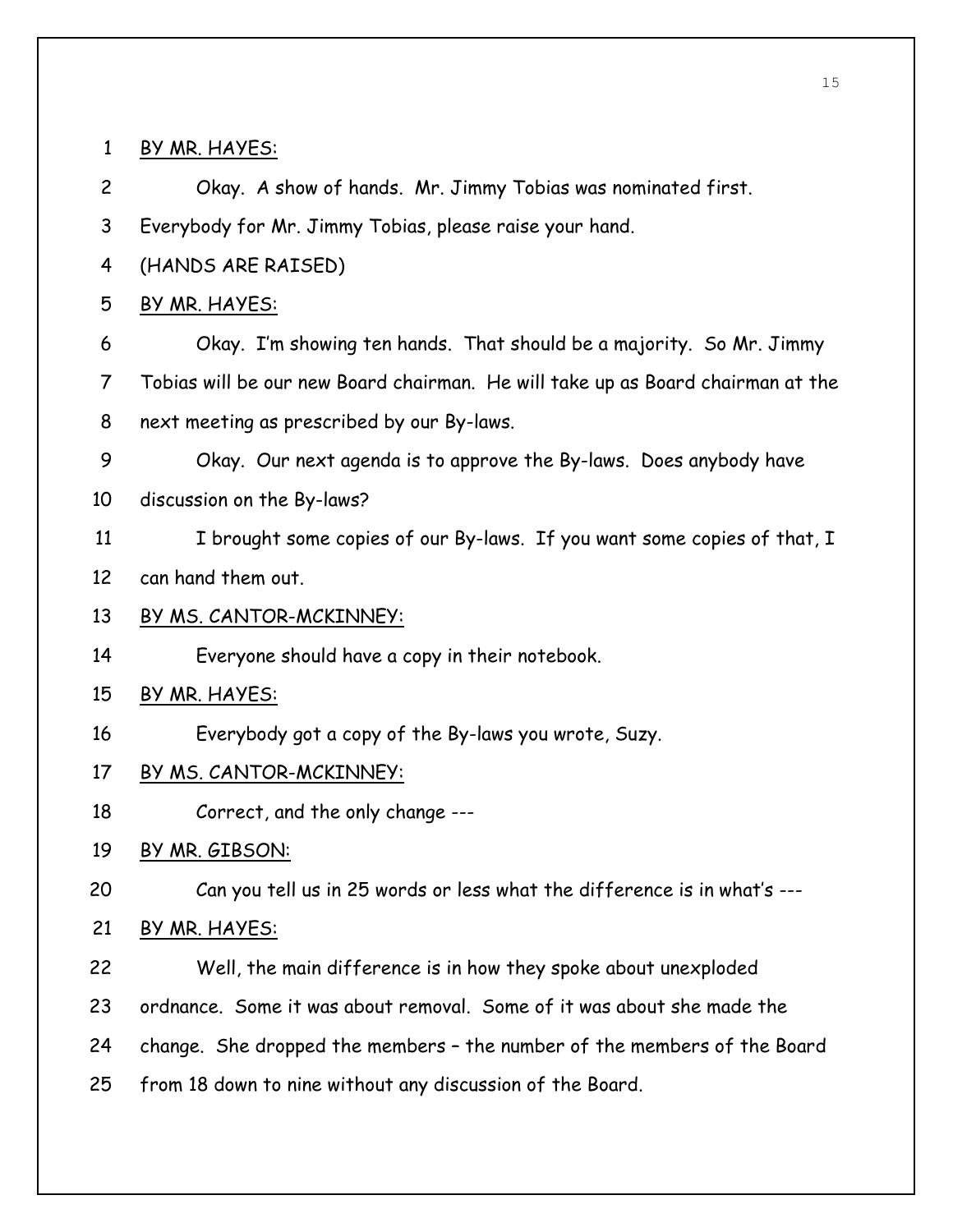1 This Board has existed for over ten years, probably 12 years now, and 2 we've had to adjust our By-laws to survive, basically, and a lot of times we'll get 3 a nice group like this, and it will putter down to a smaller group. One of my main 4 concerns with a small group puttered down, we're not going to have many people 5 at all; but what I'm saying with this scenario, the Board has kept running pretty 6 efficient as we can with no more than 20 on the Board, but that's what our 7 By-laws now say. I think we have 18 on the Board now.

#### 8 BY MR. LITTLEJOHN:

9 Back to the original question, Suzy, what are the changes?

#### 10 BY MS. CANTOR-MCKINNEY:

11 The changes were the terminology for the new military munitions 12 program. I replaced ordnance and explosives with military munitions, so that is 13 to keep the program terminology current.

14 The change to the actual functionality of the Board was a

15 recommendation from the Corps of Engineers for manageability of the group.

16 In the past our Board has been five to seven to nine who have shown up. 17 The last couple of years we have had a small group. This year were excited to 18 have as many individuals apply as we have. So it's a matter of managing a group 19 and the Corps of Engineers thought that nine, a cap of nine for the next two-20 year term might be appropriate, and the reason that those By-laws were passed 21 out in our November meeting were for you to review that for discussion and 22 acceptance or amendment tonight. It was not a unilateral, "Here are the new 23 By-laws." All of the meetings, as a reminder, are open to the public, whether 24 you are on the Board or an attendee, a participant. Any statement, any 25 recommendations go into the formal record, so that all stays the same.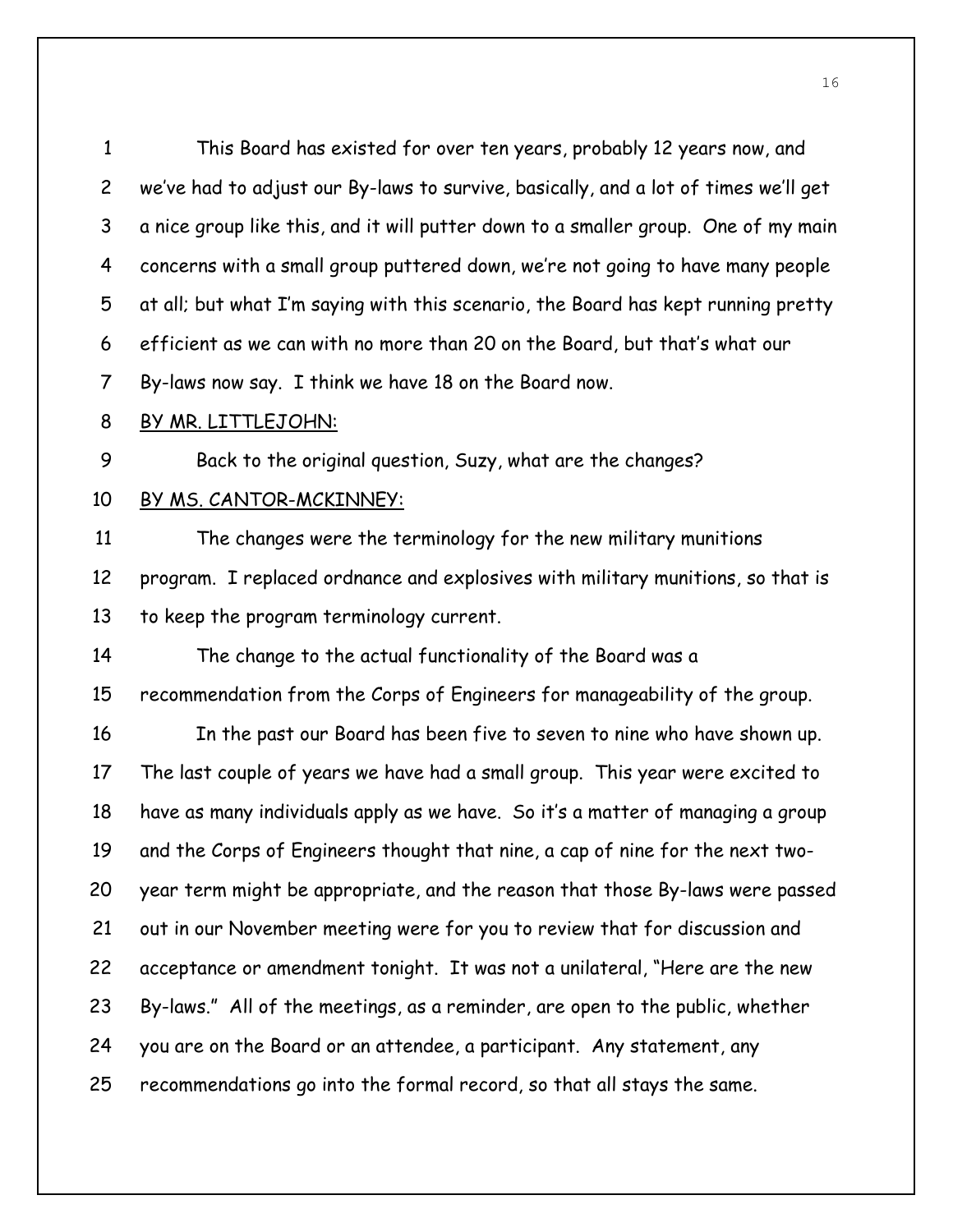1 So the one item that I think is of concern is the reduction as a cap for 2 the members on the Board for future RABs. 3 BY MR. LITTLEJOHN: 4 And that recommendation came from the Corps of Engineers? 5 BY MS. CANTOR-MCKINNEY: 6 Yes. 7 BY MR. LITTLEJOHN: 8 I make a motion to approve the By-laws as presented. 9 BY MR. CRISSINGER: 10 Second. 11 BY MR. HAYES: 12 I'd like to have some discussion on whether we can have a breakout group 13 to revise the By-laws. 14 BY MR. LITTLEJOHN: 15 Well, we have a motion on the floor to entertain is the point. 16 BY MR. HAYES: 17 Okay. We've got a second. 18 BY MS. CANTOR-MCKINNEY: 19 Yes. 20 BY MR. LITTLEJOHN: 21 You can discuss that motion but you can't discuss having a breakout 22 session. 23 BY MR. HAYES: 24 Okay. Is there any discussion as far as approving the By-laws as written 25 as passed out in the last meeting?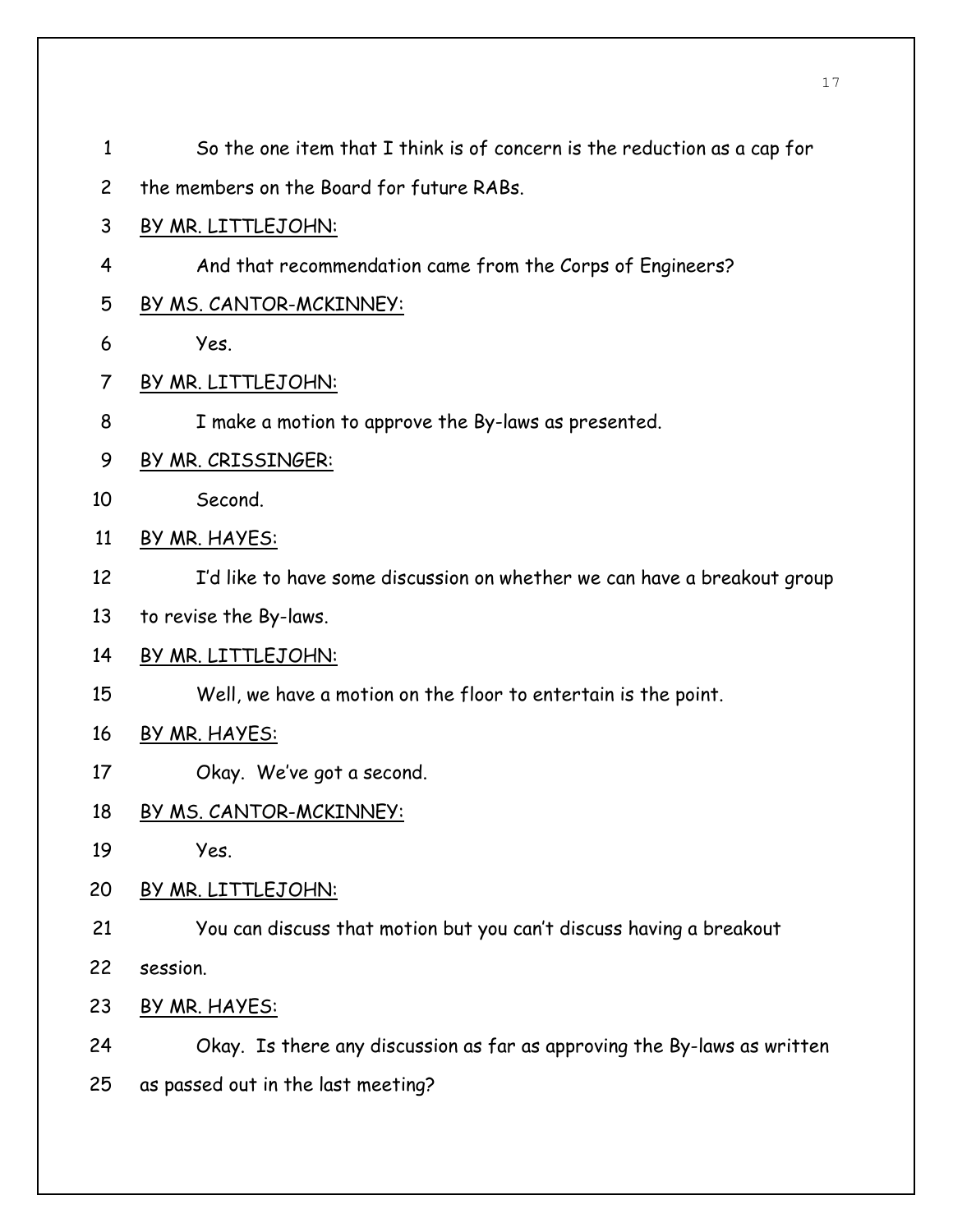## 1 BY MR. GIBSON:

2 Just for clarification, Suzy. The change from the Board size is going to 3 affect the next Board that comes in and not this Board?

# 4 BY MS. CANTOR-MCKINNEY:

- 5 Right. The Board serves two-year terms, so for the next Board, when we 6 go out and ask for applications and do the review process, we would – the Corps' 7 thought was to limit the number of those individuals to nine. It does not affect 8 this current Board.
- 9 Yes, sir.
- 10 BY MR. SPIETH:
- 11 Another clarification question. What's the maximum number of people
- 12 you've ever had on the Board here?

# 13 BY MS. CANTOR-MCKINNEY:

- 14 This Board right here.
- 15 BY MR. SPIETH:
- 16 Yes.
- 17 BY MS. CANTOR-MCKINNEY:
- 18 Which is 17, I believe.
- 19 BY MR. SPIETH:
- 20 Actually in attendance or just names on a piece of paper.
- 21 BY MR. HAYES:
- 22 I think our ---
- 23 BY MS. CANTOR-MCKINNEY:
- 24 Names on a piece of paper right now.
- 25 BY MR. HAYES: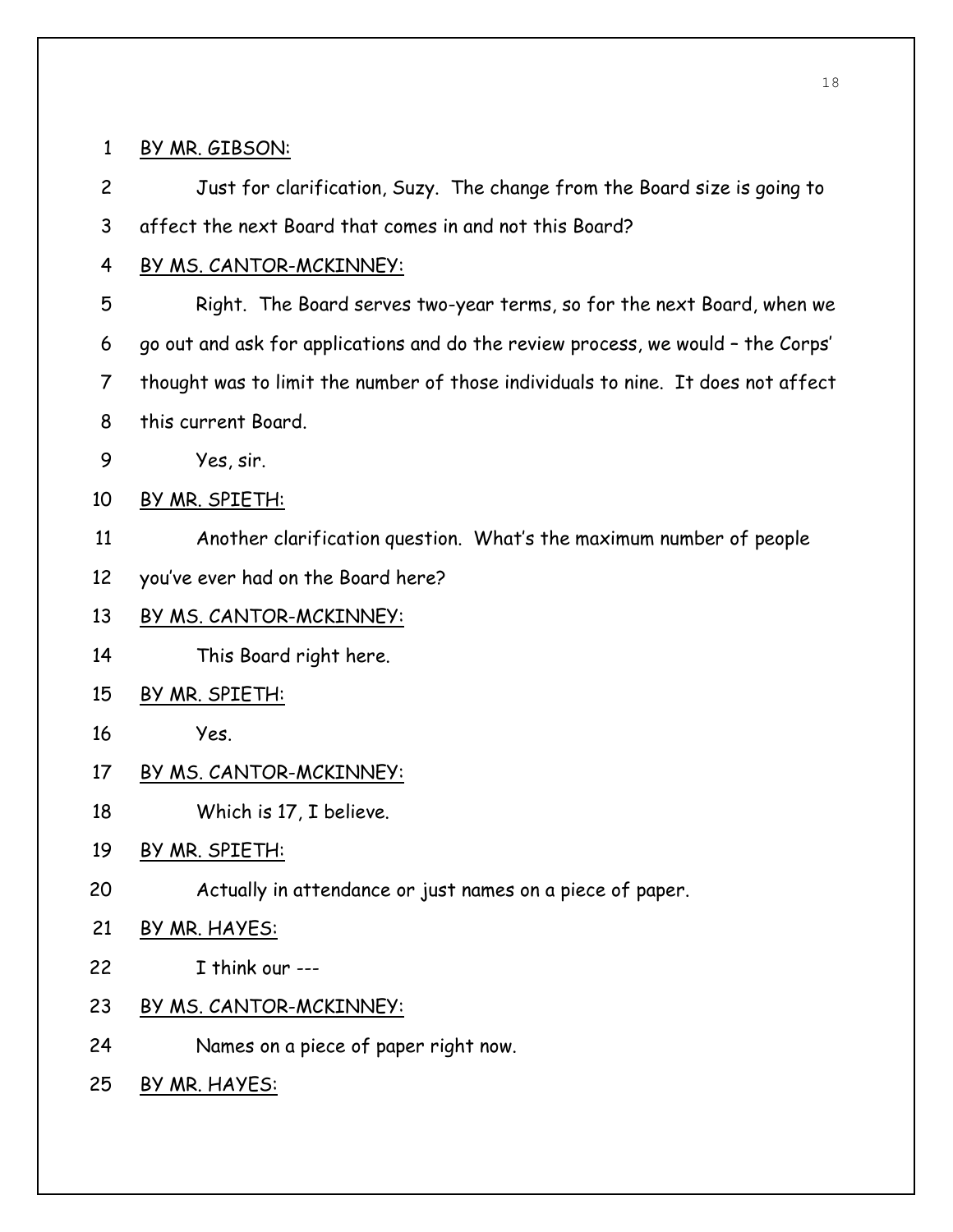| $\mathbf{1}$   | I guess our biggest one before now might have been when we first got           |
|----------------|--------------------------------------------------------------------------------|
| $\overline{2}$ | started.                                                                       |
| 3              | <u>BY MS. CANTOR-MCKINNEY:</u>                                                 |
| 4              | We had 15, I believe. So this actually will be the larger group we've ---      |
| 5              | BY MR. HAYES:                                                                  |
| 6              | But we still had on the By-laws to be 20, I think, at that time.               |
| 7              | BY MR. GIBSON:                                                                 |
| 8              | Yeah, that's a part of the discussion now is ---                               |
| 9              | BY MR. HAYES:                                                                  |
| 10             | Yeah.                                                                          |
| 11             | BY MR. GIBSON:                                                                 |
| 12             | --- if we accept them as rewritten.                                            |
| 13             | BY MR. HAYES:                                                                  |
| 14             | As rewritten.                                                                  |
| 15             | BY MR. GIBSON:                                                                 |
| 16             | As rewritten.                                                                  |
| 17             | BY MR. HAYES:                                                                  |
| 18             | Yeah.                                                                          |
| 19             | BY MR. GIBSON:                                                                 |
| 20             | So if we vote to accept them, the nine applies to the next Board, and I        |
| 21             | agree with, you know, nine is a good number. If you get a number like this, it |
| 22             | gets to be a headache.                                                         |
| 23             | BY MR. CRISSINGER:                                                             |
| 24             | How are the original By-laws written and prepared and developed?               |
| 25             | <u>BY MR. HAYES:</u>                                                           |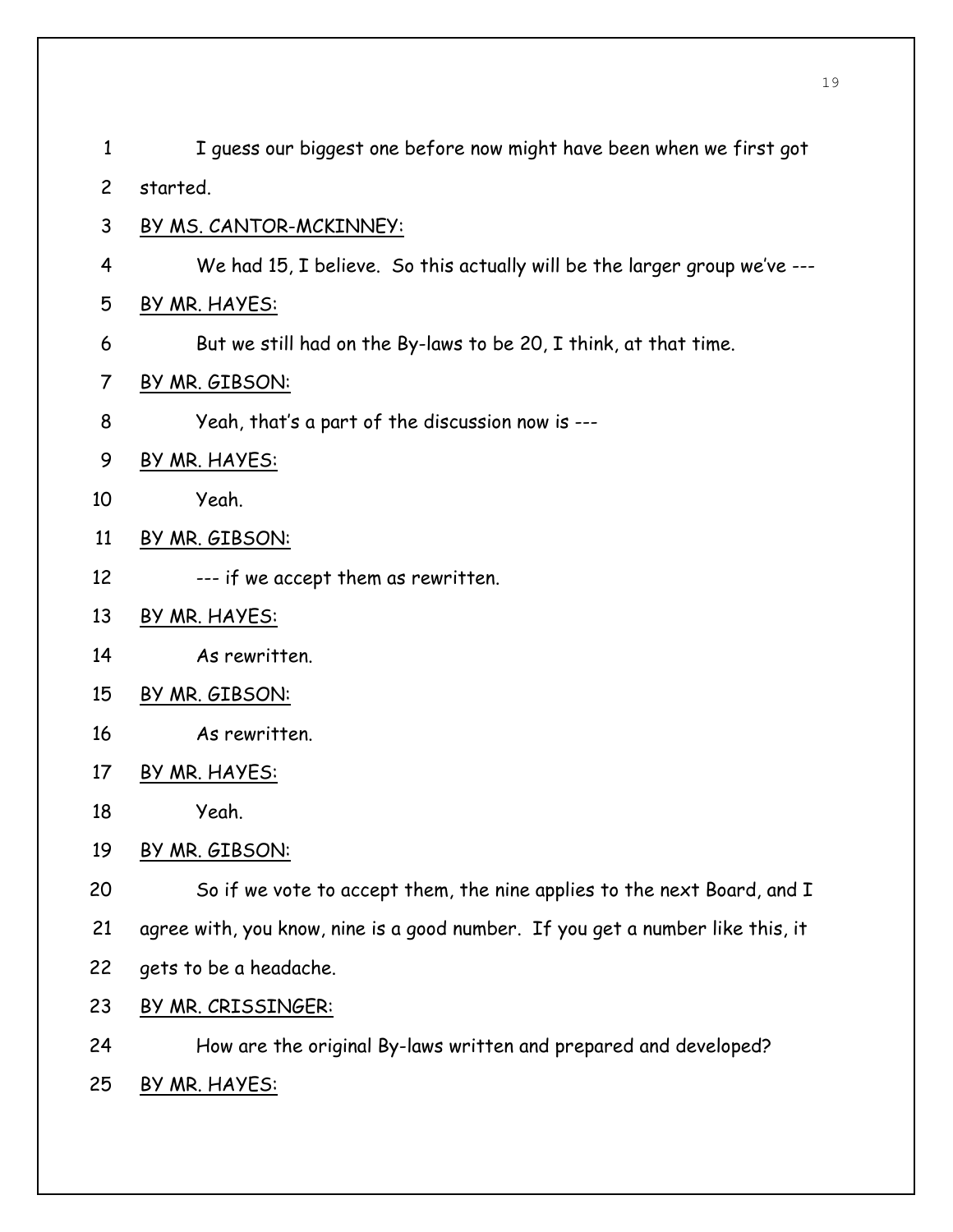1 Well, they were – they were – have evolved as we went along.

## 2 BY MR. CRISSINGER:

3 By who?

## 4 BY MR. HAYES:

5 I mean we've had to change. I think originally Zapata brought some 6 By-laws forward, and then we had breakout groups, and the breakout groups 7 made recommendations and change this and change that, and then when the 8 Board got smaller, we added that the Board members could serve second terms 9 and things like that to be able to survive as a Board, because the interest 10 wasn't that high at that time.

## 11 BY MR. CRISSINGER:

12 Zapata was the author of the By-laws, and you can give input into the 13 By-laws, I don't see what the problem is with them developing changes, 14 amendments to the By-laws.

## 15 BY MS. CANTOR-MCKINNEY:

16 And ---

## 17 BY MR. HAYES:

18 Well, the main thing they didn't bring it before the Boards.

19 If you look on the very last page of our By-laws, it states how we change 20 our By-laws. So they're not going by what was recommended, what's in the 21 By-laws as to when our By-laws was changed and presented to the meeting last 22 meeting and didn't tell the new Board members that there was another By-laws 23 before Zapata wrote the new By-laws without going by the By-laws to rewrite 24 the By-laws.

# 25 BY MS. CANTOR-MCKINNEY: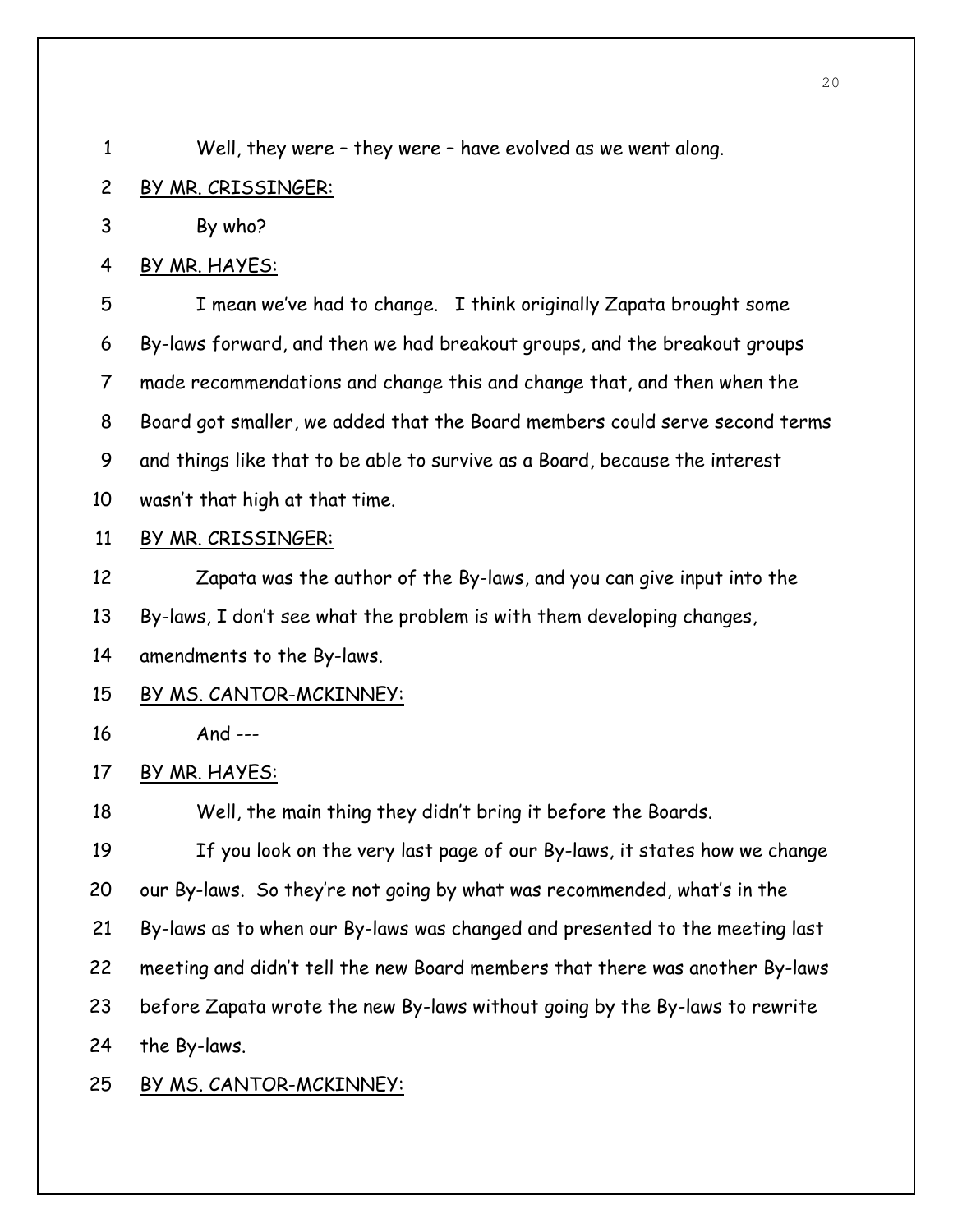1 To clarify, the original By-laws at the inception of the RAB were drafted 2 based on Army Guidance for Restoration Advisory Boards. That's the template. 3 They have gone through some revisions as the program has grown, shrunk, you 4 know, changing some of the specific terminology that we'll go every October, 5 because we didn't meet, you know, on a set schedule. So those have all been 6 evolved and provided input to and approved by the Board.

7 BY MR. CRISSINGER:

8 And these are consistent with other RABs or are they unique to us?

## 9 BY MS. CANTOR-MCKINNEY:

10 They are – the umbrella is consistent with other RABs. Some of the 11 nuisances with the dates and the timeframes are specific to accommodate this 12 program and this group; and when I did present these at the last meeting, I 13 presented them with the revision, specifically the change from nine – to nine 14 individuals so that the Board was apprised that there was a change and to be 15 discussed at this meeting. So I do take exception that this is a unilateral 16 direction from Zapata.

17 BY MR. HAYES:

18 Any more discussion?

- 19 BY MR. HOLCOMB:
- 20 Question, Suzy.

## 21 BY MS. CANTOR-MCKINNEY:

22 Yes.

23 BY MR. HOLCOMB:

24 Are the proposed By-laws in compliance with this restoration advisory

25 board rule that was presented?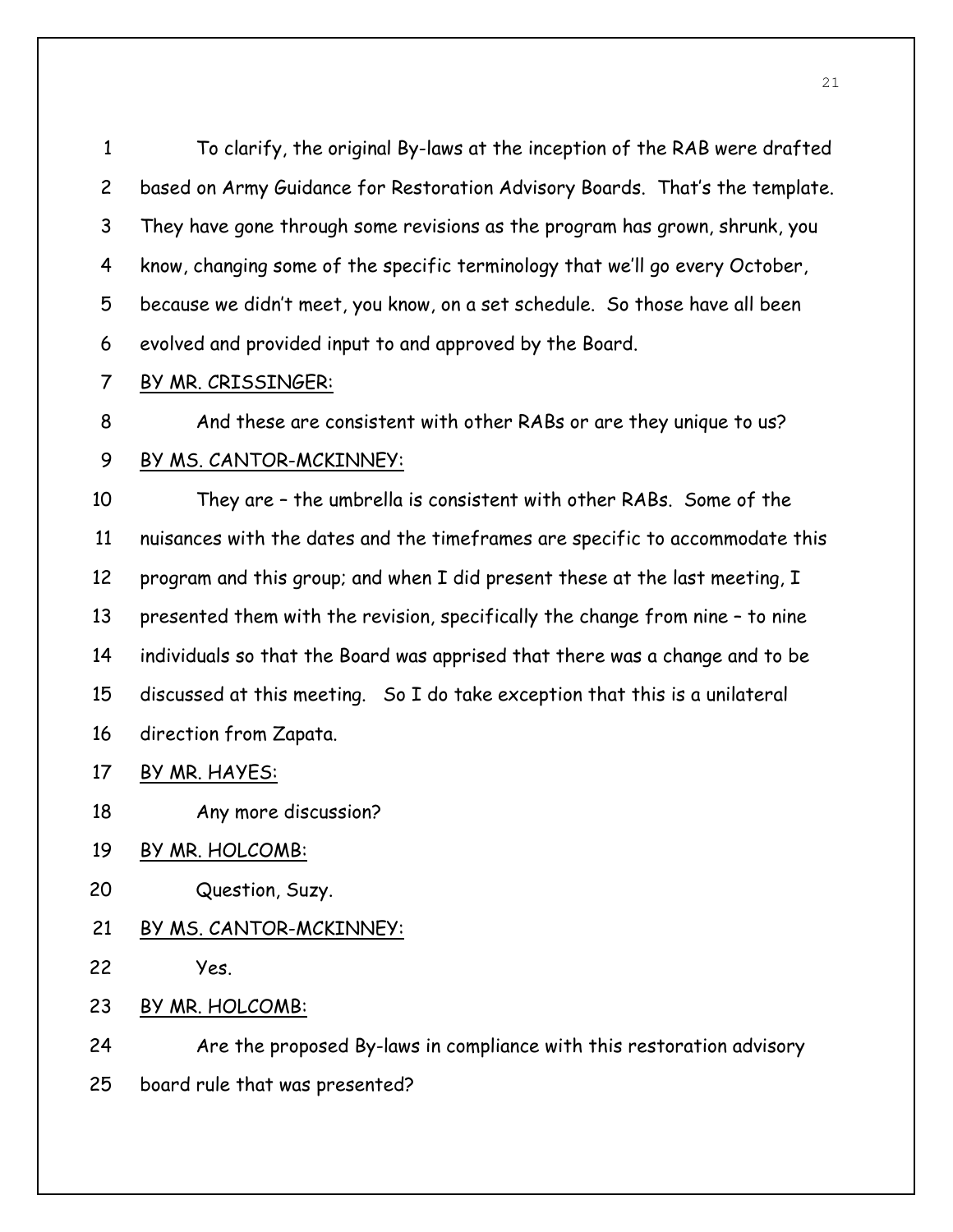2 Yes, it outlines the role of the RAB. It outlines the role of the Army. It

3 outlines the role of a facilitator, so all of the elements are consistent.

- 4 BY MR. HOLCOMB:
- 5 Thank you.
- 6 BY MR. HAYES:
- 7 Any more questions or discussion?
- 8 (NO RESPONSE)
- 9 BY MR. HAYES:

10 Okay. We want to vote on this by a raise of hand or would that be fine

- 11 with everybody?
- 12 BY MR. GIBSON:
- 13 That's great.
- 14 BY MR. HAYES:
- 15 Okay. Anybody we have a motion to accept the By-laws by Bubba
- 16 Littlejohn. All in favor raise your hands.
- 17 (INDICATING)
- 18 BY MR. HAYES:

19 Okay. It looks like a majority. The By-laws are accepted as written.

- 20 BY MS. CANTOR-MCKINNEY:
- 21 I do have one question that was also raised at the last meeting as to 22 whether or not the Board would like to have the By-laws posted on our website. 23 Currently they've been provided to the Board, and there's not a link on the Camp 24 Croft website. If there's any discussion on whether there are concerns one way 25 or the other so we know whether to post that.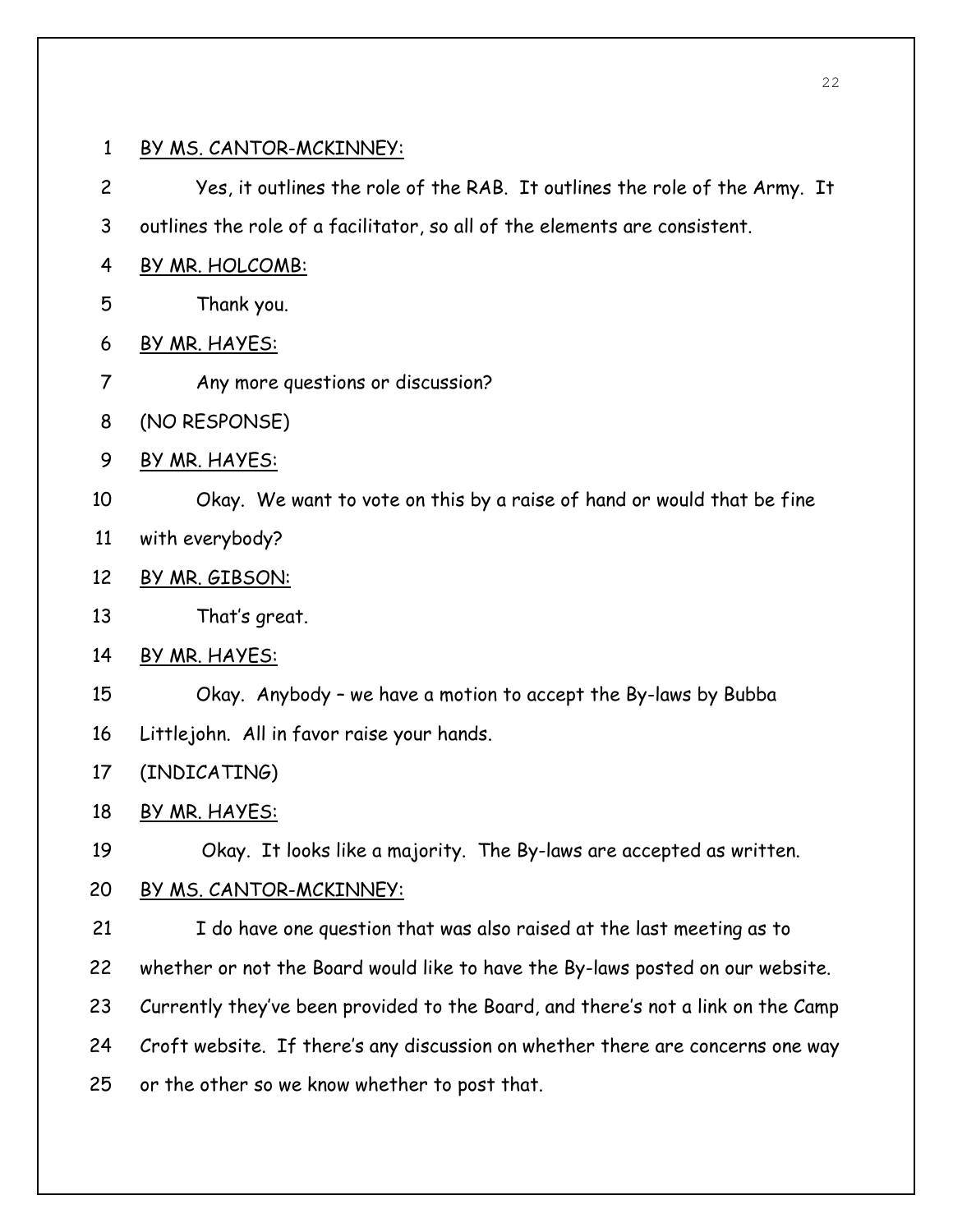- 1 Any thoughts on ---
- 2 BY MR. LANE:
- 3 What would be ---
- 4 BY MS. CANTOR-MCKINNEY:
- 5 It's a public document, so.
- 6 BY MR. LANE:
- 7 What would be the disadvantages to posting them on the website?
- 8 BY MS. CANTOR-MCKINNEY:
- 9 It's a public document. There are none. So I just wanted to make sure
- 10 that individuals didn't have any other thoughts on that as a Board.

# 11 BY MR. GIBSON:

12 Do we need a motion to make that happen?

# 13 BY MS. CANTOR-MCKINNEY:

- 14 We could. If you want to follow the process, Gary? You want to ask for
- 15 a motion?
- 16 BY MR. HAYES:
- 17 Well, I would like to consider discussion that we review the By-laws, and
- 18 I think I think the By-laws need some revisions myself.
- 19 BY MS. CANTOR-MCKINNEY:
- 20 You just approved them.
- 21 BY MR. CRISSINGER:
- 22 We just approved them.
- 23 BY MR. HAYES:
- 24 What do you have wait until another meeting?
- 25 BY MS. CANTOR-MCKINNEY: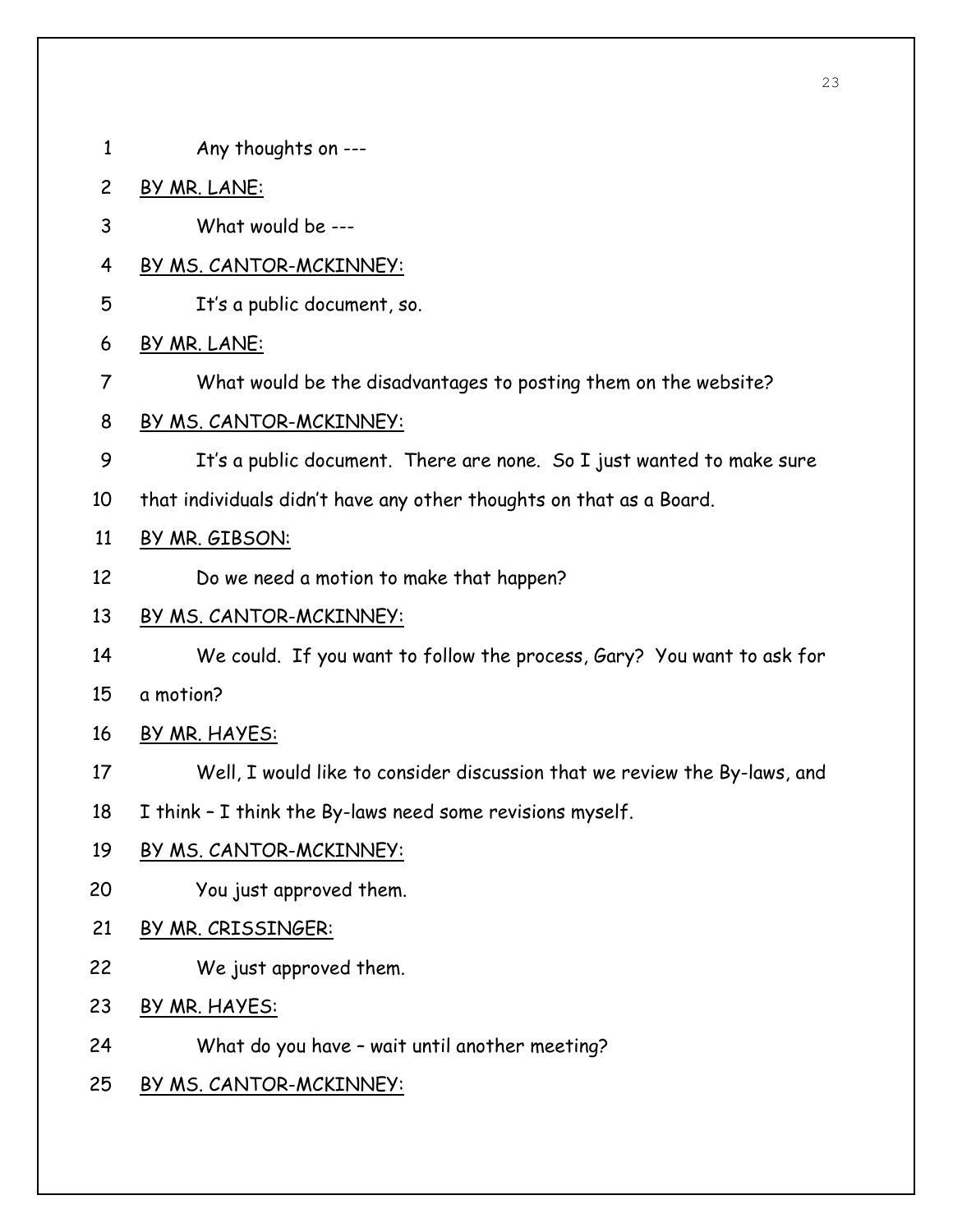| $\mathbf{1}$   | Oh, he's making a motion to review them. Okay. You can make a motion to         |
|----------------|---------------------------------------------------------------------------------|
| $\overline{c}$ | review them. Do you want to make - do you want to make a motion?                |
| 3              | BY MR. SPIETH:                                                                  |
| 4              | I think that's in the form of new business, isn't it, revising the By-Laws?     |
| 5              | <u>BY MS. CANTOR-MCKINNEY:</u>                                                  |
| 6              | We can $---$                                                                    |
| 7              | BY MR. SPIETH:                                                                  |
| 8              | I mean we've got By-laws.                                                       |
| 9              | BY MS. CANTOR-MCKINNEY:                                                         |
| 10             | We can bring it up under new business, or if Gary would like to make a          |
| 11             | motion to consider a work group or a committee to evaluate, he could do that    |
| 12             | now.                                                                            |
| 13             | BY MR. HAYES:                                                                   |
| 14             | Well, ---                                                                       |
| 15             | <u>BY MR. LITTLEJOHN:</u>                                                       |
| 16             | It says under the proposed amendments you have to appoint a procedures          |
| 17             | committee, and they have to present it at least 20 days prior to the meeting at |
| 18             | which point they would be considered.                                           |
| 19             | BY MR. HAYES:                                                                   |
| 20             | Yeah.                                                                           |
| 21             | So is there any discussion? I'll bring a motion to review the By-laws, but      |
| 22             | I think the Board probably needs some type of legal entity to help us with the  |
| 23             | By-laws. I've talked to people about these By-laws, and they said we need a     |
| 24             | written document other than our By-laws to state our duties to give us the      |
| 25             | strength that we need to go forward as to what we need to do in the future.     |
|                |                                                                                 |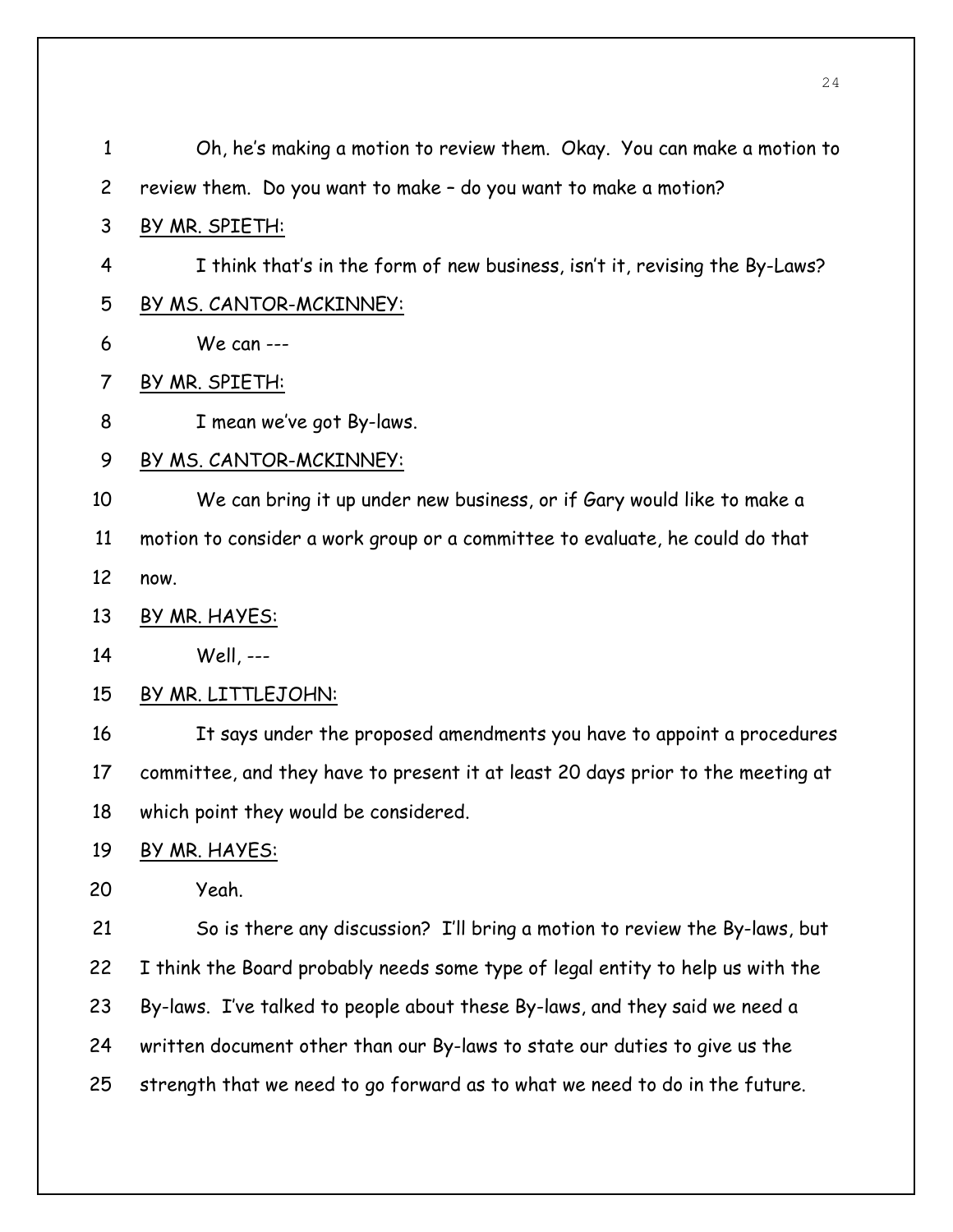1 BY MR. LITTLEJOHN:

2 I'm sorry, Gary, who have you spoken with?

- 3 BY MR. HAYES:
- 4 Gary Poliakoff told me that.
- 5 BY MR. LITTLEJOHN:
- 6 He reviewed these By-laws?
- 7 BY MR. HAYES:
- 8 No, he hasn't reviewed the By-laws, but he just wanted to know ---
- 9 BY MR. LITTLEJOHN:
- 10 Oh, he looked ---
- 11 BY MR. HAYES:
- 12 --- if I we had a written document stating our duties other than the
- 13 By-laws.
- 14 BY MR. LITTLEJOHN:
- 15 Uh-huh (affirmative response).
- 16 BY MR. GIBSON:
- 17 Are you making a motion that we review them for possible proposal for 18 changes?
- 19 BY MR. HAYES:
- 20 I'll make a motion that we have a breakout group as proposed in our
- 21 By-laws to review them and try to get us some legal advice as to answer the
- 22 question, "Is this exactly what we need? Do we need revisions or what do we
- 23 need to go forward?"
- 24 BY MR. LITTLEJOHN:
- 25 Well, I think in all fairness ---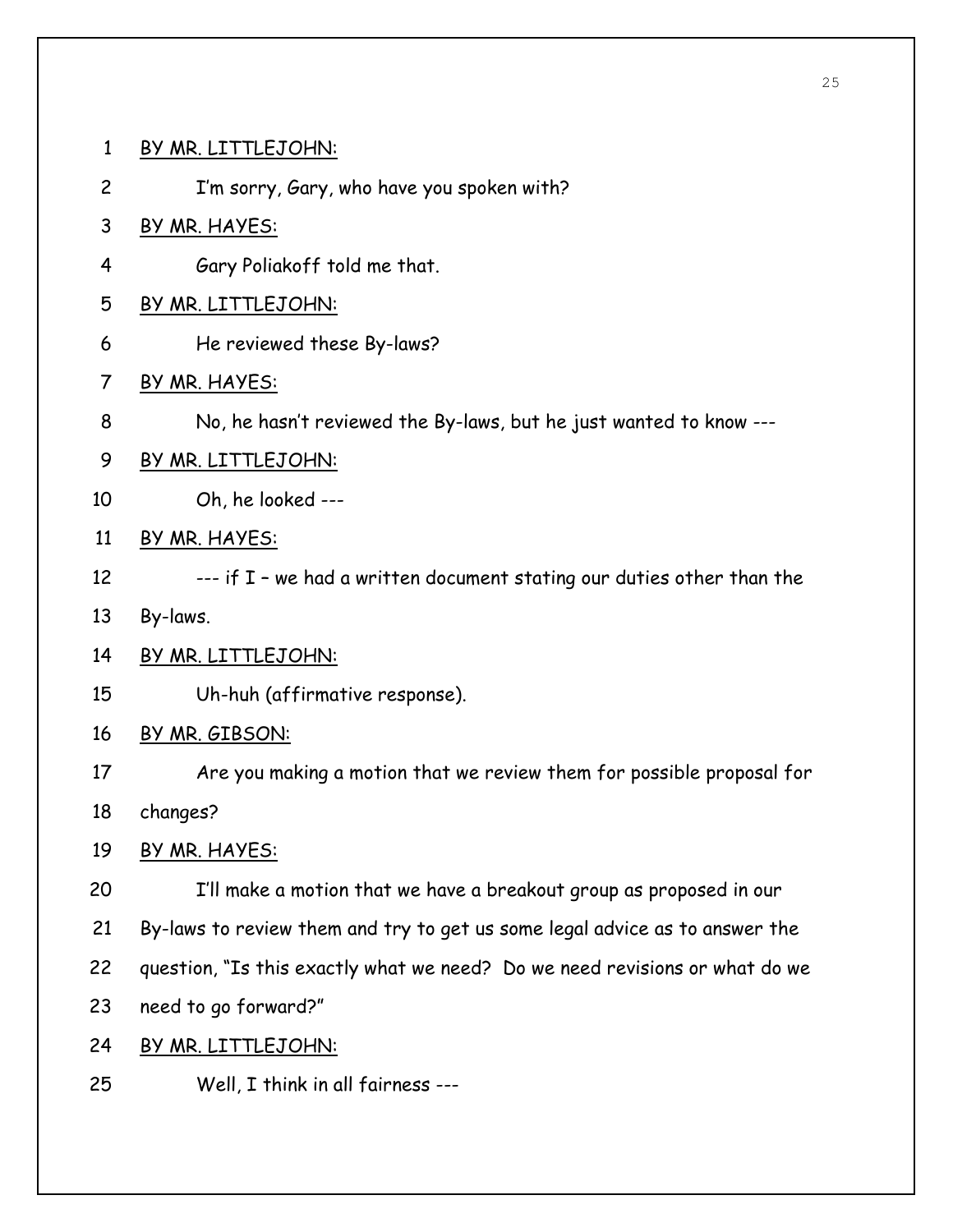1 BY MR. GIBSON:

2 Is there a second to that motion?

- 3 BY MR. LITTLEJOHN:
- 4 I'm sorry.
- 5 (NO RESPONSE)
- 6 BY MR. GIBSON:
- 7 I think that answers your question, Gary.
- 8 BY MR. HAYES:
- 9 Okay.

10 All right. Project – project schedule, Corps of Engineers.

## 11 BY MR. MCKINLEY:

12 Real briefly, if I may, as Ron Nesbit has talked many times in the past, 13 I've reviewed the Minutes of the last RAB meeting, the schedule is really 14 dependent upon the funding that we get. I mean we can't do anything if we 15 don't get any funding.

16 I can tell you right now that we hope to have funding next quarter to do 17 some additional removal activities, and hope is about the best I can say.

18 Typically what happens if we don't get contracts awarded for activities 19 by the third quarters, the revision office takes a look and says, "Okay. You 20 haven't awarded the contract for removal activities up to this point. It's fourth 21 quarter. We've got to meet our expenditure goals, so that money is going to go 22 somewhere else."

23 So if we can get funding for additional removal activities within the next 24 three months, that's what we're looking to do is to implement some additional 25 removal activities; and as I understand the project, we basically got about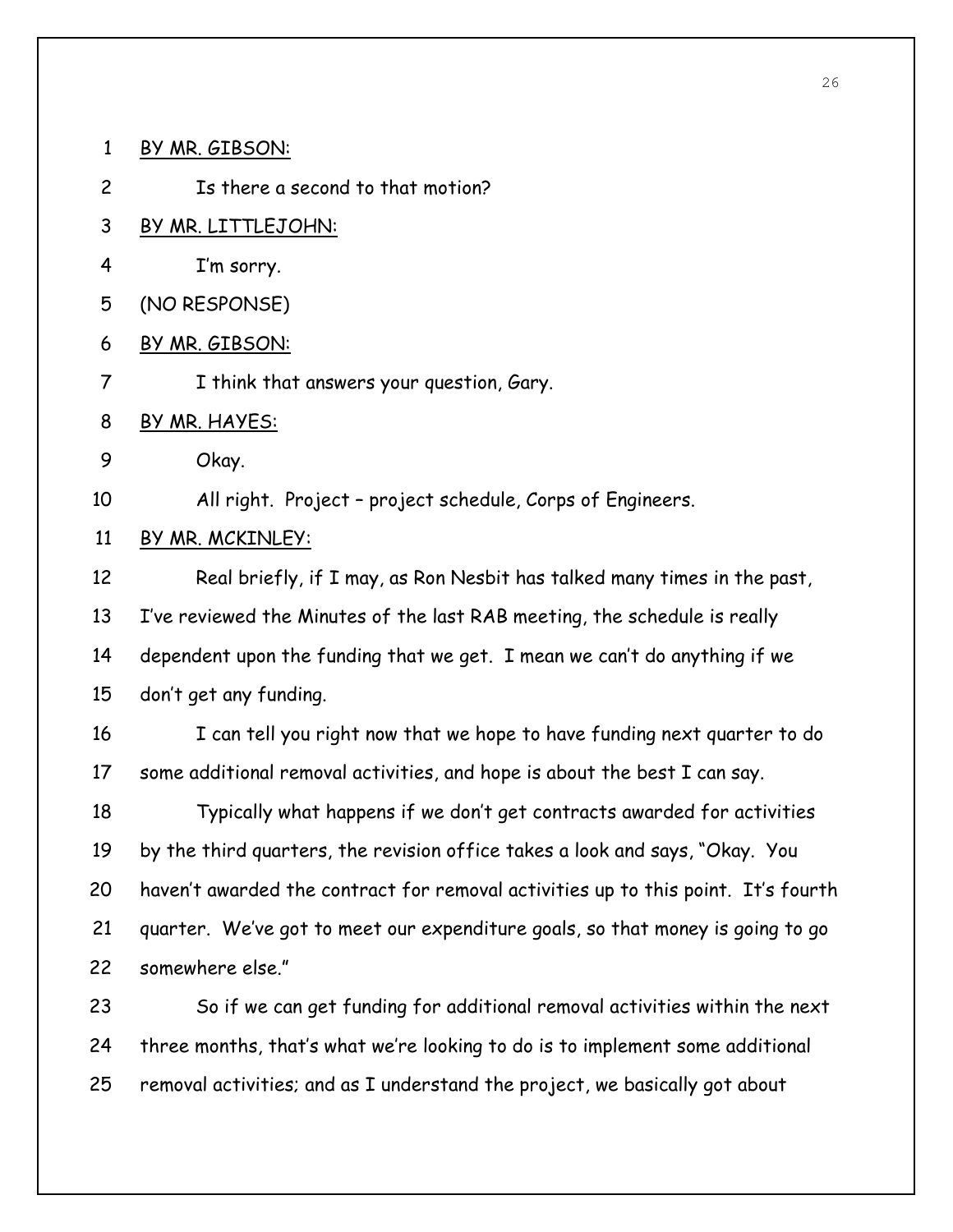1 three areas that we can look at, the areas that are around the Wedgewood 2 subdivision and the golf course area. We've got the areas in the State Park, and 3 then we've got another area, I think its OOU11C behind the school, and there's 4 different --- 5 BY MR. SLATER: 6 Right. 7 BY MR. MCKINLEY: 8 --- areas within those parcels themselves, but that's basically the areas 9 that we can look at, and those areas are defined in the action memorandum that 10 the Corps has gotten. 11 Now along with that goes the fact that we've got to secure rights of 12 entry before we can go out there and do any additional removal activities. 13 So those are some of the things that we hope to accomplish within the 14 next -- next quarter to move the schedule along. 15 At this point in time we don't know which of those three areas would fit 16 that criteria, but we're going to be looking and coordinating and see at what we 17 can do. So that's about all I can tell you as far as the schedule. 18 Dependent upon the funding, we hope to have some funding available 19 within the next quarter, and the areas that we'll undertake removal activities 20 will depend to a large extent on where we can secure the rights of entry. 21 BY MR. HAYES: 22 Which – which school are you talking about? 23 BY MR. MCKINLEY: 24 This school. 25 BY MR. HAYES: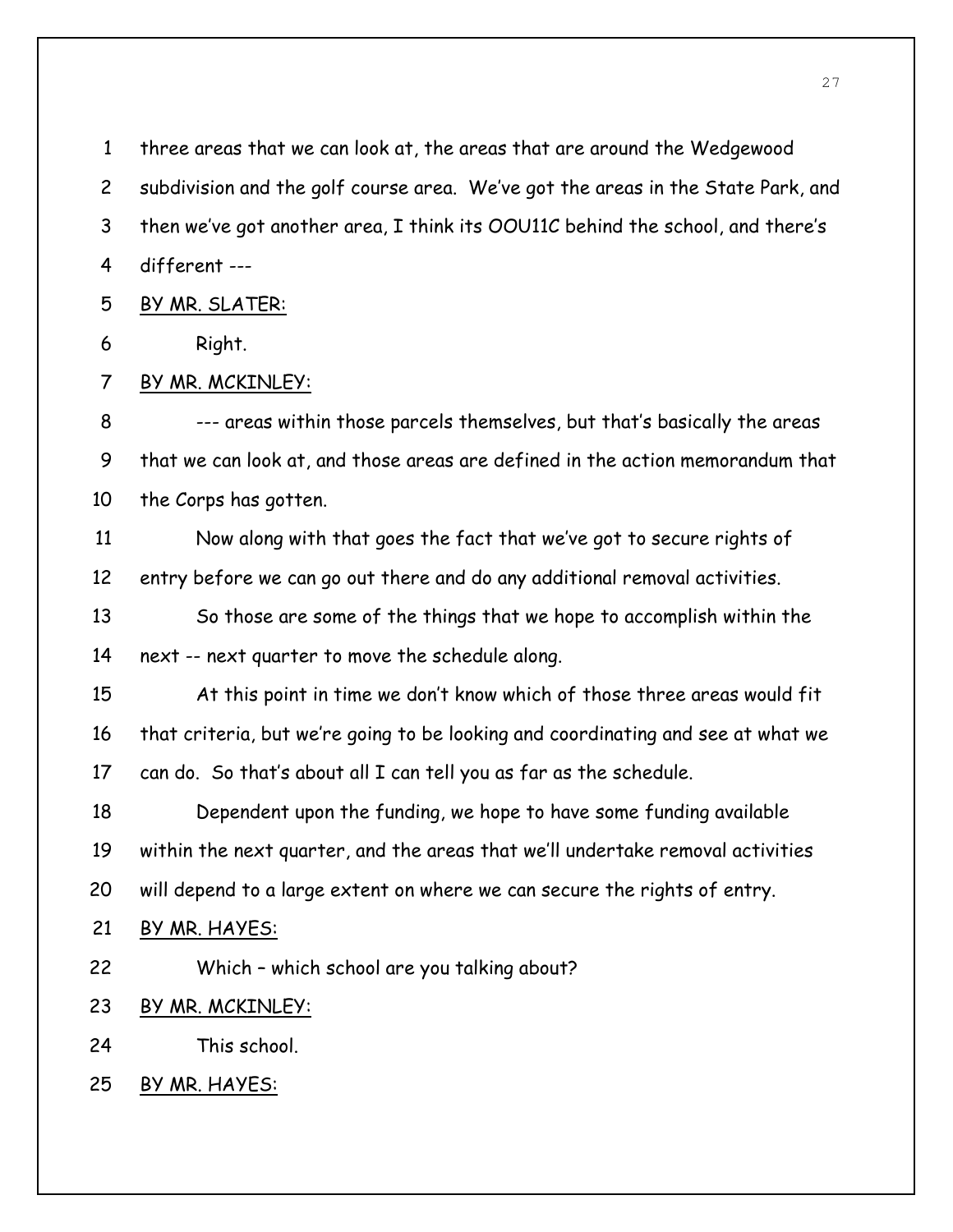1 Oh. 2 BY MR. MCKINLEY: 3 Yeah, and I think that's shown on the map back there as OOU11C. 4 BY MR. HAYES: 5 Right. 6 BY MR. MCKINLEY: 7 I think it is. 8 Yes, sir? 9 BY MR. SPIETH: 10 Okay. If I look at that massive thing that's called the Federal Budget, 11 where would I find reference to this particular worksite? Where would I look? 12 You may not be able to answer it here today, but that would be an 13 interesting to see, you know, I mean somewhere another there's got to be an 14 item that says something about doing this kind of work. 15 BY MR. MCKINLEY: 16 I'll go out --- 17 BY MR. SPIETH: 18 And the amount – and the amount of money that's budgeted and 19 authorized. 20 BY MR. MCKINLEY: 21 I'll go out on a limb and say you probably won't see anything that says, 22 "Camp Croft." 23 BY MR. SPIETH: 24 Well – but there's got to be a line item which describes this kind of work 25 and how much money is – is in it.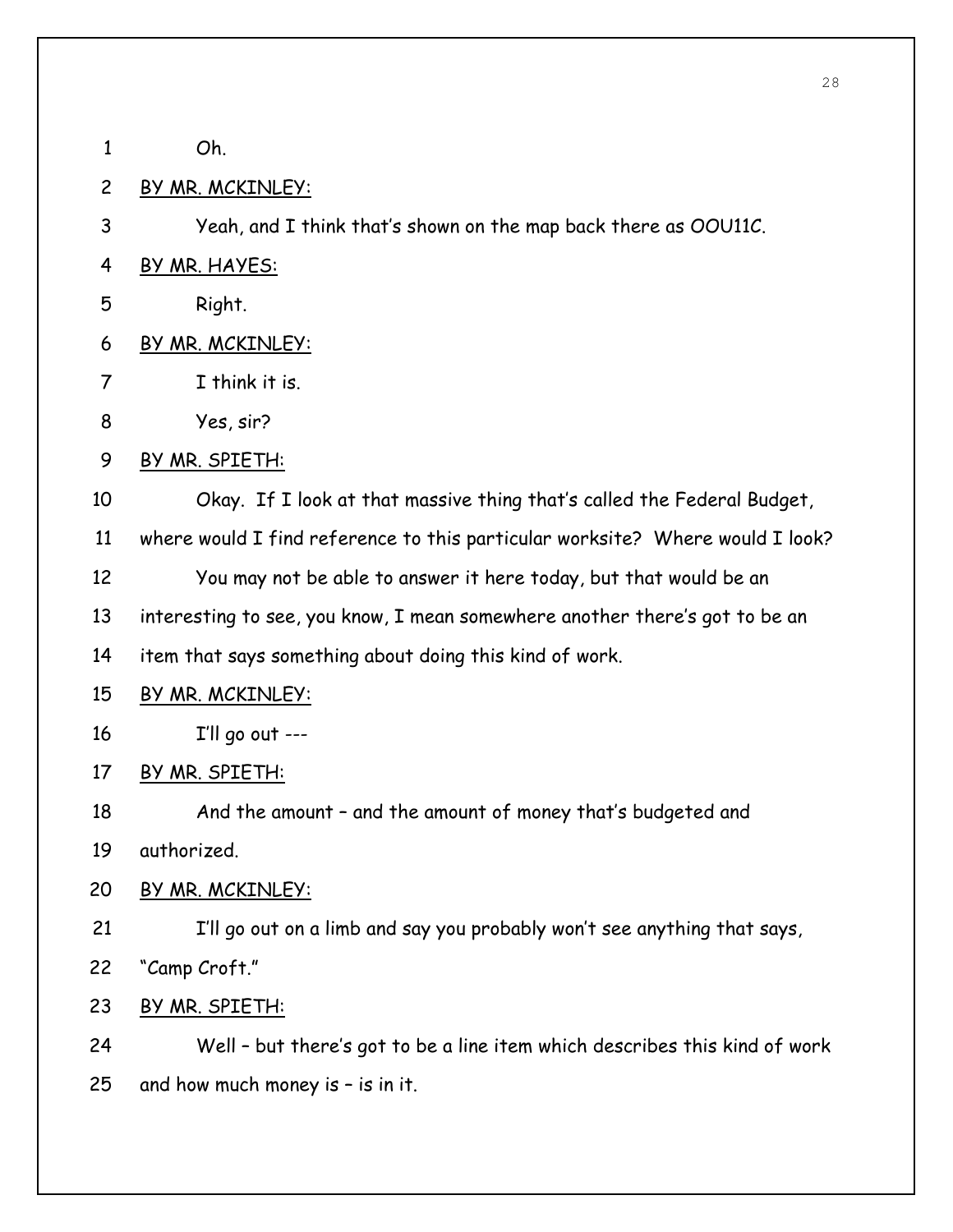1 BY MR. MCKINLEY: 2 I'm sure there's something that says DERP FUDS program, but I can't 3 answer that, you know. 4 BY MR. SPIETH: 5 Right. Well, I spent four years in the Corps, so, you know. 6 BY MR. MCKINLEY: 7 Right. 8 BY MR. SPIETH: 9 A little bit familiar with how things work. 10 BY MS. CANTOR-MCKINNEY: 11 We can get that information with the projected funding for the – at a 12 program level list --- 13 BY MR. MCKINLEY: 14 Right. 15 BY MS. CANTOR-MCKINNEY: 16 --- and present that at the next meeting. 17 BY MR. MCKINLEY: 18 Any more questions? 19 (NO RESPONSE) 20 BY MR. HAYES: 21 Okay. 22 Old business, Corps of Engineers. 23 BY MR. MCKINLEY: 24 Suzy, I'm going to let you take that up. 25 BY MS. CANTOR-MCKINNEY: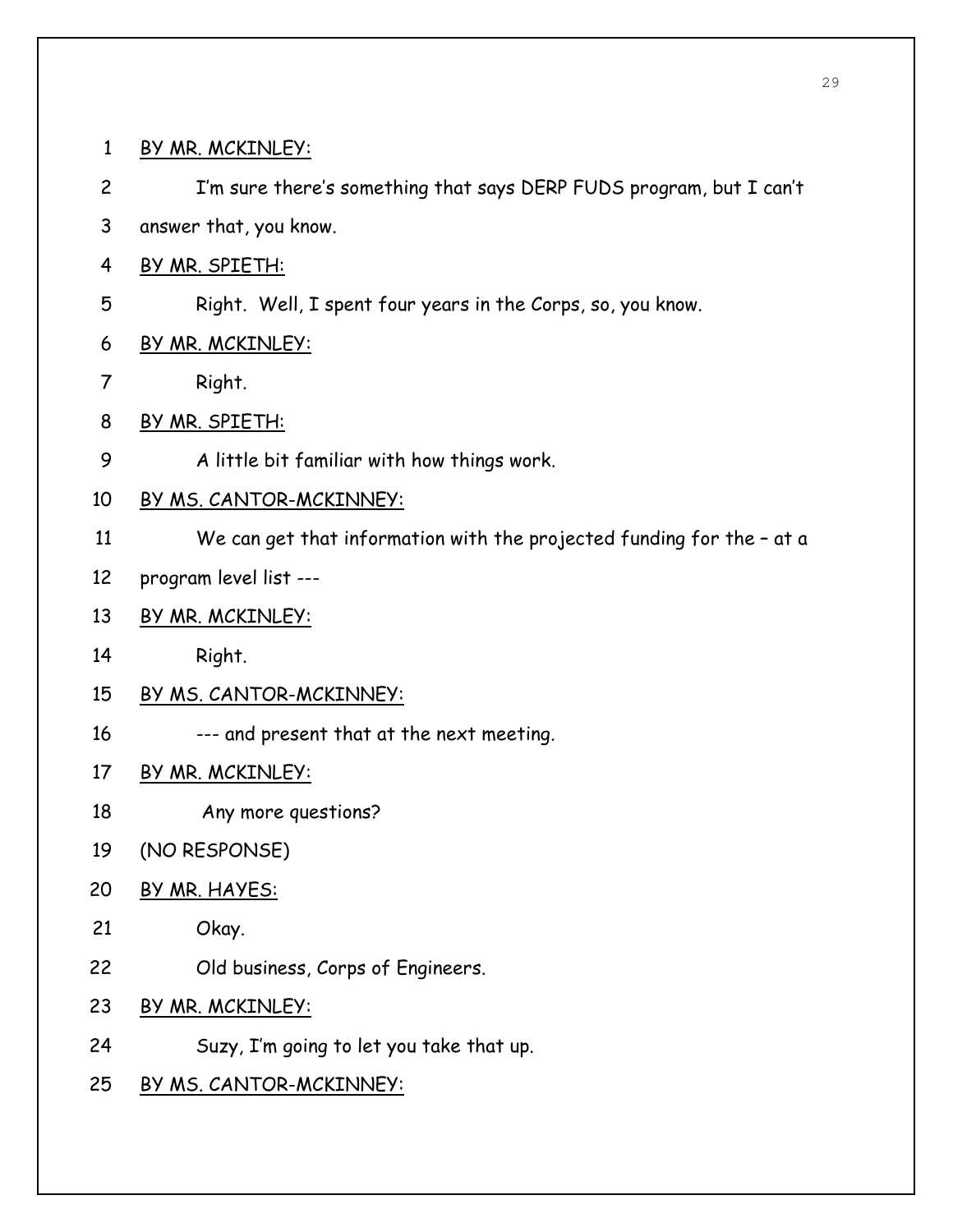| $\mathbf{1}$   | Sure. A few items from our last meeting that were open. Robin                    |
|----------------|----------------------------------------------------------------------------------|
| $\overline{c}$ | Zimmerman had referenced a contact, Mr. Sam Fleming, who had some                |
| 3              | information in a statement on the suspected buried drums, and I was just         |
| 4              | wondering if we had contact information for Mr. Fleming.                         |
| 5              | <u>BY MR. ZIMMERMAN:</u>                                                         |
| 6              | I gave - I provided Lieutenant John Dyas a statement, a written                  |
| 7              | statement.                                                                       |
| 8              | <u>BY MS. CANTOR-MCKINNEY:</u>                                                   |
| 9              | Okay.                                                                            |
| 10             | <u>BY MR. ZIMMERMAN:</u>                                                         |
| 11             | Mr. Fleming did specify that he saw these drums.                                 |
| 12             | BY MS. CANTOR-MCKINNEY:                                                          |
| 13             | And do we have a way to contact Mr. Fleming? Do we have his contact              |
| 14             | information?                                                                     |
| 15             | <u>BY MR. ZIMMERMAN:</u>                                                         |
| 16             | And, Suzy, he lives in - at Lake Greenwood. He's had a massive stroke.           |
| 17             | This information was given to me before this happened. Now there is another      |
| 18             | gentleman who lives in Pacolet who wishes his name to not be brought in front of |
| 19             | this Board, but I will supply this man's name to Lieutenant Dyas or Lieutenant   |
| 20             | Renna, but he did say that he would be glad to talk with them.                   |
| 21             | BY MS. CANTOR-MCKINNEY:                                                          |
| 22             | Perfect, and that closes that discussion as long as you're forwarding that       |
| 23             | information.                                                                     |
| 24             | BY MR. ZIMMERMAN:                                                                |
| 25             | Right.                                                                           |
|                |                                                                                  |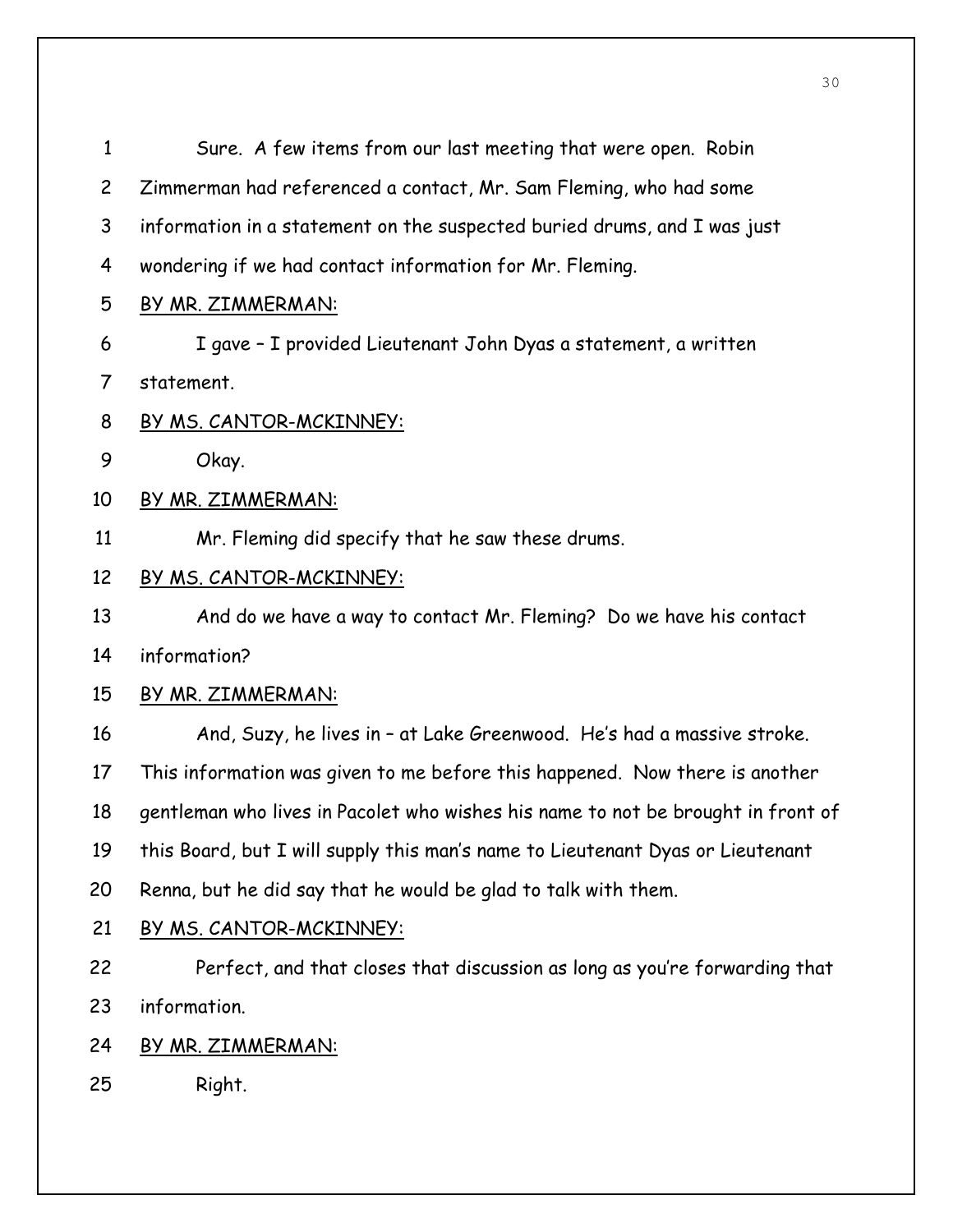2 Under old business.

3 The other item that was open for discussion at our last meeting or 4 brought up at the last meeting and open for discussion and ideas this evening 5 were improvements on making meeting announcements and notifications. Mr. 6 Hayes had brought up concerns about how information is being distributed and 7 is it a wide enough distribution and is there maybe some other opportunities for 8 improving on notifications for these meetings.

9 Currently, we announce it in the newspaper. The meetings are posted on 10 the website. There's a mailer that goes out to everyone on the mailing list that 11 is updated based upon addresses that are provided to us. So I would like to 12 open that up. I don't know if we need a motion, Gary, to discuss your ideas on 13 whether or not this is a concern or if there are recommendations on potential 14 improvements.

## 15 BY MR. GIBSON:

16 Before you – just one clarification on that. The approximate size of the 17 mailing list?

#### 18 BY MS. CANTOR-MCKINNEY:

19 Is about 200 and it's local, you know, Pacolet and this area. It's not the 20 entire county of Spartanburg.

21 There are some property owners who don't live here that we have their 22 addresses.

23 BY MR. GIBSON:

24 I was just curious as to size.

25 BY MR. HAYES: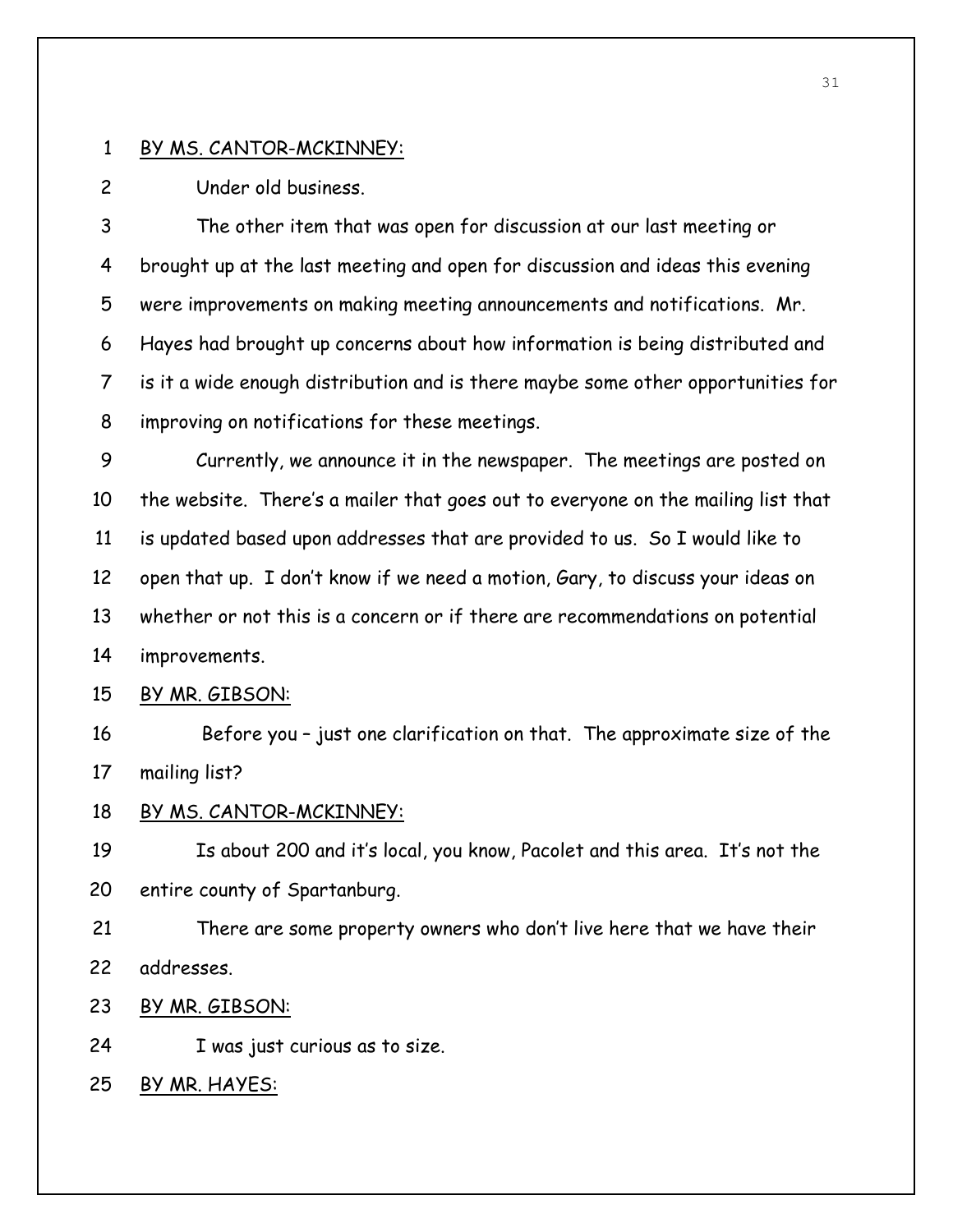| $\mathbf{1}$   | Well, 200 if it's a post - you know, regular stamp will be about \$100 per        |
|----------------|-----------------------------------------------------------------------------------|
| $\overline{2}$ | mailing for stamps, but it would cheaper than that for a postcard, and she has a  |
| 3              | good many email addresses where she can just send emails.                         |
| 4              | What -- are we looking for recommendations on improving our mailing?              |
| 5              | BY MS. CANTOR-MCKINNEY:                                                           |
| 6              | Is the word getting out?                                                          |
| 7              | BY MR. GIBSON:                                                                    |
| 8              | I was just looking for information there.                                         |
| 9              | I was not interested in ---                                                       |
| 10             | BY MR. HAYES:                                                                     |
| 11             | $I --$                                                                            |
| 12             | BY MR. GIBSON:                                                                    |
| 13             | I think the paper ---                                                             |
| 14             | BY MR. HAYES:                                                                     |
| 15             | I talked to one man tonight who wasn't on the - I think Mr. Cunningham or         |
| 16             | outside I talked to him. He said he saw it in the paper today. He didn't get a    |
| 17             | mailing. I told him to be sure to sign in, but Suzy is getting some mailings back |
| 18             | to her. When they're returned back to her, we can check - take those that         |
| 19             | came back and research and make sure we've got the right mailing for the          |

- 20 people that come back.
- 

22 And I do. We do a website search for the names of those individuals, and 23 granted, this mailing list is since the inception of the RAB, ten years, and a lot 24 of folks have moved on. So some of these people we won't be able to 25 necessarily track down, but we do, when we get a return flier, at least try to do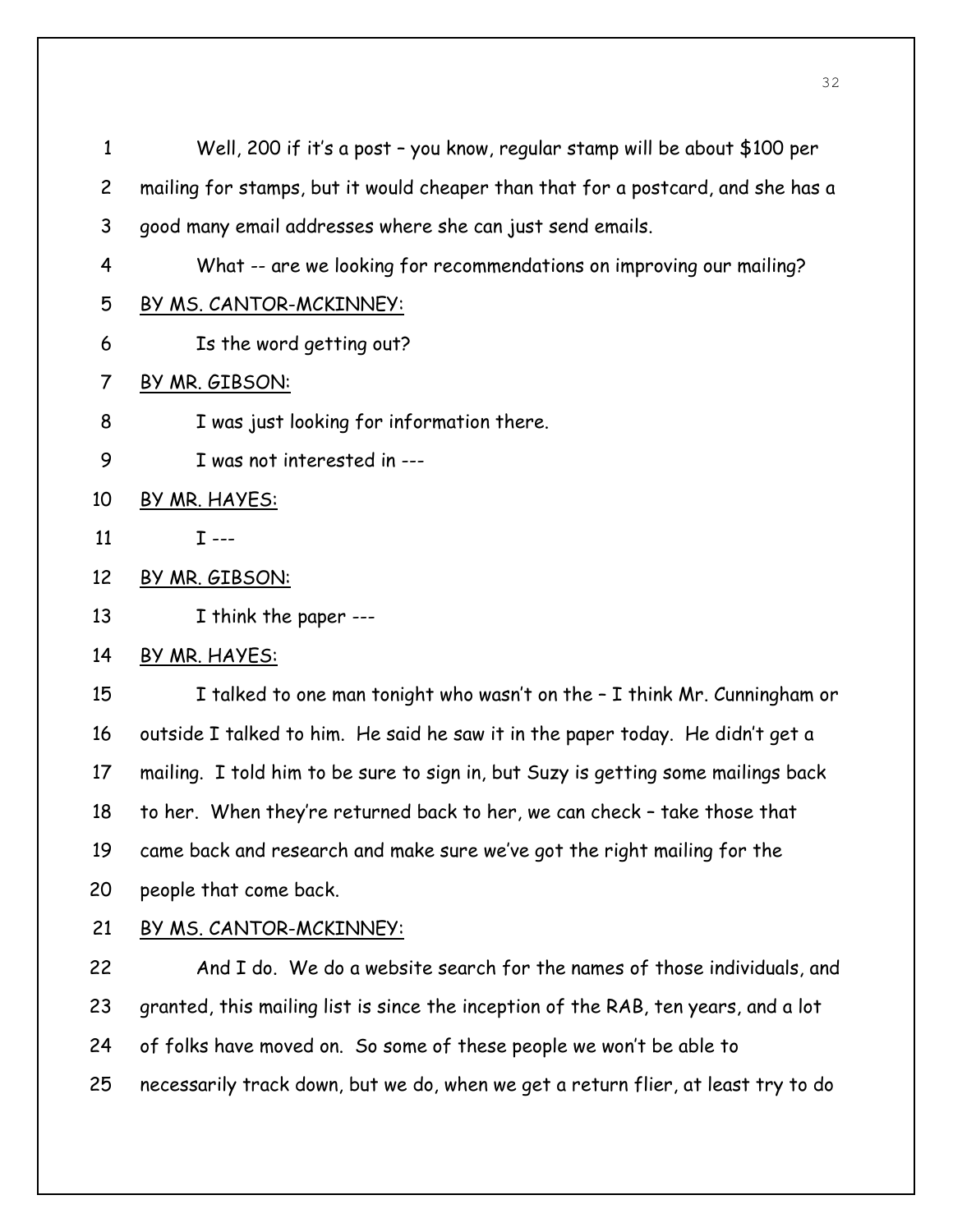1 a name search on the internet to see if we can't get an address and check the

- 2 white pages.
- 3 BY MR. HAYES:
- 4 Any more discussion on mailing procedures or improving the mailing 5 procedures?
- 6 (NO RESPONSE)
- 7 BY MS. CANTOR-MCKINNEY:
- 8 Okay.
- 9 BY MR. HAYES:
- 10 I don't think there needs to be a motion.

## 11 BY MS. CANTOR-MCKINNEY:

12 I just wanted to bring that up since that was open-ended business from 13 our last meeting.

14 The other item was we do ask for new business for individuals to either 15 call on the toll free number, make a note at a current meeting for new business 16 to be brought up at the next meeting, to send an email. Everyone has our email 17 address, as well, and I just wanted to apprise the Board that as of tonight's 18 meeting, no new business items were formally provided to me, other than some 19 information that Mr. Mullinax provided to me this evening; and so if there's no 20 other old business?

- 21 BY MR. MARLER:
- 22 I have another question.
- 23 BY MS. CANTOR-MCKINNEY:
- 24 Yes.
- 25 BY MR. MARLER: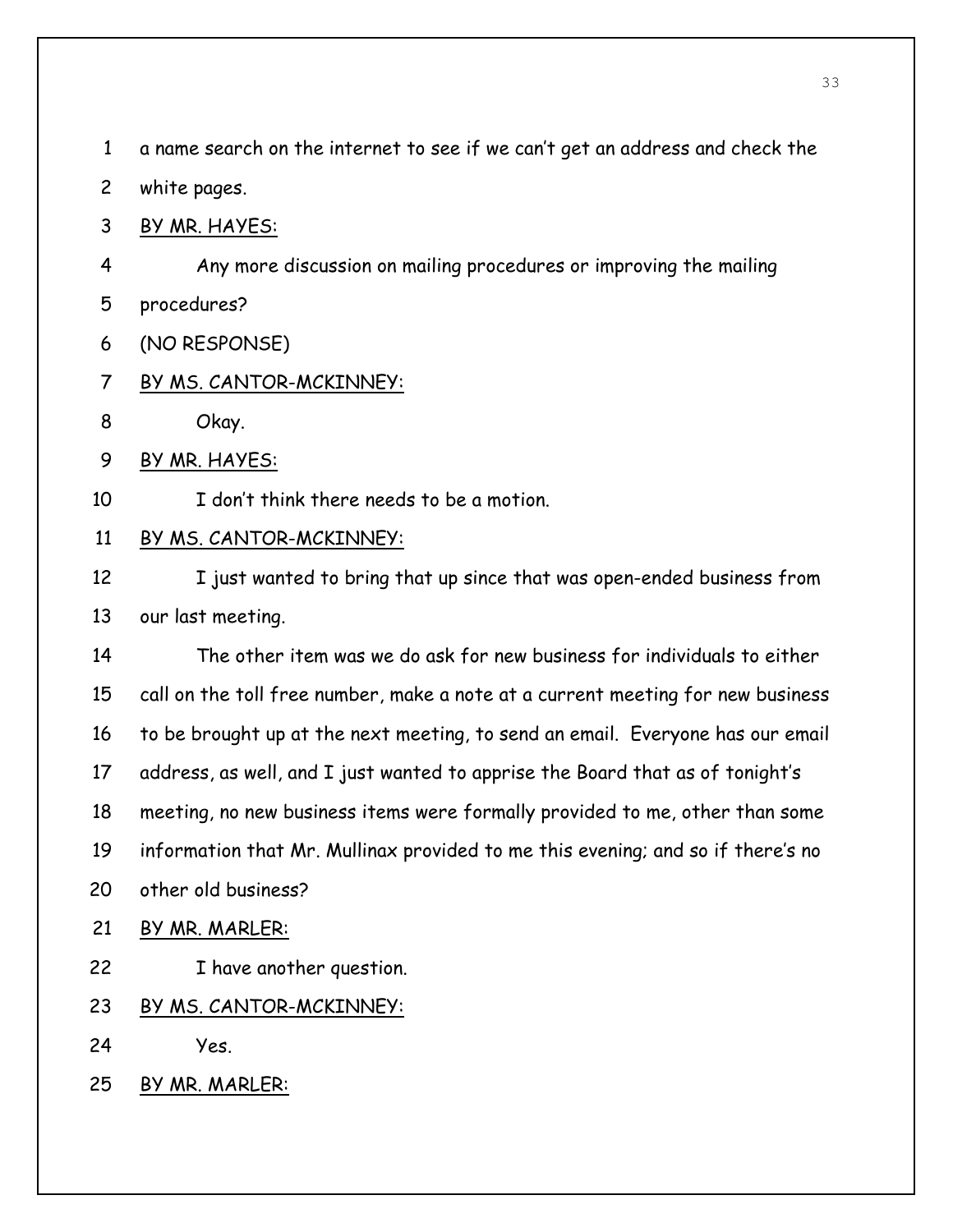| $\overline{c}$ | entrance to examine?                                                             |
|----------------|----------------------------------------------------------------------------------|
| 3              | There are some properties that the property owners would not allow.              |
| 4              | Are there a list of that so future owners might know if the property has been    |
| 5              | cleared or not?                                                                  |
| 6              | BY MS. CANTOR-MCKINNEY:                                                          |
| $\overline{7}$ | Yes, as far as the real estate office, the Corps of Engineers would have a       |
| 8              | record of which property owners at the time of those actions refused right of    |
| 9              | entry.                                                                           |
| 10             | BY MR. MARLER:                                                                   |
| 11             | Where's that at? I mean where could that be accessed by the general              |
| 12             | public?                                                                          |
| 13             | BY MR. MCKINLEY:                                                                 |
| 14             | I think what you'd have to do is submit a request to the Charleston              |
| 15             | office. We'd have to pass it up through office of counsel since it involves, you |
| 16             | know, individuals that we've contacted. I just - I mean, if you would, submit a  |
| 17             | request to me. I'll pass it up and see if I can't get it out.                    |
| 18             | BY MR. MARLER:                                                                   |
| 19             | What is that, sort of a Freedom of Information item?                             |
| 20             | <u>BY MR. MCKINLEY:</u>                                                          |
| 21             | I don't know whether it would be or not. If you can just send me a               |
| 22             | request, I'll find out what has to happen.                                       |
| 23             | BY MR. MARLER:                                                                   |
| 24             | I mean it would be rather awkward if somebody buys a piece of property           |
| 25             | down here and then find out it's full of ammunition because the previous owner   |

1 Are there a list of properties down here that the Corps was refused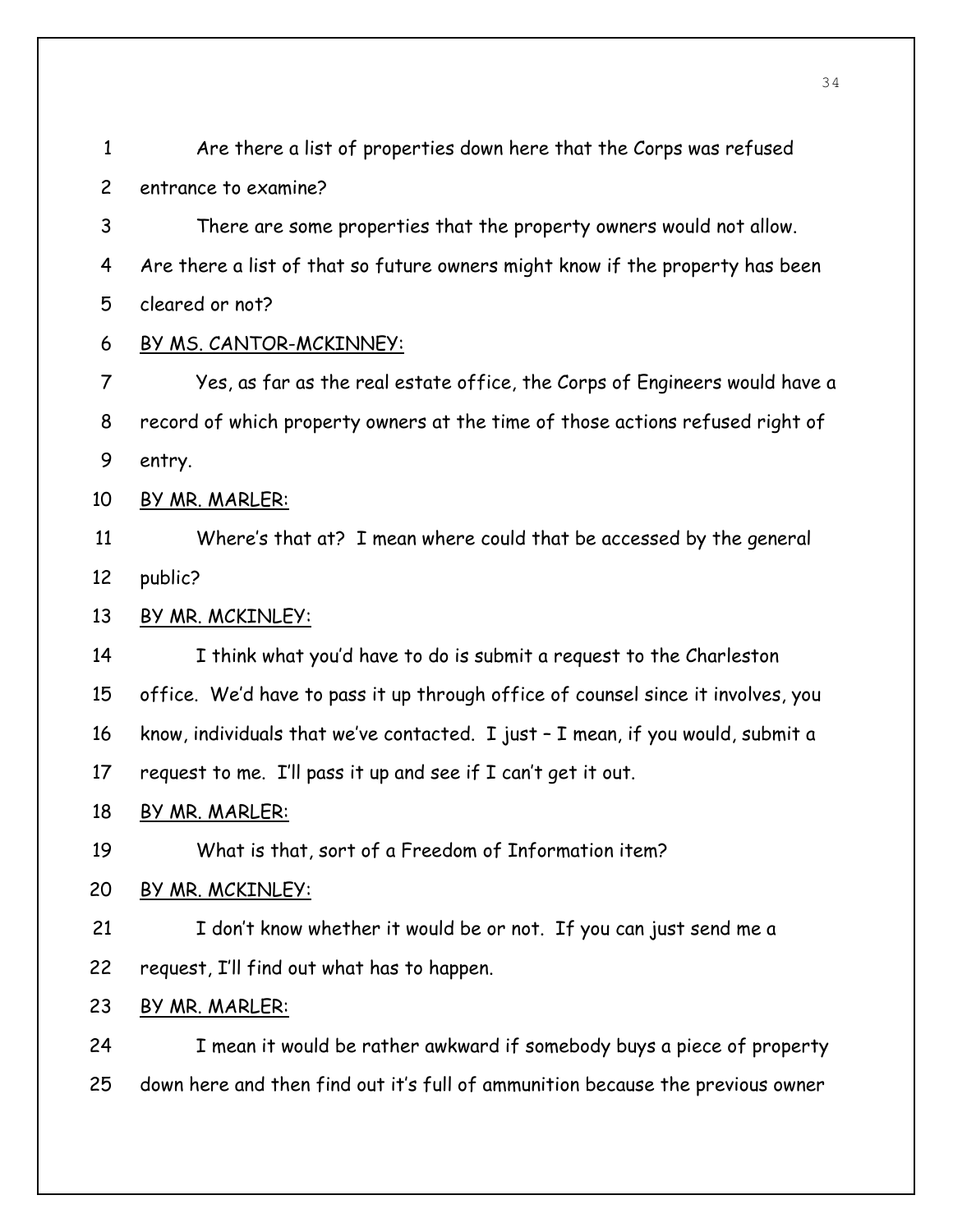1 wouldn't let the – or in the inspecting – inspect it to see if there was anything 2 there or not. 3 BY MR. MCKINLEY: 4 Right. 5 BY MR. MARLER: 6 Then you all are not going to come back 15 years from now and clear that 7 property the way I understand it. Once you all are through, you all are through, 8 aren't you? 9 BY MR. MCKINLEY: 10 I know that the Corps can. The Corps has the option of not coming back 11 to that site. I – I know that to be a fact. Now whether we would or not, I don't 12 know. 13 BY MR. HAYES: 14 Well, that comes in, too, with the purpose of the Board. The Board can 15 meet and vote to make a suggestion or advise the Corps of Engineers that we 16 recommend they go back in and clean it up. 17 BY MR. MARLER: 18 Well, when they're through, this Board is through, isn't it? 19 When they declare the park restored, --- 20 BY MR. MCKINLEY: 21 Yes. 22 BY MR. MARLER: 23 --- then the --- 24 BY MR. MCKINLEY: 25 Yes.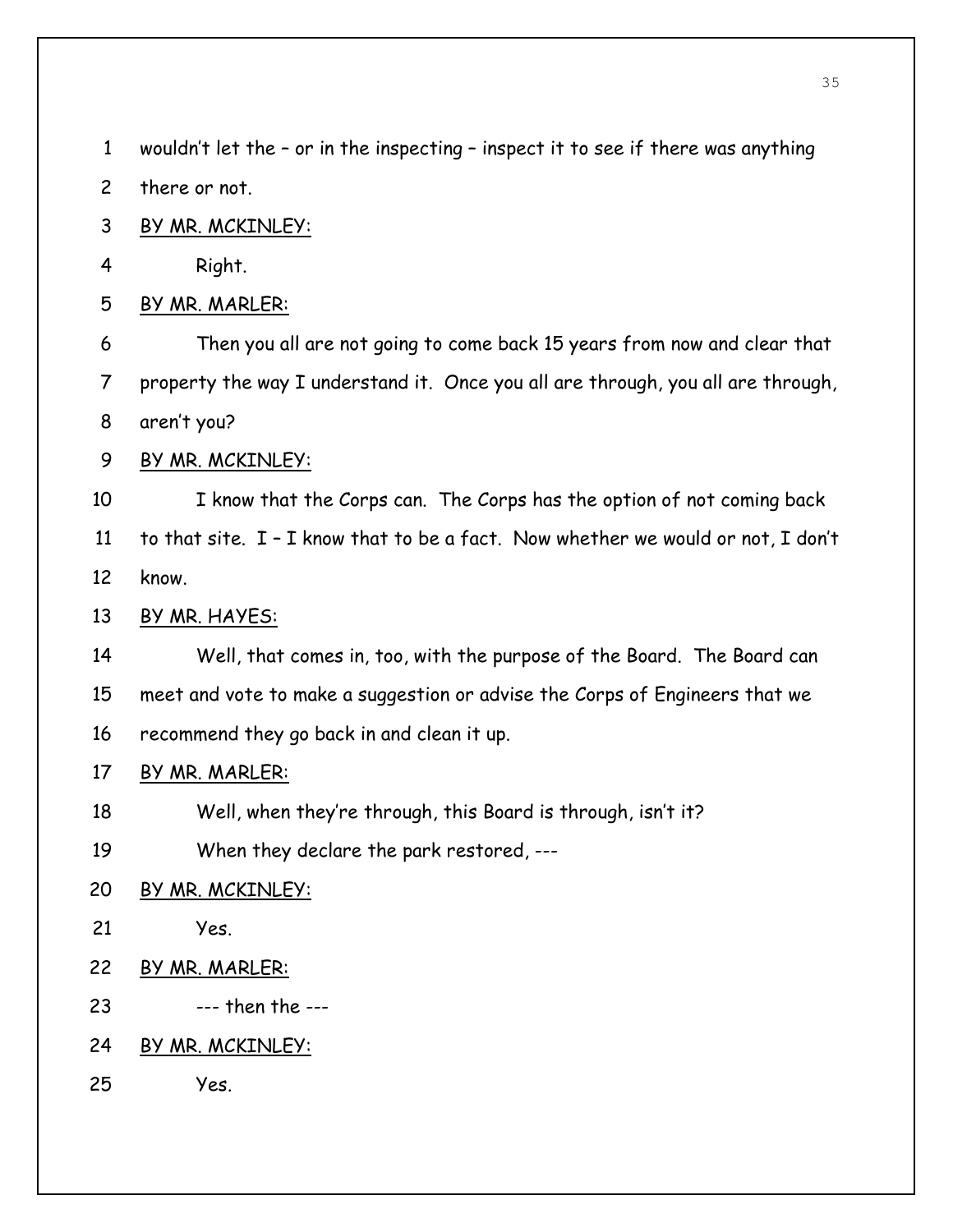1 BY MR. MARLER:

2 --- Board is dissolved.

## 3 BY MR. MCKINLEY:

4 Exactly right. Now before we can declare a project being through, we've 5 got to coordinate that action through South Carolina DHEC and the other 6 regulatory agencies, and it would also be coordinated with the RAB before we 7 would go into the project closeout phase.

#### 8 BY MR. MARLER:

9 I guess with the little bit of funds that probably our children will be on 10 this Board before we do that with the funding coming down on us. I understand 11 that.

12 BY MR. RENNA:

13 I'd like to make a statement.

## 14 BY MR. MCKINLEY:

15 Sure.

## 16 BY MR. RENNA:

17 Rick Renna with the State Law Enforcement Division Bomb Squad. 18 If somebody does buy a piece of property or anything like that and they 19 find some ordnance, all they have to do is call 911, and we will respond, and, 20 normally, if we find a large number of items, we contact Ms. McKinney and 21 notify her. If the property owner wants it cleared, we tell her. There are 22 some property owners around here that I've responded to and gotten ordnance 23 off -- off their property, and they do not want the Corps of Engineers there. 24 They've refused to have it cleared. Mostly – mostly they're called hunt 25 property and they just don't want anybody going in there and clearing it and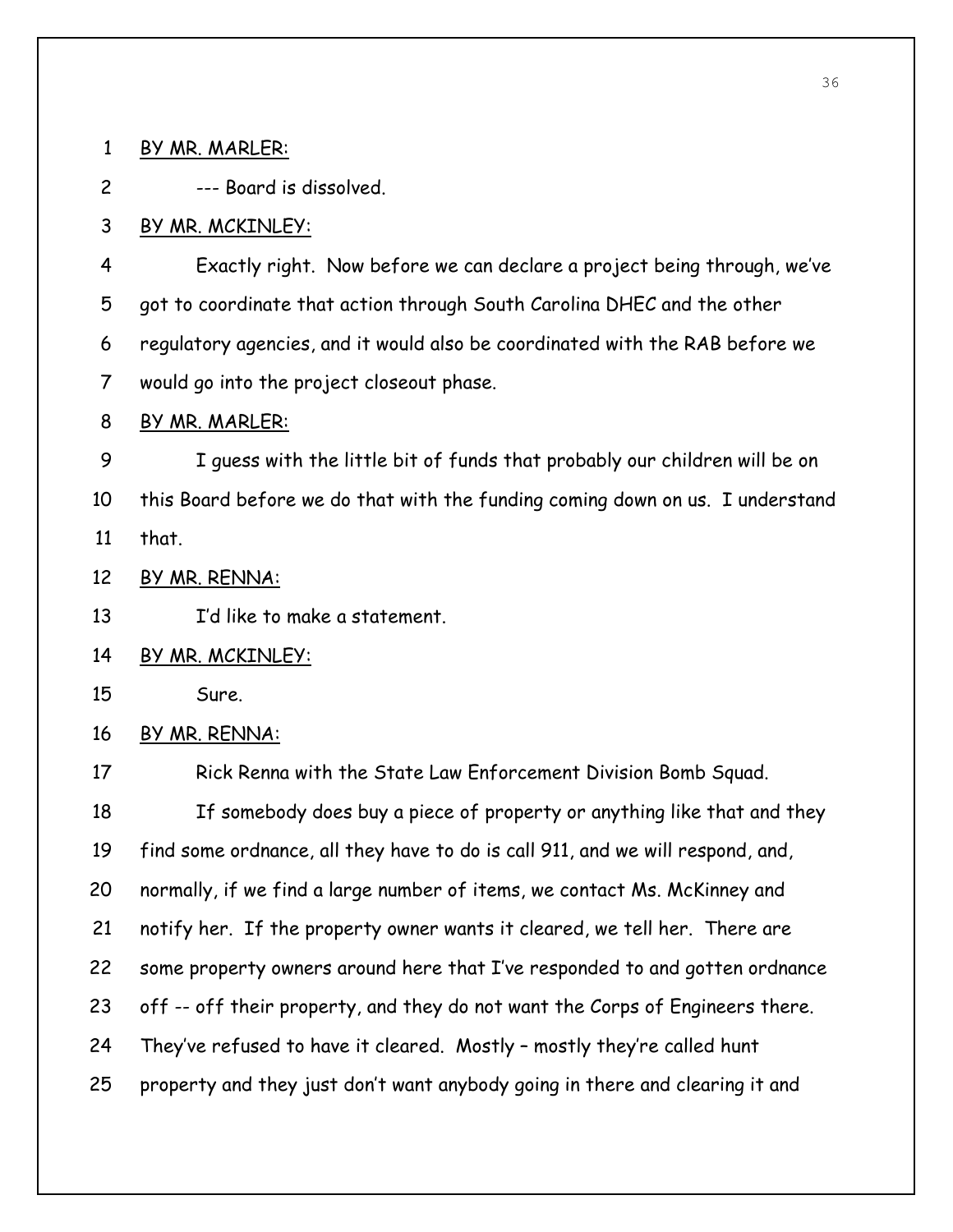1 scaring away the animals. So all they have to do is dial 911, and the Spartanburg 2 County Bomb Squad or the State Law Enforcement Division Bomb Squad will 3 respond and take care of that item, and we – we do go out with the same 4 instruments the Corps is using, the metal detectors, and check the area for 5 them that they – that they want, and just do a general check. If we find a lot 6 of abnormality – abnormalities on the property, we will tell them, "I wouldn't dig 7 here. I would suggest you call – contact the Corps of Engineers." If the RAB is 8 dissolved at that time, but I think the RAB is going to be around. I think the 9 project is going to go for several more years, and I started this project back in 10 '95. It's not going anywhere anytime soon, so we'll take care of anything that's 11 found and we notify them.

#### 12 BY MS. CANTOR-MCKINNEY:

13 And to clarify, I immediately notify the Corps of Engineers. I am just a 14 conduit of information. So the Corps is made aware of those situations.

# 15 BY MR. SPIETH:

16 The question wasn't about the property that hasn't been cleared. Is 17 there a register available of the property that has been investigated and 18 cleared, in other words the glass is half full part of that question?

#### 19 BY MS. CANTOR-MCKINNEY:

20 There are removal reports for all of the activities that have taken place 21 that are linked on the website, as well as hard copies are in the library. We did 22 check. Most of those documents are in there.

23 Our last removal report from this past summer is not in the library, so 24 we'll get that copy in there, but it is on the website. So all of the documents 25 for clearance activities define the properties by coordinates and reference, not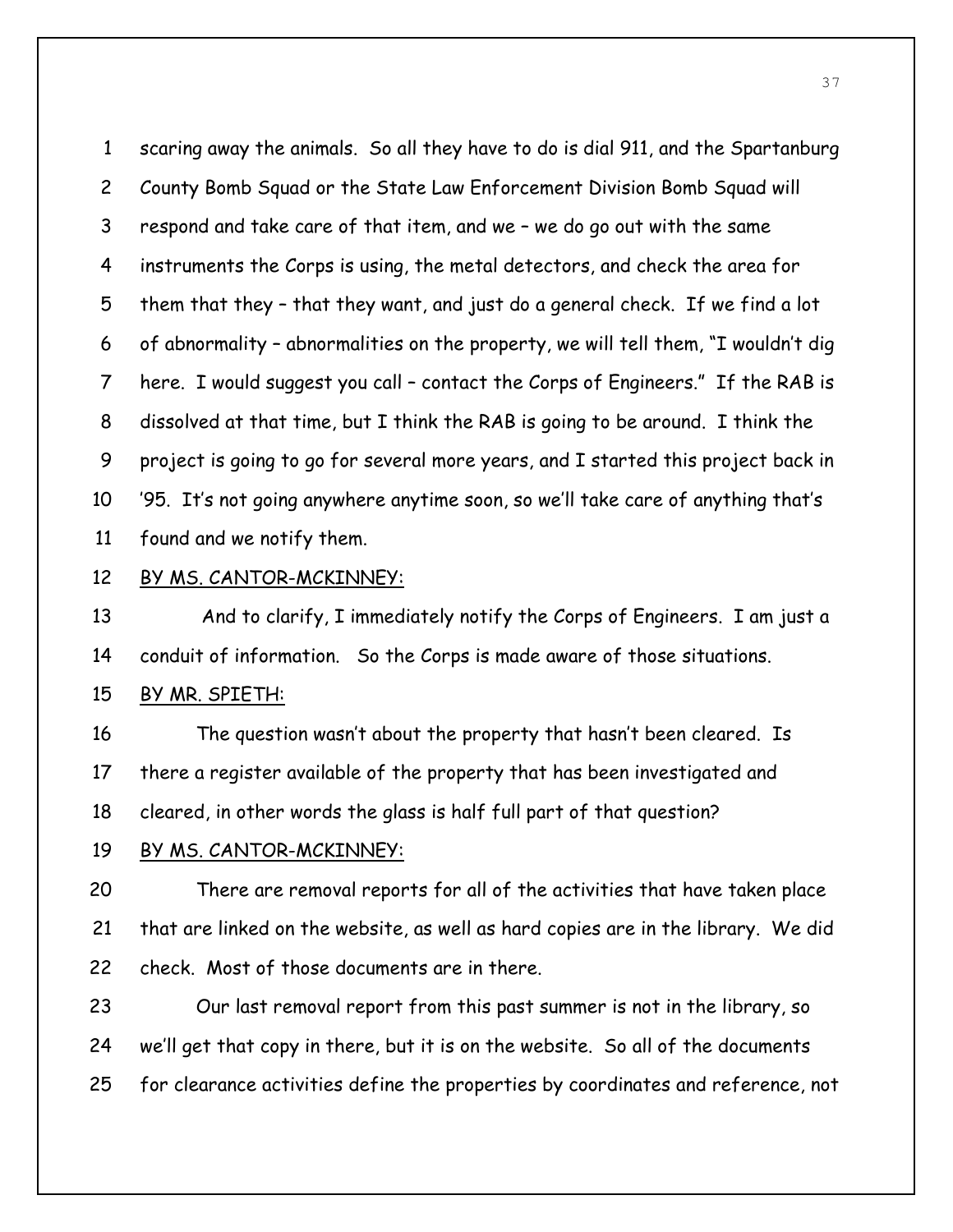1 necessarily property owner, but all of that information and the maps of those

2 areas are documented.

#### 3 BY MR. HAYES:

4 Okay. Any more discussion on that?

5 Anything from the public on that?

6 Mr. Mullinax.

#### 7 BY MR. MULLINAX:

8 I've got a petition here from Elaine Harris, Mayor of Pacolet, given to her 9 about the pollution, ammunition, all kind of things. Now this petition states, 10 "Everyone who signs this petition feels they have been harmed or someone in 11 their family has been harmed by pollution left at Camp Croft, South Carolina. 12 The signatures of this petition also believe they should be compensated for pain 13 and suffering caused by said pollution from these areas." 14 Now this states that you signed this that you want compensation. Now

15 Mr. Johnson there, I worked with him, and he worked with Mr. Inglis, and tried 16 to get some compensation. We got nowheres, and there was a restriction with 17 the US Government that the case was over a year old, they would not honor it.

18 We couldn't even get the Army to give us a marker for the grave. So we 19 got John Brown. He – he donated two markers for the grave.

20 So like I'm saying, they put this out, but now this shook the mayor up, 21 because it says that area is real dangerous. Now we had some complaints 22 before, and I don't know whether the Sheriff went down there or not, couldn't 23 find nothing.

24 So like I say and – and this was put out by James Lancaster. Now Mr. 25 Coleman had some property down there. Jessie Campbell, I think is his uncle.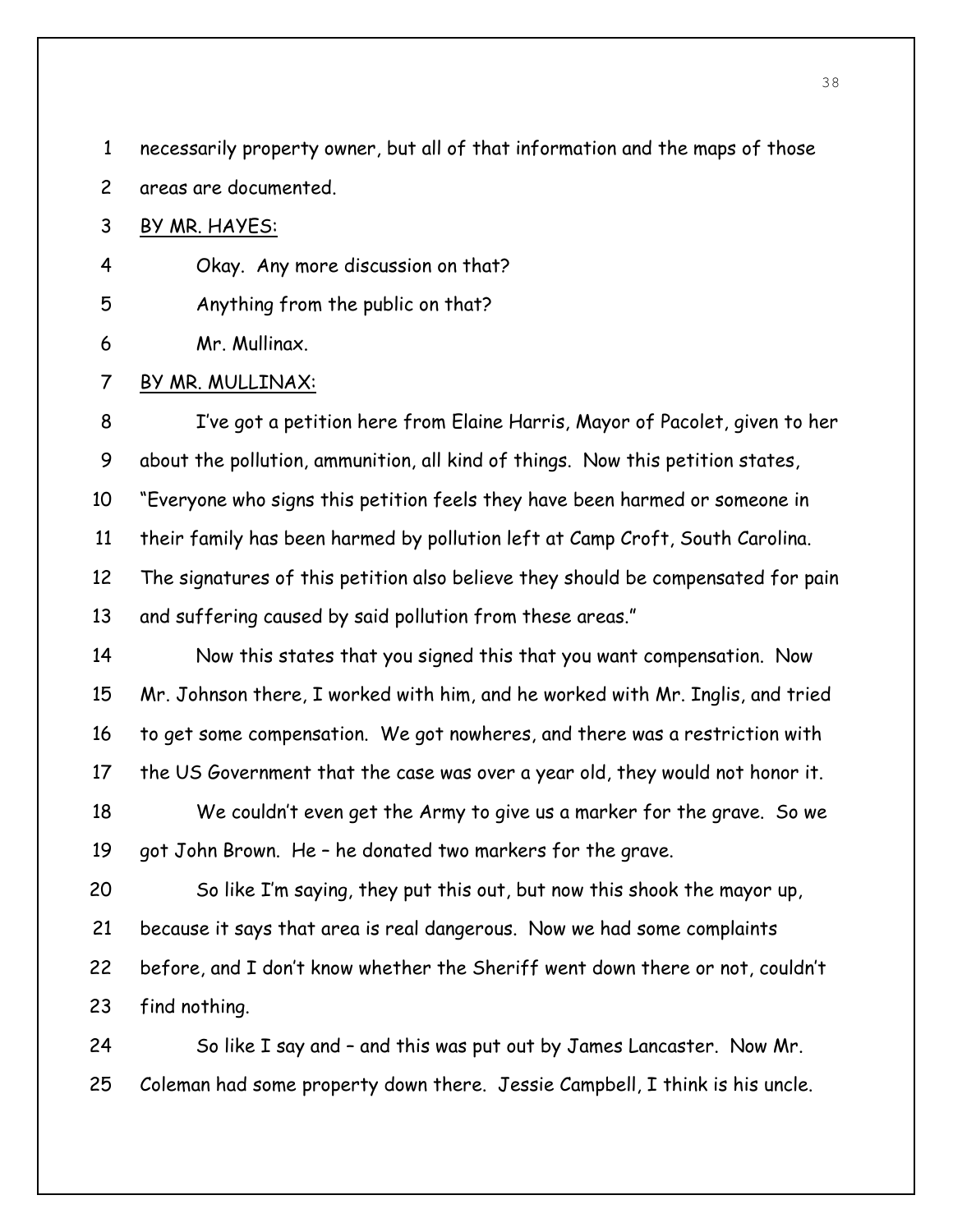| $\mathbf{1}$   | I'm not sure who - the relationship, but he - Jessie said that the property was     |
|----------------|-------------------------------------------------------------------------------------|
| $\overline{c}$ | cleared, but I will check with him again, in Pacolet.                               |
| 3              | So that's - you gave them - these out, Suzy?                                        |
| 4              | BY MS. CANTOR-MCKINNEY:                                                             |
| 5              | The Board, and that's for the Board to review, and this is an item for new          |
| 6              | business. The Corps of Engineers also has copies, and I'll take any of those        |
| $\overline{7}$ | extras for action, and if the Board needs to meet after the meeting or during       |
| 8              | the next interim period to review and discuss, this will be $a$ - on the agenda for |
| 9              | our next meeting.                                                                   |
| 10             | BY MR. MULLINAX:                                                                    |
| 11             | Suzy, Mr. Johnson has a comment.                                                    |
| 12             | BY MS. CANTOR-MCKINNEY:                                                             |
| 13             | Yes, sir.                                                                           |
| 14             | BY MR. JOHNSON:                                                                     |
| 15             | I'm - I'm Jesse Johnson, and there's something that $I - I$ just can't              |
| 16             | figure out. I've been coming over here for - ever since I learned about this.       |
| 17             | There's myself, I can't hardly breathe. I'm not saying what, and then               |
| 18             | there's my sister back there. Look at her shape.                                    |
| 19             | Now, well, we gets nothing, and all of these new people coming in here              |
| 20             | ain't got nothing to do with this whatsoever is reaping everything, because I've    |
| 21             | been around here for 69 years, and we have lived in this area all our lives, but    |
| 22             | we gets nothing and all these new people coming in here is the one who getting      |
| 23             | all of this money.                                                                  |
| 24             | Now I ride around in my van a lot just looking, and if - if the Army Corps          |
| 25             | of Engineers is going to do right about people, but you ought to start at A and     |
|                |                                                                                     |
|                |                                                                                     |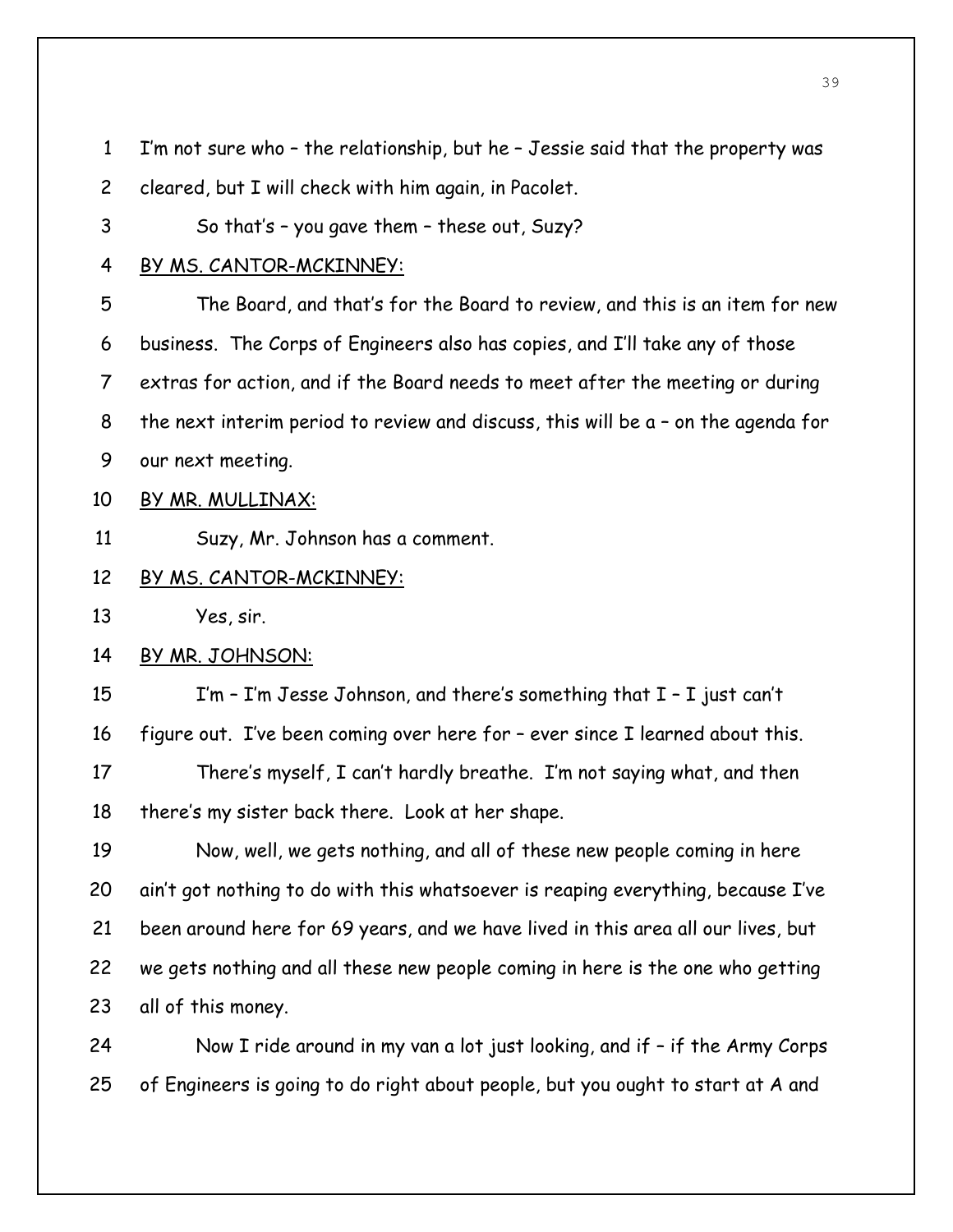1 go to Z cleaning up somebody's property, but everybody is talking about 2 Wedgewood. Yeah, Wedgewood wasn't even there when Camp Croft was here, 3 but all these people coming in own Wedgewood. So they can sell their property 4 and gets plenty money out of it, and we still gets nothing.

#### 5 BY MR. TOBIAS:

6 I've got a question.

7 Where's your property at?

#### 8 BY MR. JOHNSON:

9 My property? It's on Whitestone Glendale Road, and across the road 10 where my property is, we live up there in a field, and my sister will verify, that 11 was in '71, there was fired bombs up in the attic, and I had nailed all this stuff 12 up up in my attic, and how I found the bomb, the house got on fire one Sunday 13 morning, and my aunt she was going while I was pointing. I said, "Well, I'll go up 14 in the attic and see there's five canisters. I said, "While I'm up here, I can look 15 around and see what's in the attic," and there was five bombs laying up there, 16 and three of them was alive, but we called the police in Pacolet, and there was 17 the National Guard down there. They didn't touch it, so they had called 18 somebody from Georgia or somebody to come and move them bombs out of 19 there. So there's bombs all over that place down there.

#### 20 BY MR. TOBIAS:

21 I've lived – I've lived here all my life and just like you had. I grew up at 22 Camp Croft on West Croft Circle.

23 BY MR. JOHNSON:

24 Yep.

25 BY MR. TOBIAS: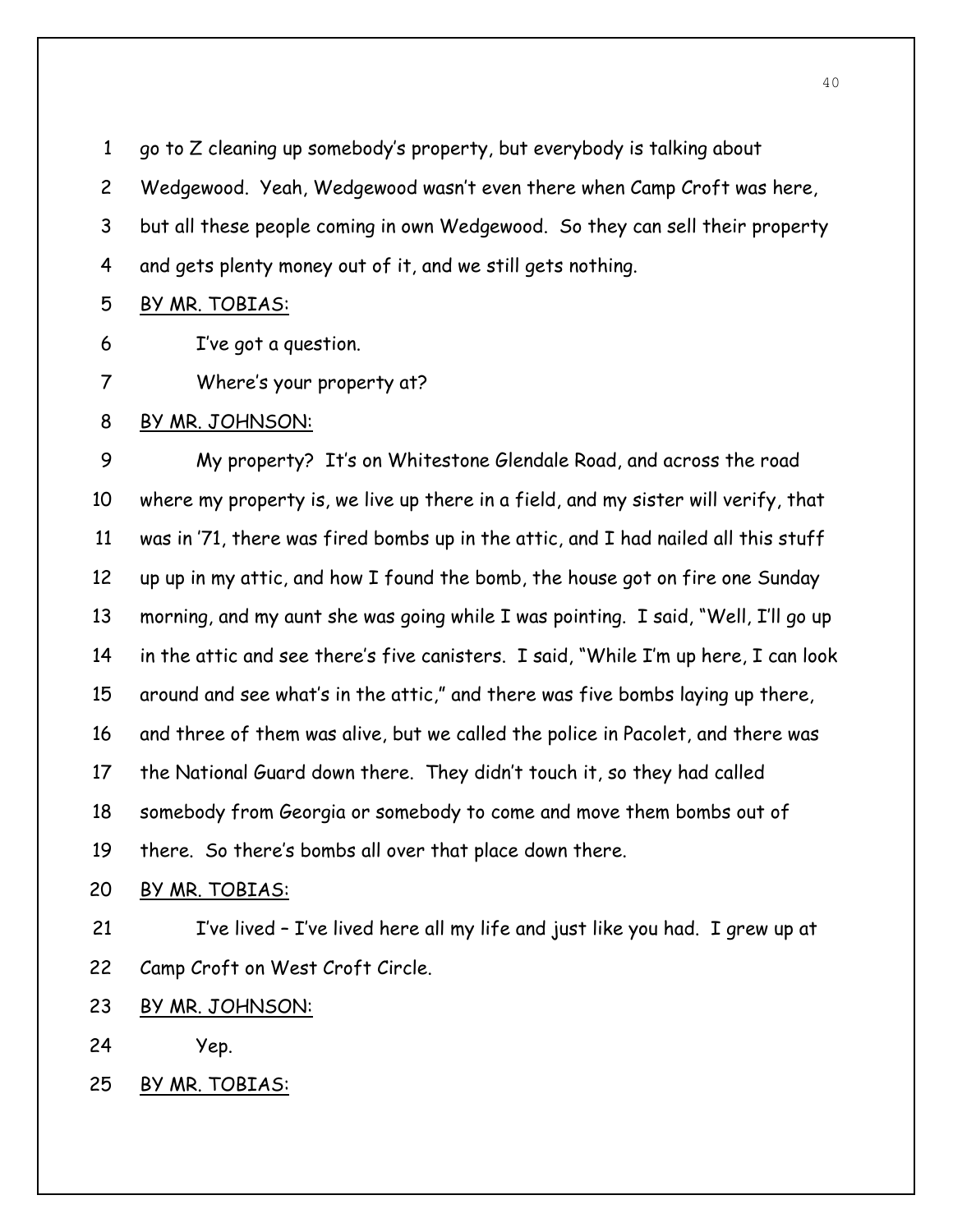| 1              | And I found out that children and/or young adults find these things and         |
|----------------|---------------------------------------------------------------------------------|
| $\overline{c}$ | they bring them home and they put them under their house, they put them in      |
| 3              | the attic. So you're going to have ordnances spread out that are off the park.  |
| 4              | BY MR. JOHNSON:                                                                 |
| 5              | They're all ---                                                                 |
| 6              | BY MR. TOBIAS:                                                                  |
| 7              | You know, that's just a fact of life.                                           |
| 8              | BY MR. JOHNSON:                                                                 |
| 9              | Yeah, but what -- this was right at the drill field, and not only that when     |
| 10             | I would find - for Murph driving tractors on the - on the left side of Kohler   |
| 11             | down there, we used to find - I used to find little clusters of them, and - and |
| 12             | they would come and remove them, too.                                           |
| 13             | BY MR. TOBIAS:                                                                  |
| 14             | So you're requesting that somebody come on your property and search             |
| 15             | for ordnances?                                                                  |
| 16             | BY MR. JOHNSON:                                                                 |
| 17             | Well, ---                                                                       |
| 18             | BY MR. TOBIAS:                                                                  |
| 19             | Is that what you want?                                                          |
| 20             | BY MR. JOHNSON:                                                                 |
| 21             | You'd be welcome.                                                               |
| 22             | BY MR. TOBIAS:                                                                  |
| 23             | Well, I - and I think maybe that's what the Board should do, taking input       |
| 24             | from people like you, and ---                                                   |
| 25             | BY MR. JOHNSON:                                                                 |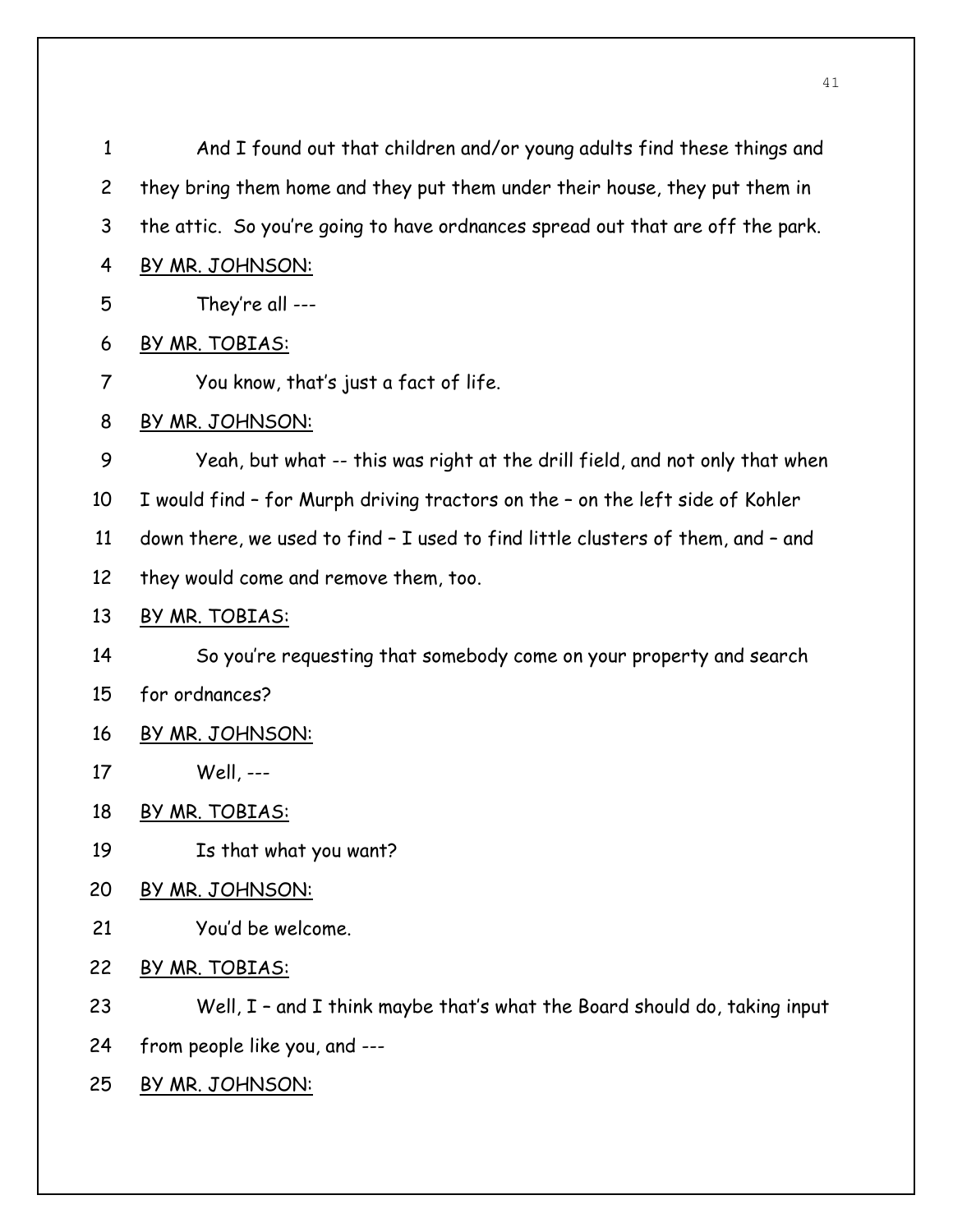- 1 Because I don't know what's out there.
- 2 BY MR. TOBIAS:
- 3 And they come out there, and if the money ---
- 4 BY MR. JOHNSON:
- 5 Well, ---
- 6 BY MR. TOBIAS:
- 7 --- is available to search your property, I think there should be some kind
- 8 of a system in place where people can request to have their land searched.
- 9 BY MR. JOHNSON:
- 10 You'd be welcome, because I don't know what's there.
- 11 BY MR. HAYES:
- 12 Yes, ma'am.
- 13 BY MR. JOHNSON:
- 14 And all and all on the Board ---
- 15 BY MR. HAYES:
- 16 Back in ---
- 17 BY MS. PORTER:
- 18 Okay. That's my brother that's talking, but the house that he's talking
- 19 about ---
- 20 BY MR. HAYES:
- 21 What's your first name, ma'am?
- 22 BY MS. PORTER:
- 23 Hmmm?
- 24 BY MS. CANTOR-MCKINNEY:
- 25 Name?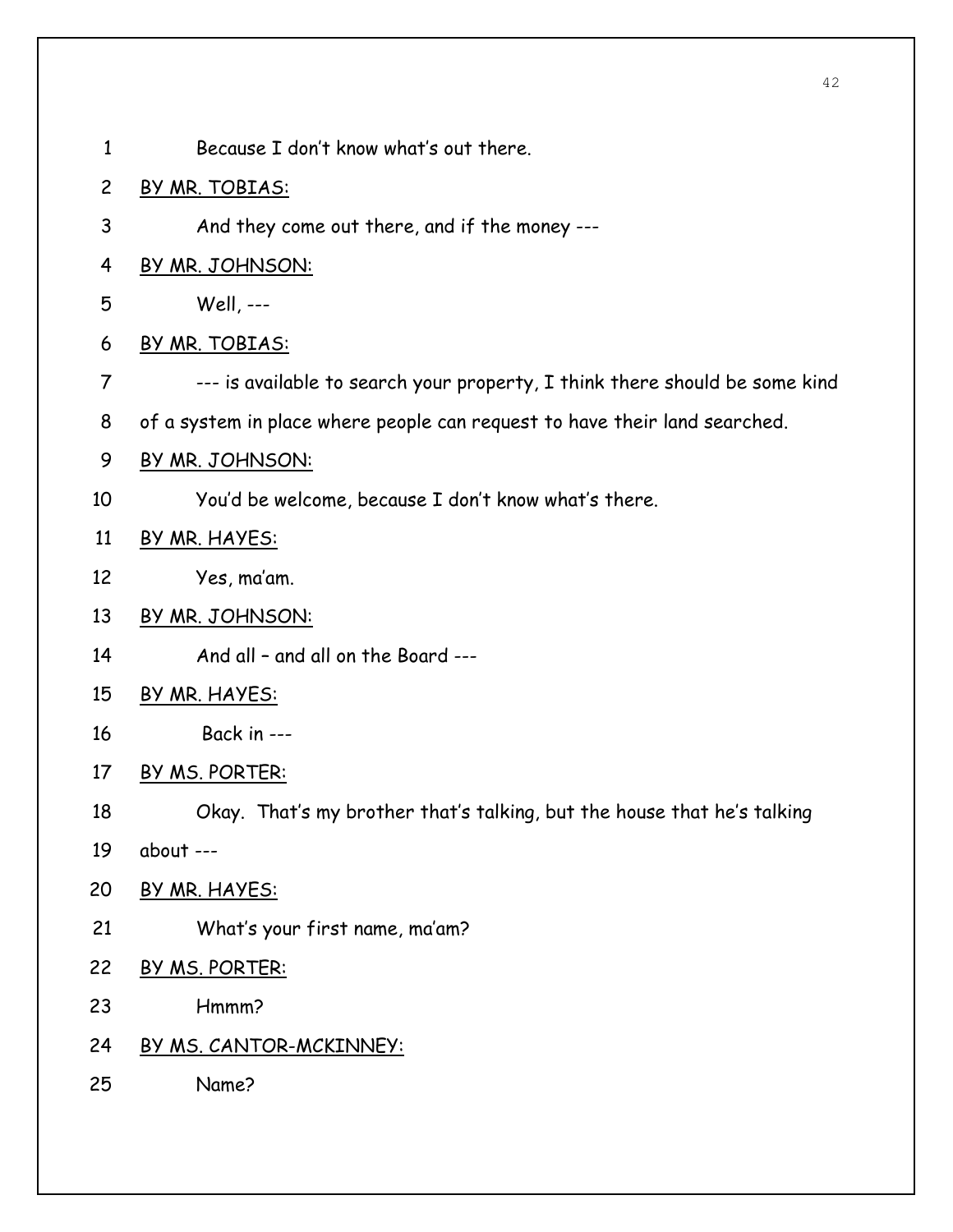1 BY MR. HAYES: 2 What's your first --- 3 BY MS. PORTER: 4 My name is Louvenia Porter. 5 The house that he is speaking of that had the bombs in the attic, that 6 house no longer exists. That's not the property he's on now. He's talking about 7 a totally different plot of land where the bombs were found in the – in the attic 8 of the house. 9 So the property that he lives on now is down the road from where this 10 other house used to be. 11 BY MR. TOBIAS: 12 My understanding is on the park itself, my history of growing up there, 13 they demolished 99 percent of all the buildings. 14 BY MS. PORTER: 15 That house was there because we lived in it. 16 BY MR. TOBIAS: 17 And it was on the park? 18 BY MS. PORTER: 19 No, it wasn't on the park. 20 BY MR. TOBIAS: 21 It was of the park? 22 BY MS. PORTER: 23 He didn't say that. That's not what he said. That's not what he said. 24 BY MR. TOBIAS: 25 See, I'm trying to figure out exactly what he's saying.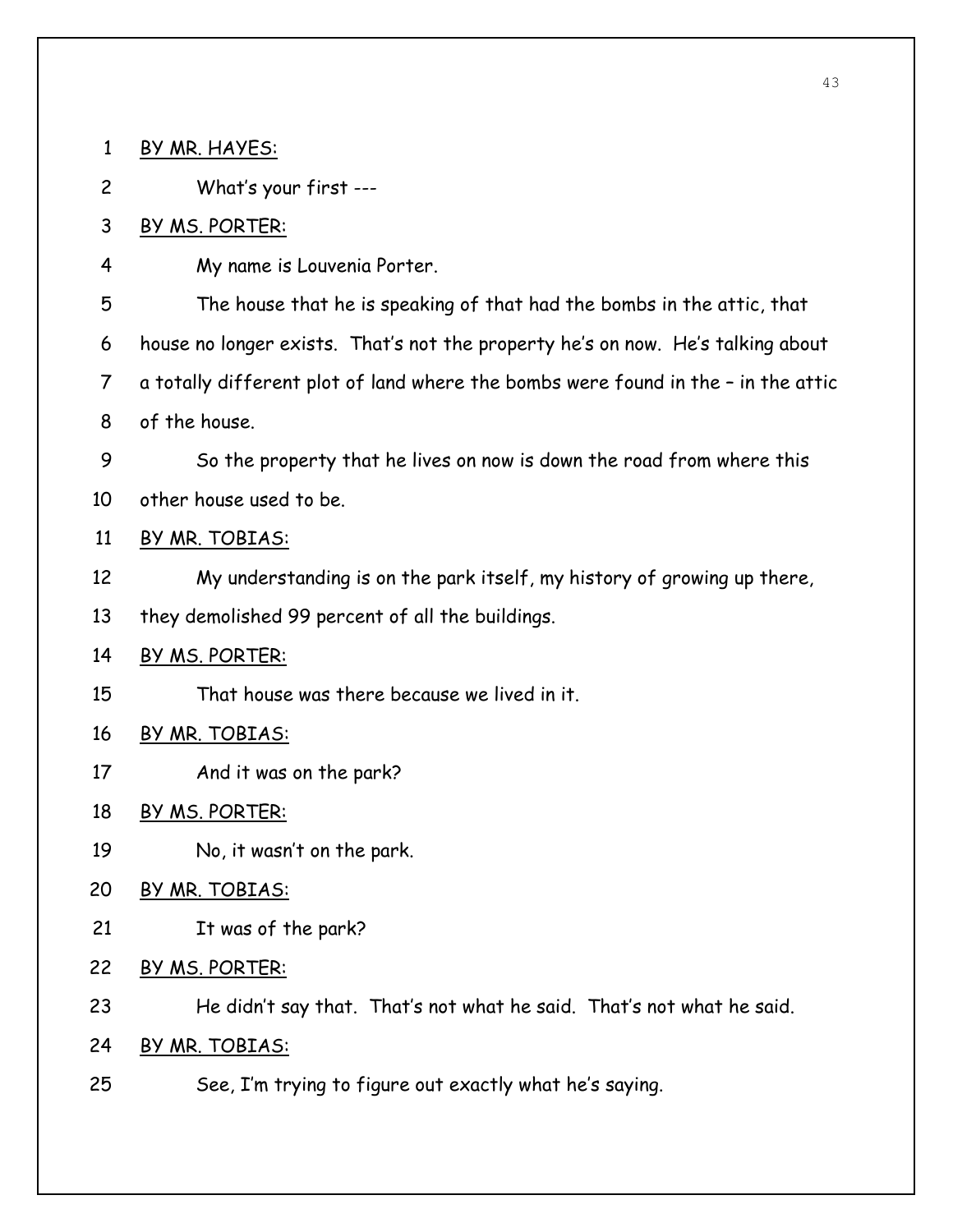- 1 BY MS. PORTER: 2 He said that the house that --- 3 BY MR. ZIMMERMAN: 4 --- in Whitestone.
- 5 BY MS. PORTER:
- 6 --- our grandmother lived in ---
- 7 BY MR. TOBIAS:
- 8 In Whitestone.
- 9 BY MS. PORTER:
- 10 In Whitestone.
- 11 BY MR. ZIMMERMAN:
- 12 Whitestone.
- 13 BY MR. TOBIAS:
- 14 Okay.
- 15 BY MS. PORTER:
- 16 But that bomb was in the house ---
- 17 BY MR. TOBIAS:
- 18 That was in the boundaries of the park?
- 19 BY MS. PORTER:
- 20 It didn't have anything to do with the park.
- 21 BY MS. CANTOR-MCKINNEY:
- 22 In the boundaries of the camp.
- 23 BY MR. TOBIAS:
- 24 Camp.
- 25 BY MS. CANTOR-MCKINNEY: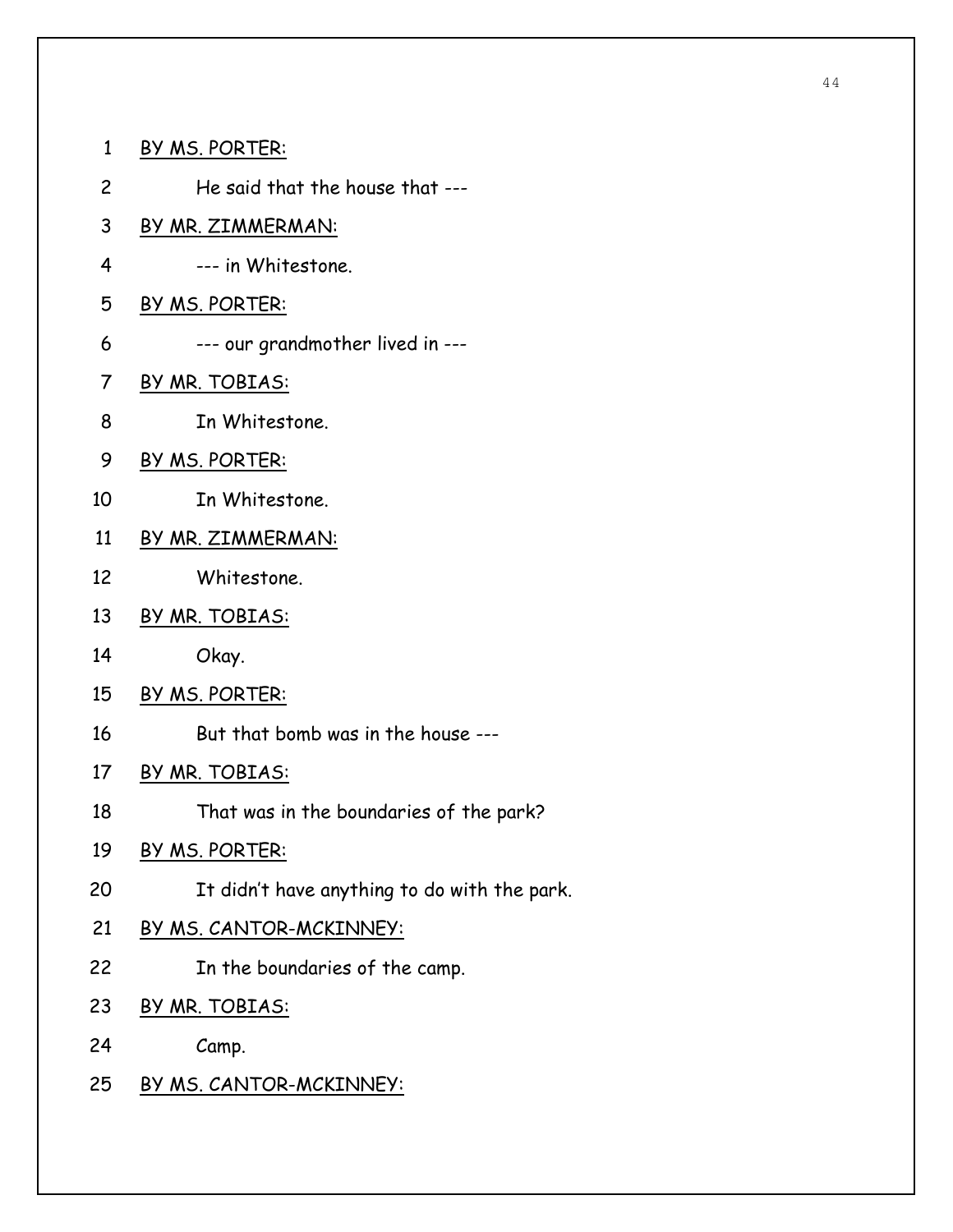1 Camp, not the park.

- 2 BY MR. SLATER:
- 3 There's 19,000 acres. The forest is only about 7,055. That's all the
- 4 State requires for the park.
- 5 So when you talk about park, it's really, you know, less than half of what
- 6 the camp actually encompassed.
- 7 BY MR. GIBSON:
- 8 Just to clarify. The house ---
- 9 BY MS. PORTER:
- 10 But this property has got anything to do with the park.

#### 11 BY MR. GIBSON:

- 12 --- that we're talking you're talking about, referring to with the
- 13 ordnance in it, was it on the camp property or was it near the camp property?

#### 14 BY MR. TOBIAS:

15 Yeah, that's what I was trying to find out.

#### 16 BY MR. JOHNSON:

- 17 At the time ---
- 18 BY MS. CANTOR-MCKINNEY:
- 19 We can look at the map.
- 20 We can look at the map.
- 21 BY MR. JOHNSON:
- 22 And if I can recall, when the Army come in, they took everybody's 23 property around there, but we was just children, you see. When my father got 24 killed there, I was only seven years old, and all these people are all up under me. 25 So then when we moved from Wedgewood, we moved right behind the drill field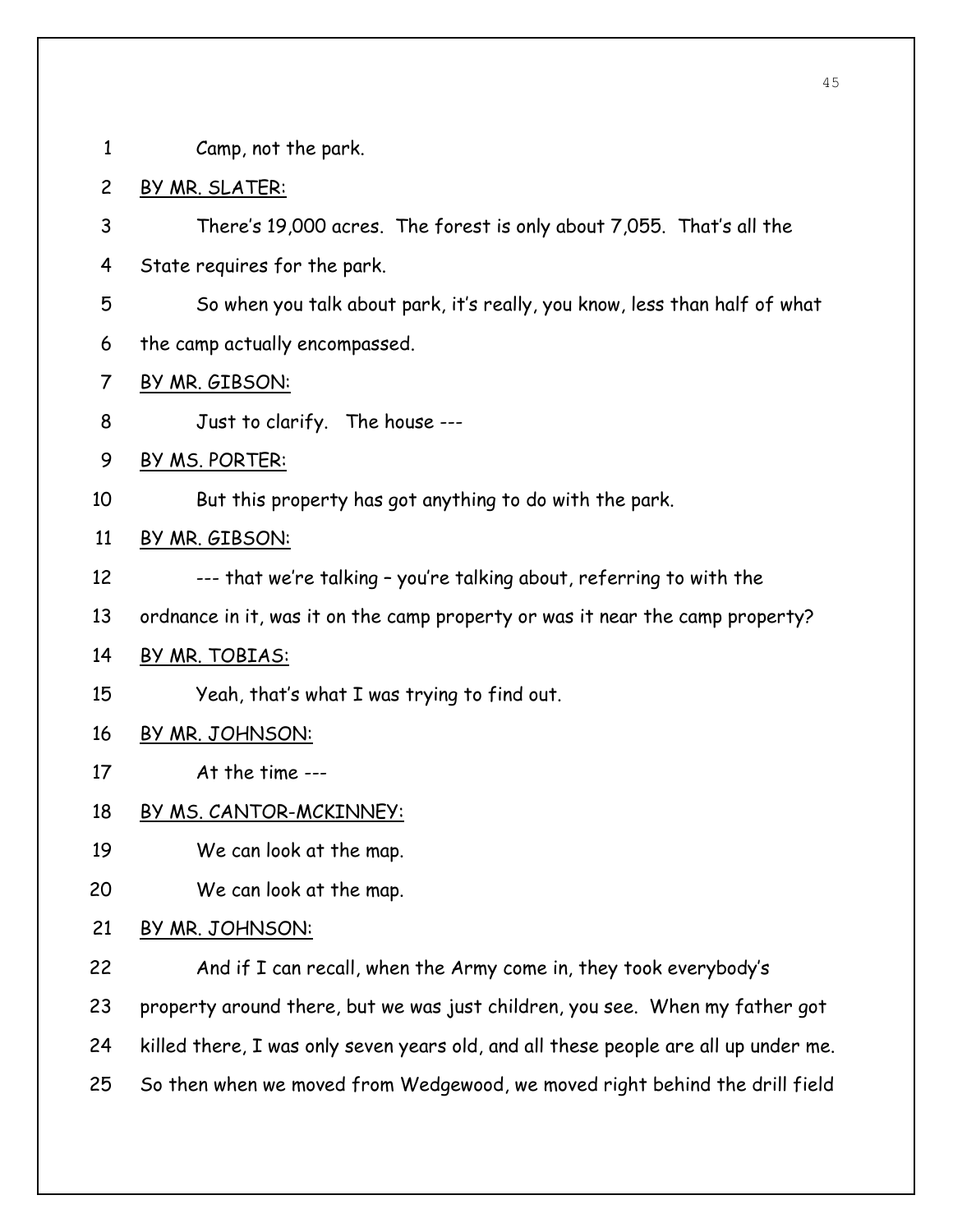1 there right where there is Kohler there, and now I don't know if the camp was

2 on there at that time or not.

# 3 BY MR. GIBSON:

4 Did you live at the house while the camp was active?

## 5 BY MR. JOHNSON:

- 6 No, sir, but we moved in the house after the camp had gone. The camp 7 been gone a long time ever since I was a boy.
- 8 BY MR. ZIMMERMAN:
- 9 If I may interject something into this, the camp deal on that house.

10 There was a little slice of land there besides the drill field where they moved

11 some tenant farmers out, and that house has been owned by the Morrow and

12 Montgomery families, not the Montgomery of Montgomery Textiles, but that's

13 the house he's talking about for the ---

# 14 BY MR. TOBIAS:

15 It was adjacent to the ---

- 16 BY MR. ZIMMERMAN:
- 17 It was adjacent ---
- 18 BY MR. TOBIAS:
- 19 --- camp.
- 20 BY MR. ZIMMERMAN:
- 21 --- to the camp.
- 22 BY MR. TOBIAS:

23 See, that's what I'm saying. There's a lot of things that come off the 24 camp and end up – I know a young man when I was growing up, he used to ride 25 his bicycle into the park and take bombs in Duncan Park. There's houses in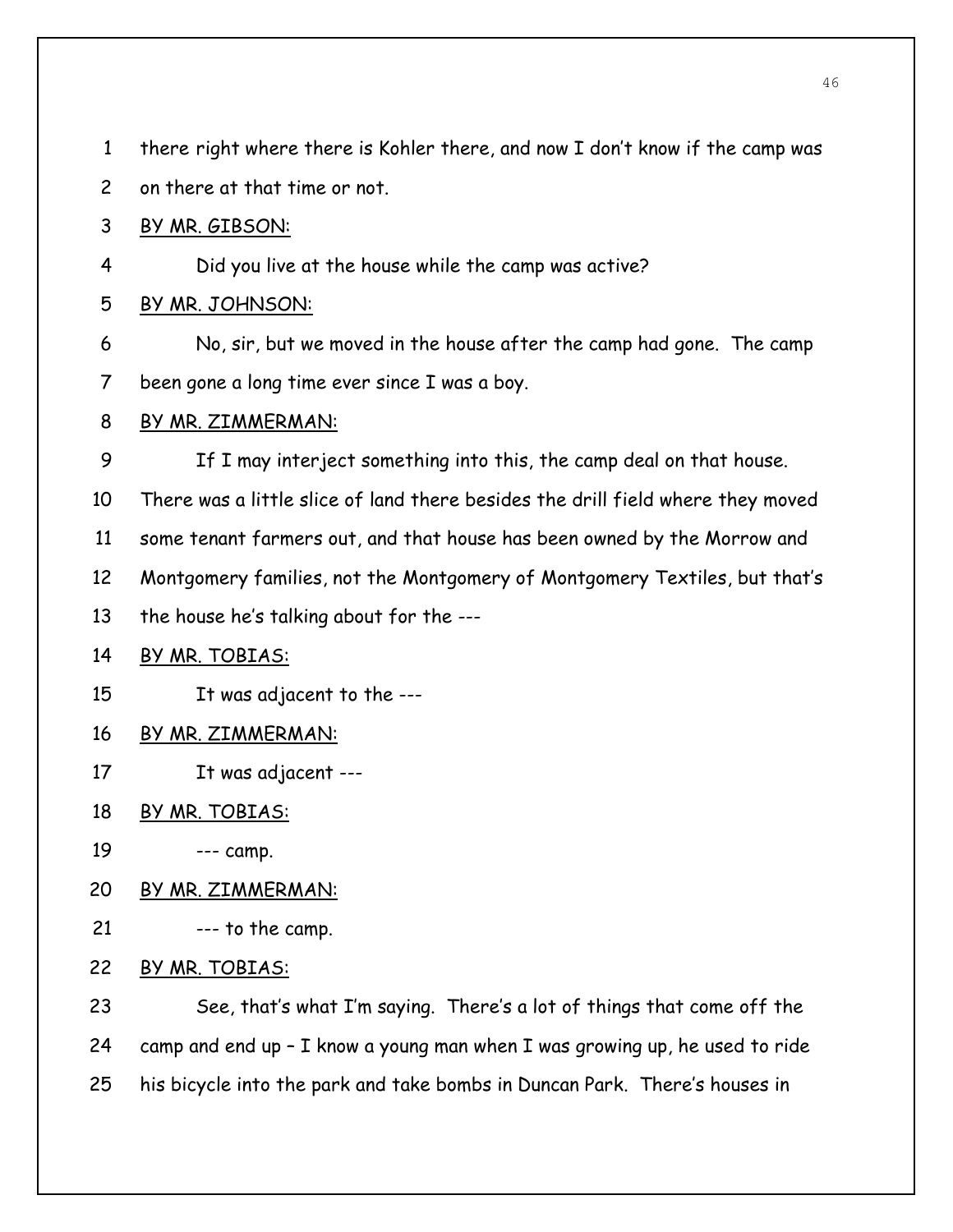- 1 Duncan Park that potentially have bombs in their basements under the crawl
- 2 spaces. That's where he stacked them.
- 3 BY MR. RENNA:
- 4 We've had calls over there.
- 5 BY MR. TOBIAS:
- 6 Have you? So I'm saying this this ---
- 7 BY MR. JOHNSON:
- 8 But if you all don't go to house to house, how are you going to know whose
- 9 house there's bombs in and who ain't, and instead of just ---
- 10 BY MR. TOBIAS:
- 11 Well, ---
- 12 BY MR. JOHNSON:
- 13 --- looking around just ---
- 14 BY MR. TOBIAS:
- 15 --- that's ---
- 16 BY MR. JOHNSON:
- 17 --- that one and that one and that one and that one?
- 18 BY MR. TOBIAS:
- 19 Well, all I'm saying is that maybe the Board needs to put in place a
- 20 way ---
- 21 BY MR. JOHNSON:
- 22 Exactly.
- 23 BY MR. TOBIAS:
- 24 --- where you could ---
- 25 BY MR. JOHNSON: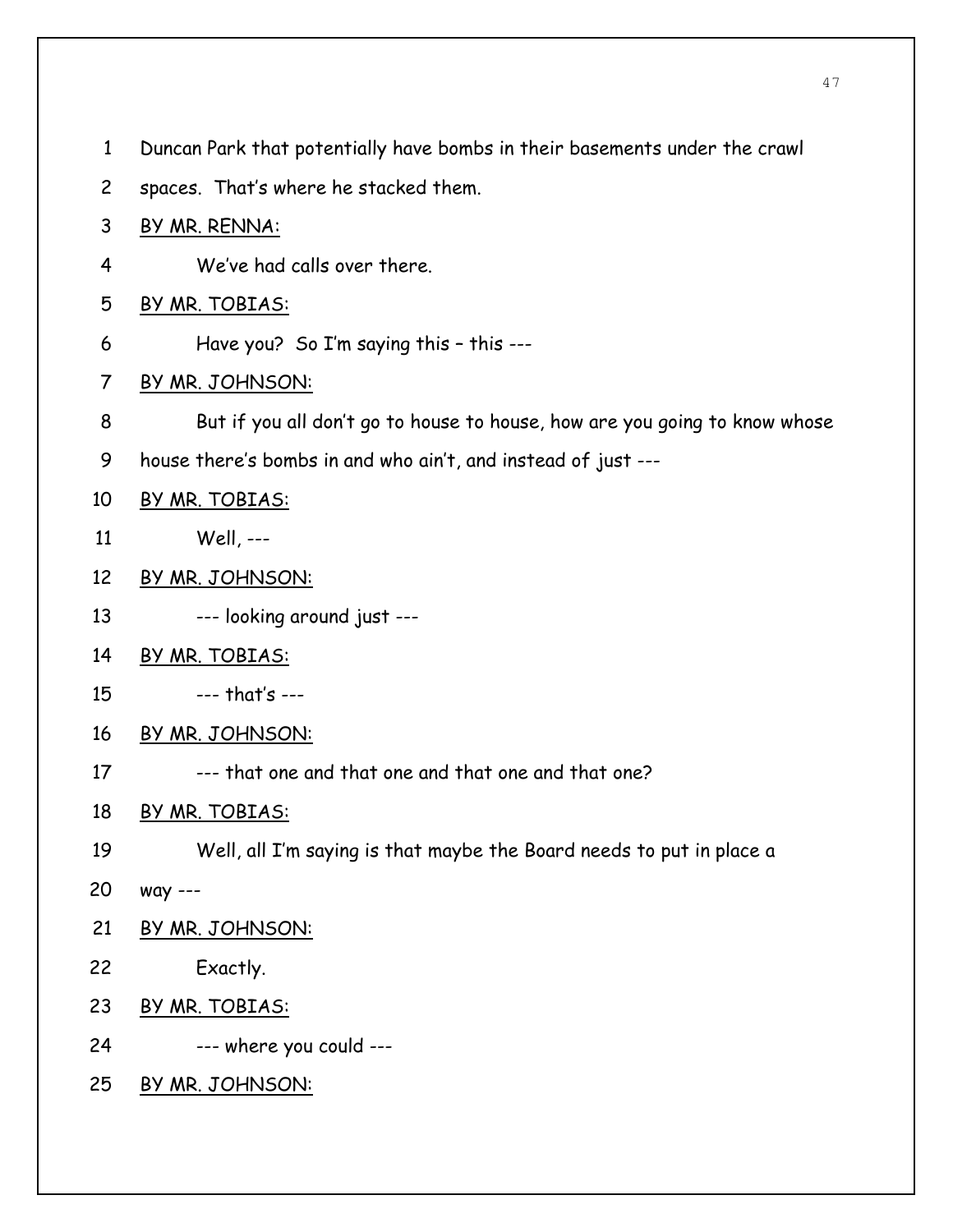1 Exactly.

## 2 BY MR. TOBIAS:

3 --- to request they come to your house and search above your house and 4 see if there's any bombs up in there.

#### 5 BY MS. PORTER:

6 See, you're trying to associate his house he live in today with the house 7 he's talking about. This is two different things we're talking about.

#### 8 BY MR. GIBSON:

9 Just for clarification for me since I'm new on the Board. The overall 10 project, as far as restoration, is it strictly related to the camp site as it

11 existed in the forties?

#### 12 BY MS. CANTOR-MCKINNEY:

13 It's – it's the boundary of the former Camp Croft, which is about 19,000 14 acres.

#### 15 BY MR. GIBSON:

16 So anything outside ---

## 17 BY MS. CANTOR-MCKINNEY:

18 It's ---

#### 19 BY MR. GIBSON:

20 You have this group or this project has nothing to do with it?

#### 21 BY MS. CANTOR-MCKINNEY:

22 Unless it is tied to, correct me if I'm wrong from the Corps, unless it is 23 tied to an activity that was related to the camp and that the boundary was just 24 not encompassing it, if it was a related camp activity; and, again, the process is 25 the investigations, those engineering evaluations and cost analyses where we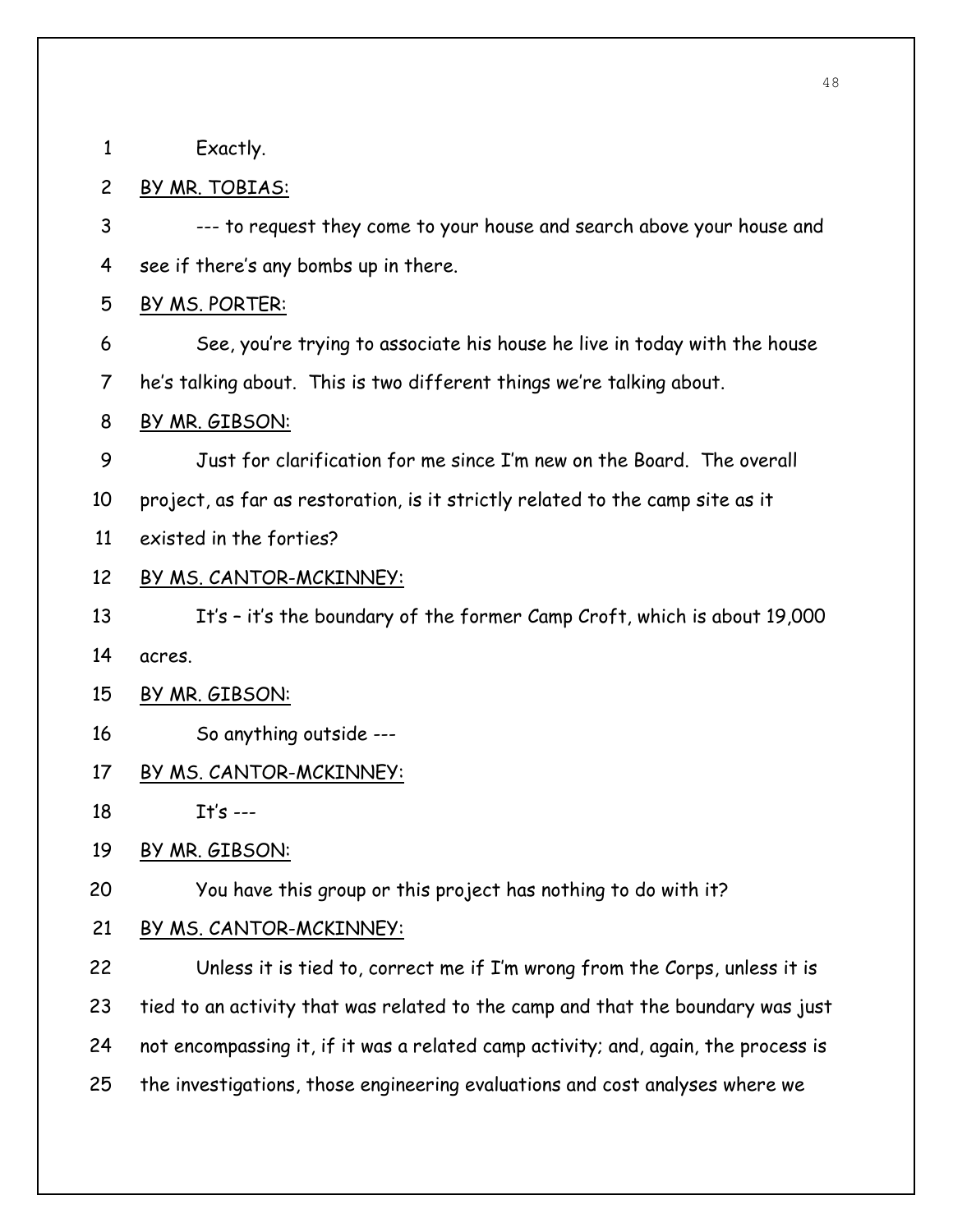1 looked at the – the Corps of Engineers looked at the range fans and the firing 2 points and the impact areas. Those defined the areas of investigation to 3 determine what removal actions or other actions to keep the public safe needed 4 to be undertaken, and there were two of those activities, and that's when you 5 look at that map, those rectangles and those areas that we've discussed at the 6 last meeting were those areas of investigation.

7 Based upon the historical land use and what was found, then leads the 8 Corps to the action of, "What do we need to do to keep the public safe?" If 9 there was ordnance found in those areas and it's a publicly accessible area, then 10 those areas undergo removal actions, such as the area in the park down by the 11 trails, as well as Wedgewood, because it's – there were live grenades found and 12 it's a highly populated area.

13 There are still other areas that have yet to be cleaned because of the 14 funding stream. So that's the ongoing process; and, again, the information 15 where there are areas that maybe were not investigated but there are items, 16 and a populated area and area of concerns, then those do need to be elevated 17 for consideration in – in an assessment and a review.

#### 18 BY MR. GIBSON:

19 So we're not going to – you're not going to go out and look in every – 20 search every house in Duncan Park or Pauline or wherever?

# 21 BY MR. JOHNSON:

22 That's what you should do.

# 23 BY MS. CANTOR-MCKINNEY:

24 There's not enough money to do it.

25 BY MR. JOHNSON: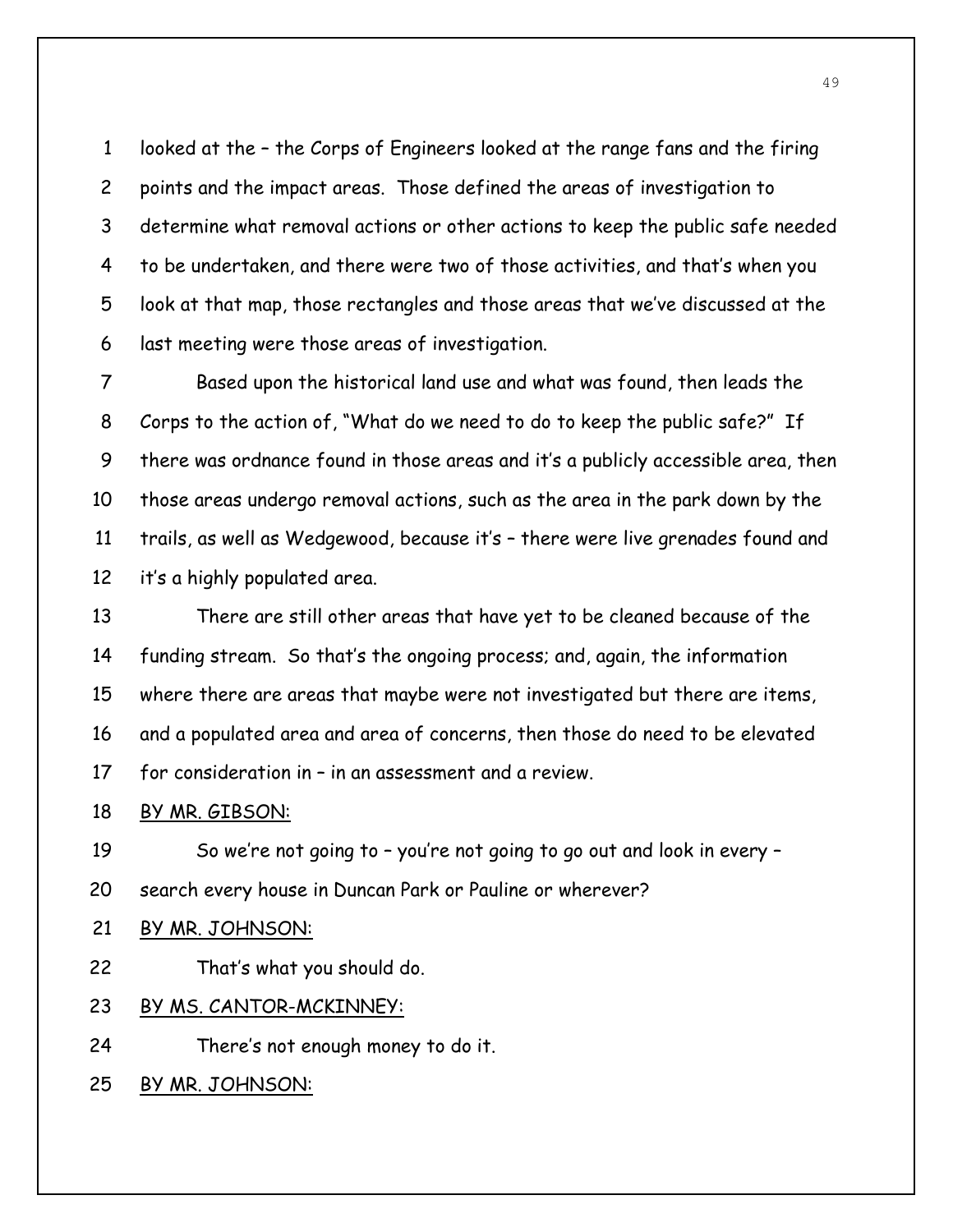1 See, that's how my daddy got killed because somebody didn't pick up their 2 mess.

3 BY MR. RENNA:

4 Again, when I said earlier, if you think there's ordnance, if you see 5 ordnance on your property, all you have to do ---

- 6 BY MR. JOHNSON:
- 7 There's no ---
- 8 BY MR. RENNA:

9 --- is call 911.

10 BY MR. JOHNSON:

11 It's not under my house now, because I built my house from the ground up 12 down in the gully on up, but we lived across the road right behind the drill field. 13 Now who put them there and how they got there, I do not know.

#### 14 BY MR. RENNA:

15 There were people walking around with ordnance all the time. If they'd 16 find stuff, they throw it back from World War – it may not be from Camp 17 Croft. They brought it back from the Pacific, from Europe. I get calls all the 18 time for hand grenades. We just picked one up out of the Pacolet River not too 19 long ago, a live Mk. II hand grenade. You're always going to find this stuff, you 20 know, and if people find the stuff, all they have to do is call 911 and we'll come 21 take care of it.

- 22 BY MR. HAYES:
- 23 Yes, sir.
- 24 BY MR. COLE:
- 25 You all treating this gentleman ---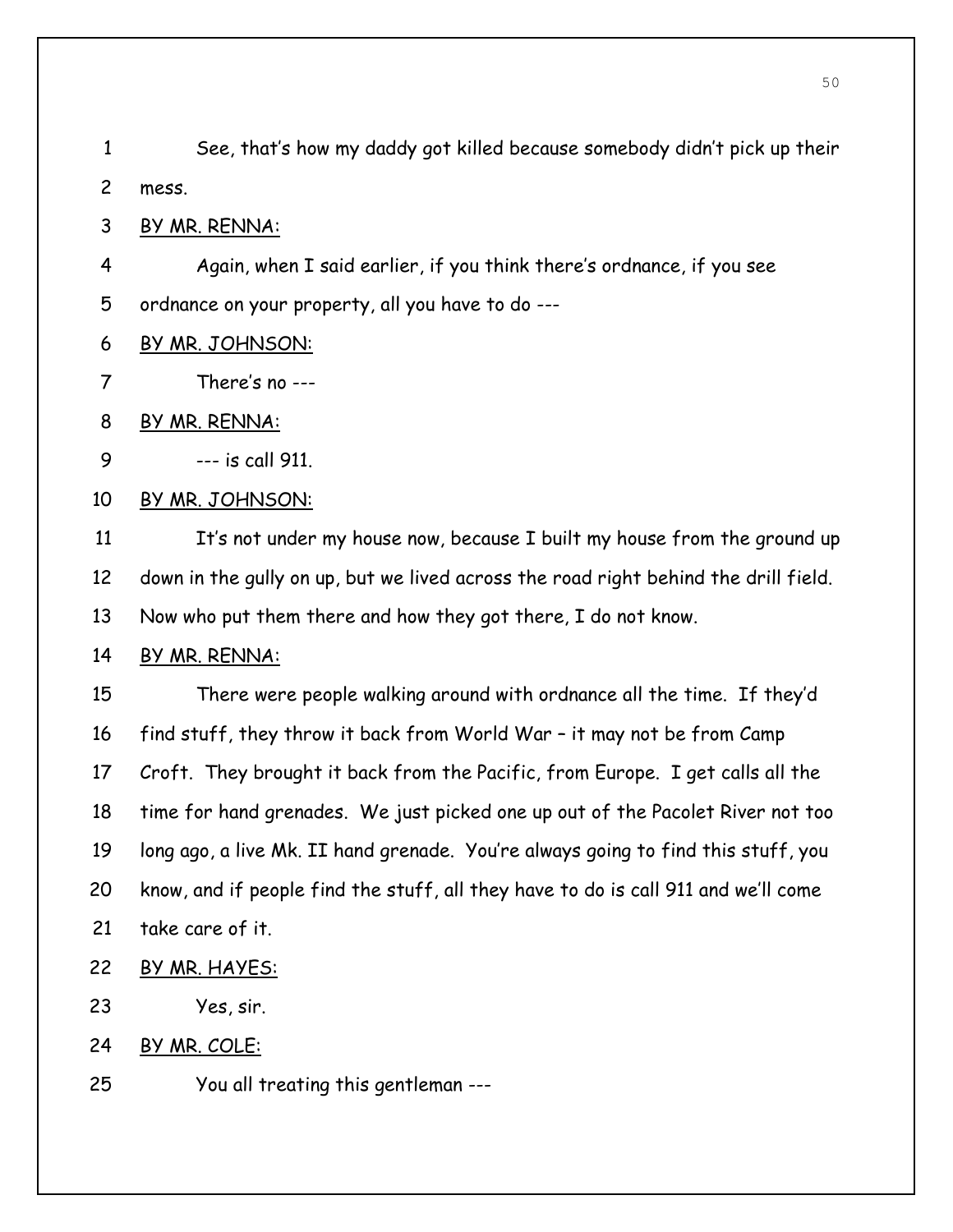| 1              | BY MR. HAYES:                                                                     |
|----------------|-----------------------------------------------------------------------------------|
| $\overline{c}$ | Could you state your name, please?                                                |
| 3              | BY MR. COLE:                                                                      |
| 4              | My name is Charles Cole, and you are treating this gentleman as if he             |
| 5              | don't care - you don't care. You're saying this - he's got a legitimate question  |
| 6              | and he got a legitimate complaint. So you all are going all around and not giving |
| 7              | him the - just giving him the run around, and that's ---                          |
| 8              | BY MR. GIBSON:                                                                    |
| 9              | That certainly wasn't intending to give him the run around.                       |
| 10             | BY MR. COLE:                                                                      |
| 11             | But that's what you were doing.                                                   |
| 12             | BY MR. GIBSON:                                                                    |
| 13             | All I was doing was trying to establish is where the property he lives on         |
| 14             | falls in the jurisdiction of this group here, and apparently the answer is no.    |
| 15             | BY MR. COLE:                                                                      |
| 16             | You said there's 19,000 acres, am I correct?                                      |
| 17             | BY MR. ZIMMERMAN:                                                                 |
| 18             | Yes, sir.                                                                         |
| 19             | BY MR. COLE:                                                                      |
| 20             | Okay. Now 19,000, where does that go for the Camp Croft versus                    |
| 21             | surrounding of that?                                                              |
| 22             | BY MR. MULLINAX:                                                                  |
| 23             | There's a map over there.                                                         |
| 24             | BY MR. MCKINLEY:                                                                  |
| 25             | There's a map.                                                                    |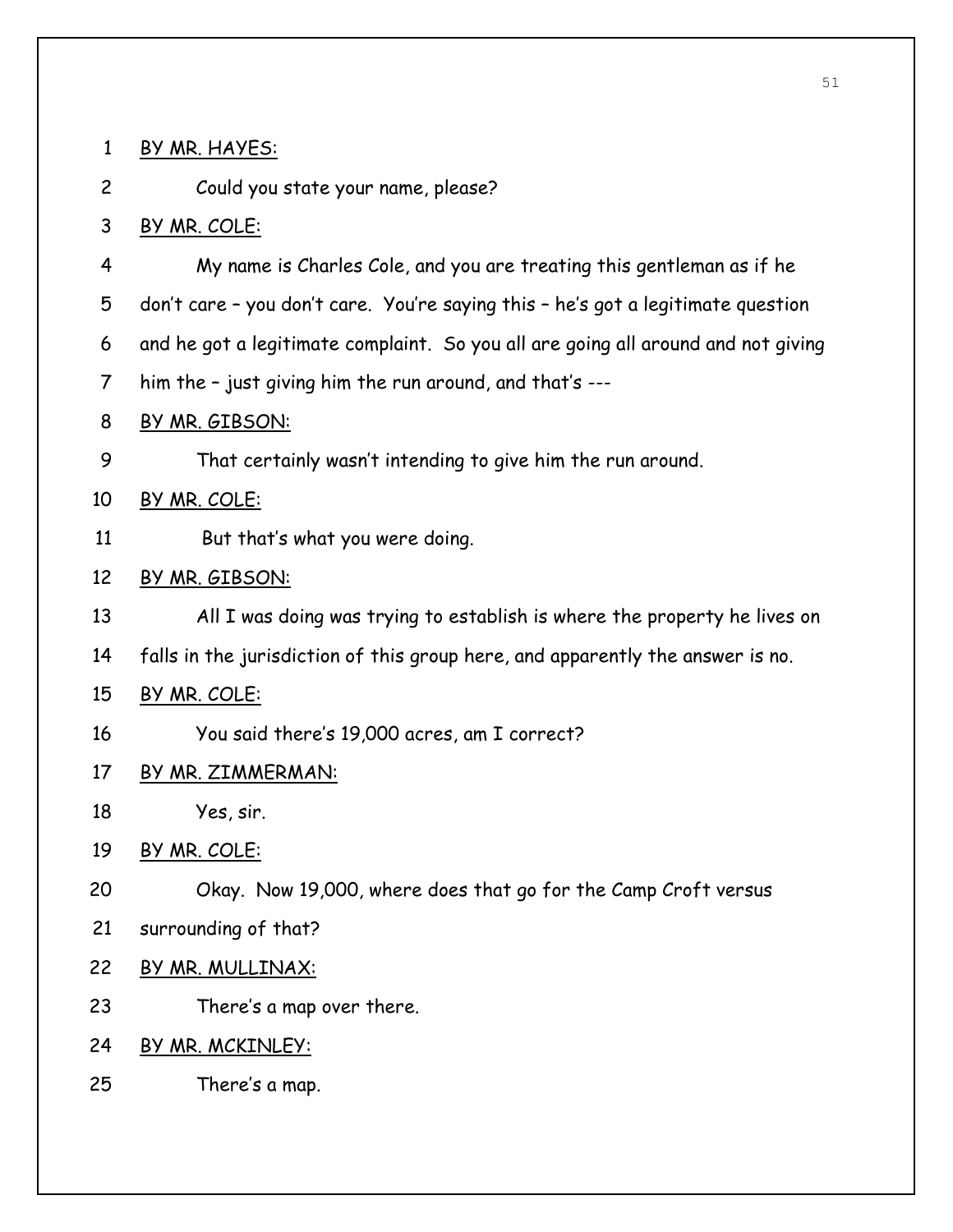1 BY MS. CANTOR-MCKINNEY: 2 There's a map we can show that to you on --- 3 BY MR. COLE: 4 Okay. Well, nobody --- 5 BY MS. CANTOR-MCKINNEY: 6 --- and show you the --- 7 BY MR. COLE: 8 But you're saying he found a bomb across the street from where he's 9 living now. So now you are still treating it as, you know – I – I don't know what 10 you're treating it as, but you're not treating – you're not giving him the respect. 11 BY MR. HAYES: 12 Jesse, is the bomb there now?

- 13 BY MR. JOHNSON:
- 14 No.
- 15 BY MR. HAYES:
- 16 When did you find the bomb across the ---
- 17 BY MS. PORTER:
- 18 He just told you.
- 19 BY MR. JOHNSON:
- 20 In 1971.
- 21 BY MR. HAYES:
- 22 Okay.
- 23 BY MR. JOHNSON:

24 That's – we lived there until – is it '72 or three, and the Murph sold – 25 after Murph got the property back, they just sold it, and I built me a house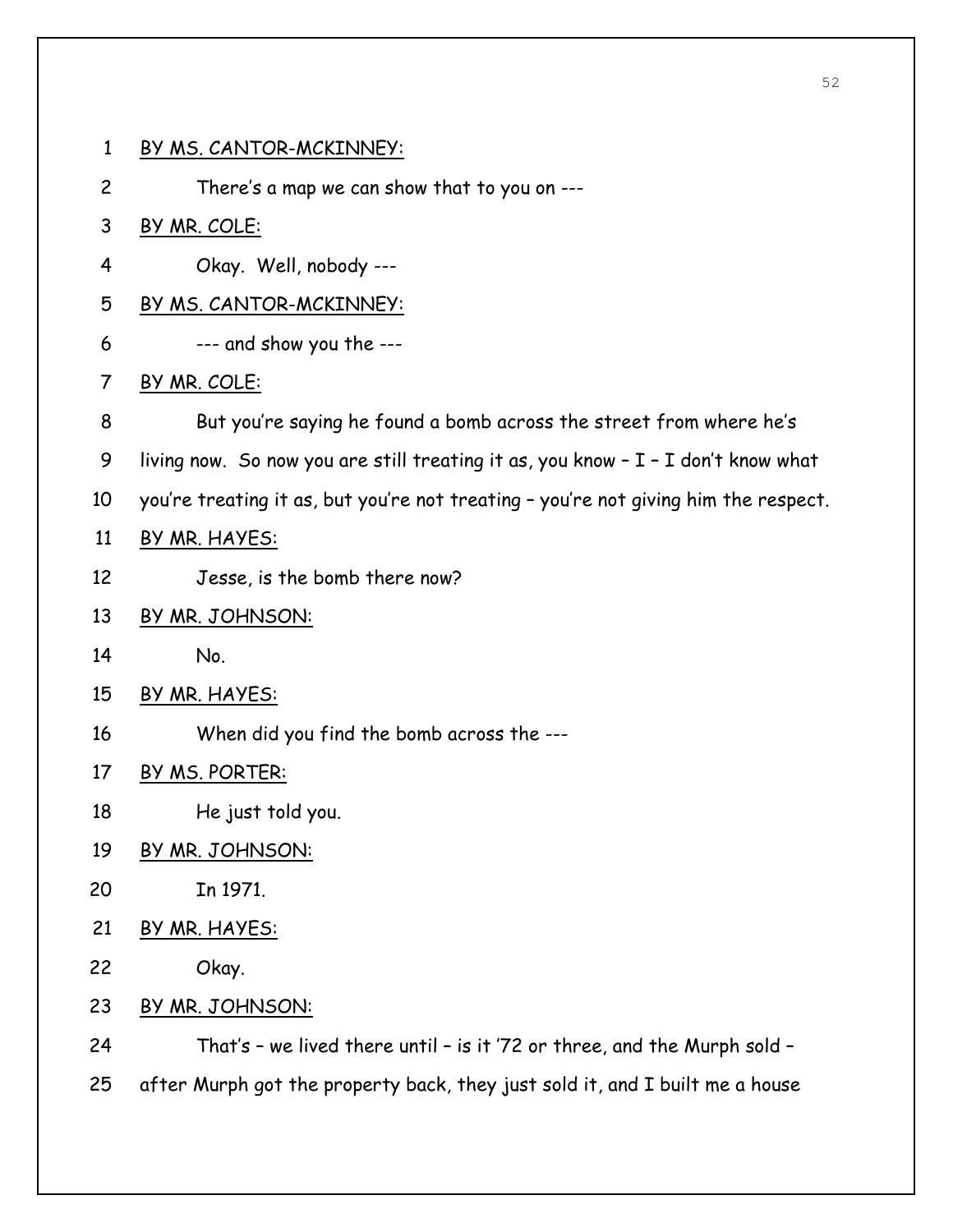- 1 right, come down the hill, right across the street, because we're talking about
- 2 '71, back then. We ain't talking about now.
- 3 BY MR. HAYES:
- 4 Yeah. Okay.
- 5 BY MR. JOHNSON:
- 6 Because I don't there's there's no bombs under my house now.
- 7 BY MR. HAYES:
- 8 Okay.
- 9 BY MR. JOHNSON:
- 10 Unless somebody put them there last night, because I was out in the yard 11 all day yesterday.
- 12 BY MR. CARTER:
- 13 I've got a question. I want to ask my name is Hezekiah Carter, and I 14 want to know from the Corps what all this pollution, the water pollution came up 15 in this area? Did it come from Camp Croft? Did it come from the tanks up here 16 or what, because all this area here is polluted?
- 17 BY MR. HAYES:
- 18 Your well is polluted?
- 19 BY MR. CARTER:
- 20 It was. Yeah, it was. There were there until we finally got water in
- 21 this area.
- 22 BY MR. HAYES:
- 23 City water?
- 24 BY MR. CARTER:
- 25 City water, but every well in this area was polluted.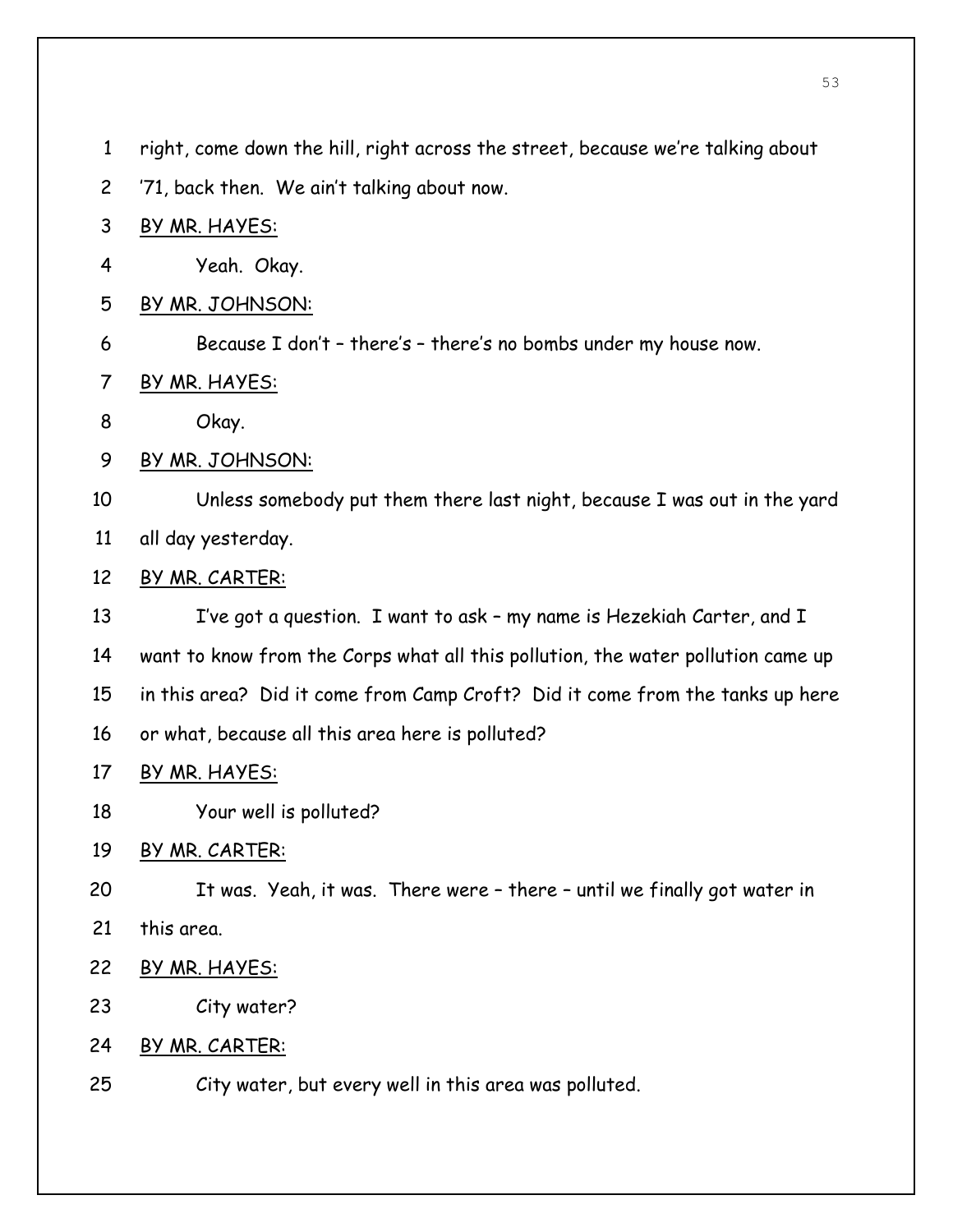| $\mathbf{1}$  | So what did it - did this come from Camp Croft or where did all this              |
|---------------|-----------------------------------------------------------------------------------|
| $\mathsf{2}$  | pollution come from? These people had to drink the water for years and years      |
| 3             | and years.                                                                        |
| 4             | BY MR. HAYES:                                                                     |
| 5             | Did DHEC test the water or ---                                                    |
| 6             | BY MR. CARTER:                                                                    |
| 7             | Oh, DHEC tested it.                                                               |
| 8             | BY MR. ZIMMERMAN:                                                                 |
| 9             | They tested it, Gary.                                                             |
| 10            | BY MR. CARTER:                                                                    |
| 11            | That's the reason they condemned it. That's the reason - that's a reason          |
| 12            | they put the water in this area, ---                                              |
| 13            | BY MR. ZIMMERMAN:                                                                 |
| 14            | And $---$                                                                         |
| 15            | BY MR. CARTER:                                                                    |
| 16            | --- because these ---                                                             |
| 17            | BY MR. ZIMMERMAN:                                                                 |
| 18            | Go ahead. I'm sorry, sir. Benzene, Toluene and other petroleum based              |
| 19            | chemicals were found in these wells. Where this came from was a 1940 United       |
| 20            | States around the fence pipeline from Baton Rouge, Louisiana to Fairfax,          |
| 21            | Virginia, sir, and where Jesse and all these other people over here, it rans boom |
| 22            | where all the tank farms out here that are out here today. They build huge        |
| 23            | dikes around the tanks. From what they did back then, nobody ever heard the       |
| 24            | word pollution. So when they got product coming in, what they did, they simply,   |
| $\sim$ $\sim$ |                                                                                   |

25 around these dikes, they put a pipe in and let it go. I know that for a fact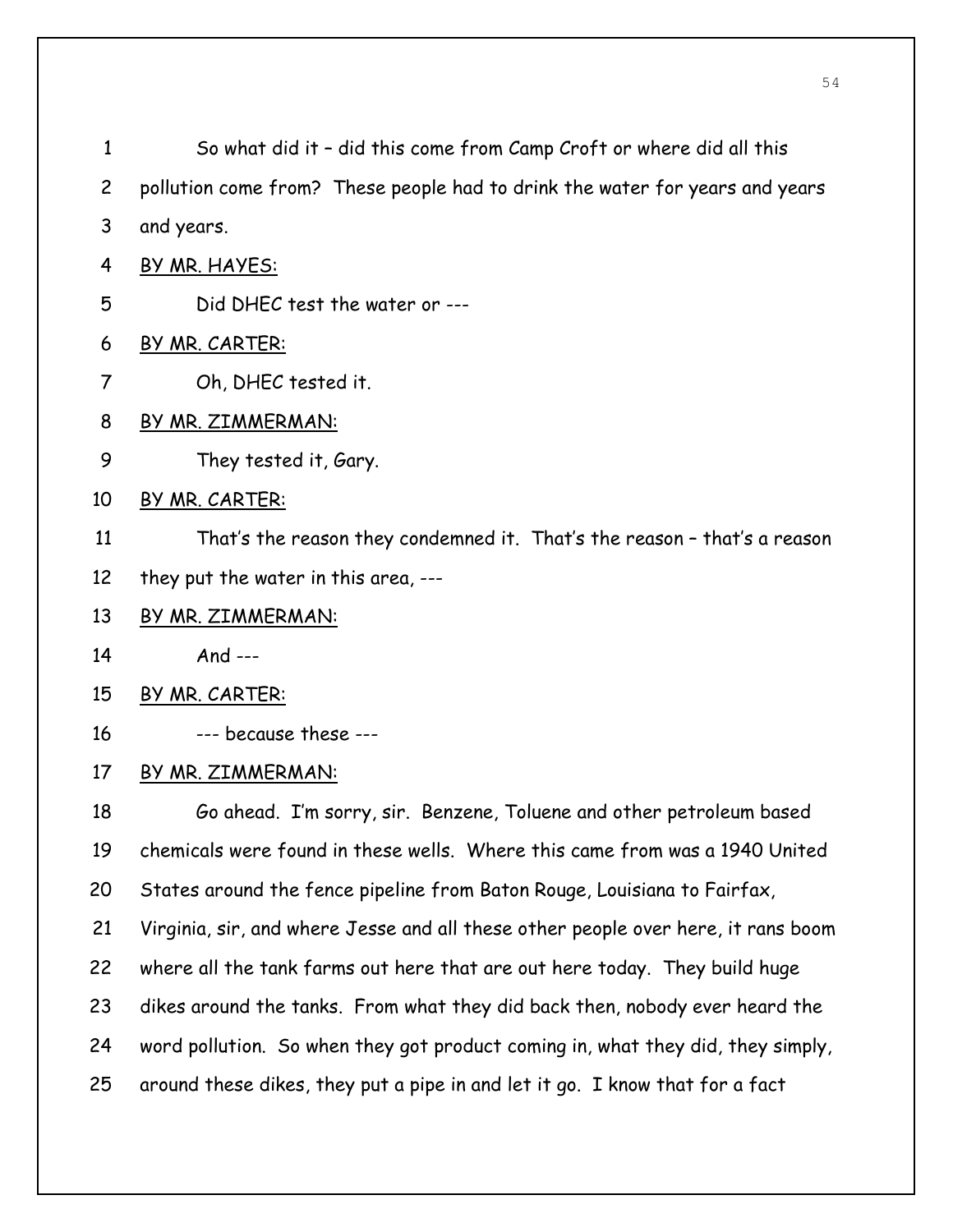1 because I've talked with me who worked there. My father worked for Phillips

2 Petroleum Company for 20 years. He's totally disabled today. That's the reason

3 your wells are polluted.

4 (BRIEF INTERRUPTION)

5 BY MR. ZIMMERMAN:

6 I'm sorry.

7 Something else I'd like to address, too, real quick without disturbing 8 anybody. Where Mr. Johnson lives and where these people live, the drill field 9 was there. The camp owns the property behind the drill field. Down 10 Whitestone Glendale Road they used to march all the way to a little satellite 11 camp they had in Clifton, South Carolina, where they did cliff climbing behind 12 the Clifton Mill No. 2. They fired bazooka rockets. They fired grenades. They 13 fired 60 millimeter mortar, and they fired 81 millimeter mortars in this little 14 satellite camp, and a lot of times these soldiers would carry this with them in 15 ammo carrier packs, and it was – you know, it could be easy for them to just 16 guard some of it in your area or in you all's area, but to answer your question, 17 sir, in 1998, they not only found bacteria from dog doo – dogs do the same thing 18 we do. They imbibe nourishment, and then they discharge waste. What you 19 were told, you both were told that it was dog manure, and ---

20 BY MR. CARTER:

21 No.

# 22 BY MR. ZIMMERMAN:

23 --- it was through – well, you were told it was from dogs, because they 24 also found Toluene and Benzene and Hexachlorophene and other petroleum 25 based chemicals in those wells. That's why they condemned them. I do know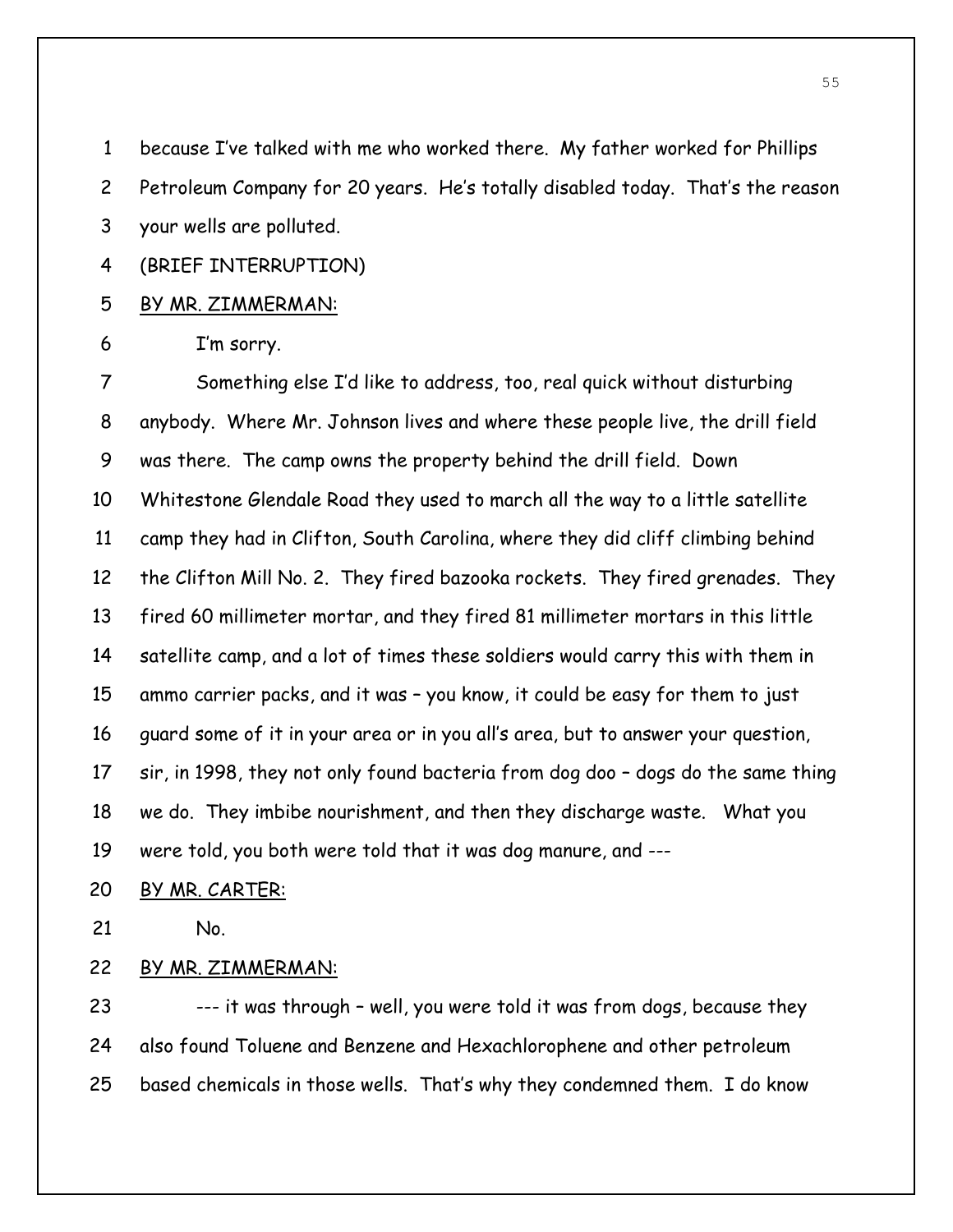1 that for a fact, and that came from and still comes today from these pipelines 2 that are out there.

3 BY MS. CANTOR-MCKINNEY:

4 And let me real quickly, sir, before we – to follow up on the question, the 5 South Carolina Department of the Environment, South Carolina Department of 6 Health and Environment – to make my acronyms correct – is responsible for soil 7 and water and ground water contamination. So this group does not know the 8 details, unless you have some reports on – on the sources of those 9 contaminations and those investigations, but we can get you a point of contact 10 with the State and Environmental Agency that has sampled and defined the 11 sources and the actions. That is not within this program, so we don't have those 12 details to be able to provide you, but I'd be happy to provide you a point of 13 contact so we can try to get that information for you.

14 BY MR. ZIMMERMAN:

15 Excuse me, Suzy. That was the Spartanburg County Health Department 16 that you're speaking of.

17 BY MS. CANTOR-MCKINNEY:

18 So – well, and – and the State should have those records, as well.

# 19 BY MR. ZIMMERMAN:

20 Maybe.

# 21 BY MS. CANTOR-MCKINNEY:

- 22 So we can provide that information to you.
- 23 BY MR. HAYES:
- 24 Well, the County Health Department is part of DHEC, isn't it?
- 25 BY MR. GIBSON: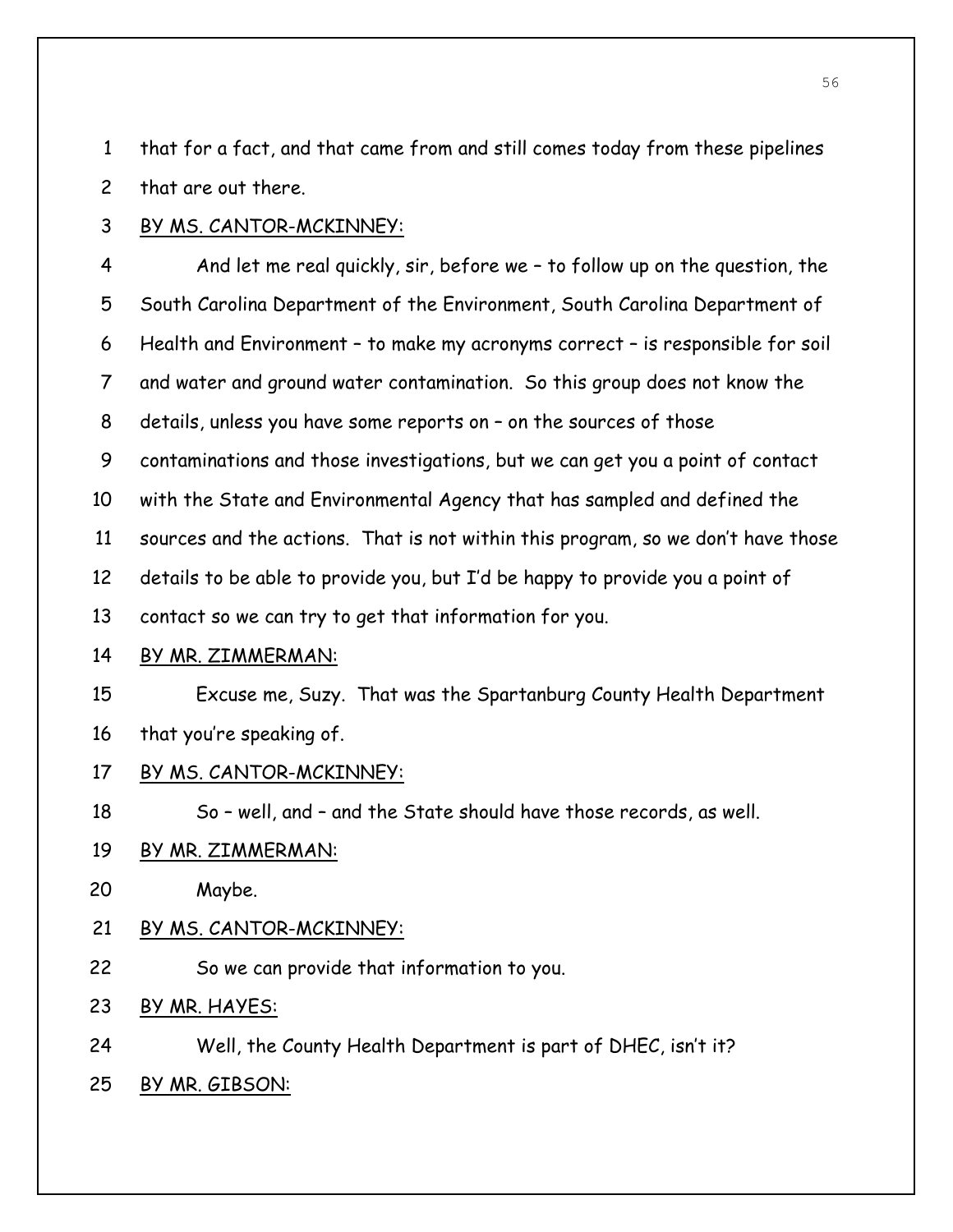- 1 It is now, yes.
- 2 BY MR. ZIMMERMAN:
- 3 In 1998 it wasn't.
- 4 BY MS. CANTOR-MCKINNEY:
- 5 And I'm sorry, sir.
- 6 BY MR. CARTER:
- 7 And he took he took samples of 28 houses, just random samples, and out
- 8 of 28 houses, 26 was -- wells was polluted. They came out with fecal and other
- 9 stuff they wouldn't tell. We went down I called down to Atlanta for
- 10 Environmental Protection Agency, and I talked to Ms. Ellington. This is in 1998,
- 11 and they were supposed to send someone. I talked to Senator Hollings. I
- 12 talked to Representative Inglis, and we that's how we got the water. That's
- 13 how we got the water, because ---
- 14 BY MR. ZIMMERMAN:
- 15 Yes, sir.
- 16 BY MR. CARTER:
- 17 --- we was putting pressure on them, too, the politics.
- 18 BY MR. ZIMMERMAN:
- 19 And they ran a water line.
- 20 BY MR. CARTER:
- 21 Then ran the water line.
- 22 BY MR. ZIMMERMAN:
- 23 McGraw's ---
- 24 BY MR. CARTER:
- 25 Yes.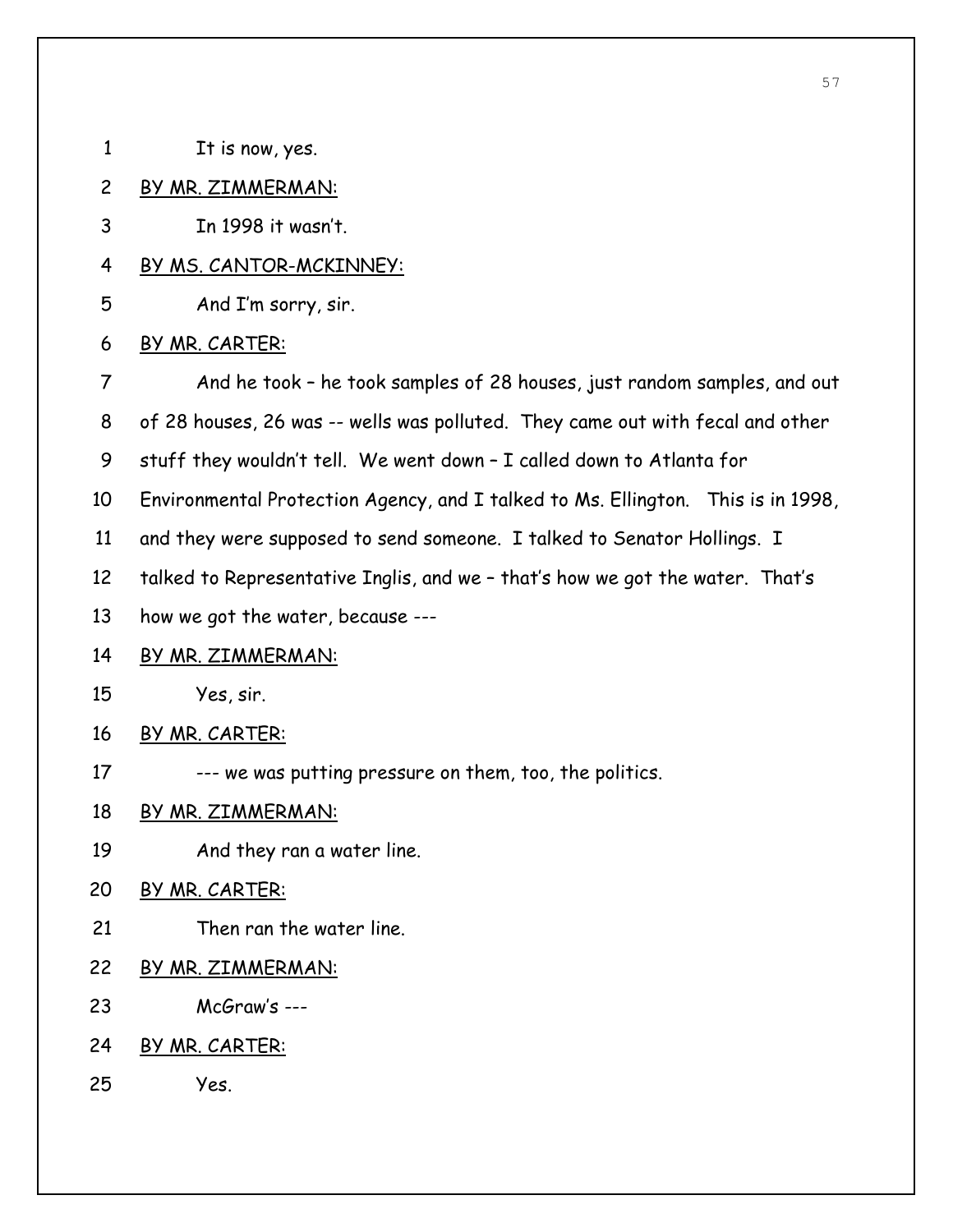- 1 BY MR. ZIMMERMAN:
- 2 --- Service, yes.
- 3 BY MR. CARTER:
- 4 It was 1998.
- 5 BY MR. ZIMMERMAN:
- 6 '98.
- 7 BY MR. CARTER:
- 8 Yeah.
- 9 BY MR. ZIMMERMAN:
- 10 Yes, sir, 1998.
- 11 BY MR. CARTER:
- 12 But I still don't know whether they wouldn't tell us the other thing. The
- 13 only thing they would say is fecal. They wouldn't give us the other, but all of
- 14 these were positive for these positive ---
- 15 BY MR. ZIMMERMAN:
- 16 These were petroleum based products.
- 17 BY MR. CARTER:
- 18 I understand that ---
- 19 BY MR. HAYES:
- 20 Well, we should be able to get that report, right?
- 21 BY MR. CARTER:
- $22$   $---$  what it was.
- 23 BY MR. HAYES:
- 24 From DHEC. Isn't that could we get that through Freedom of
- 25 Information Act?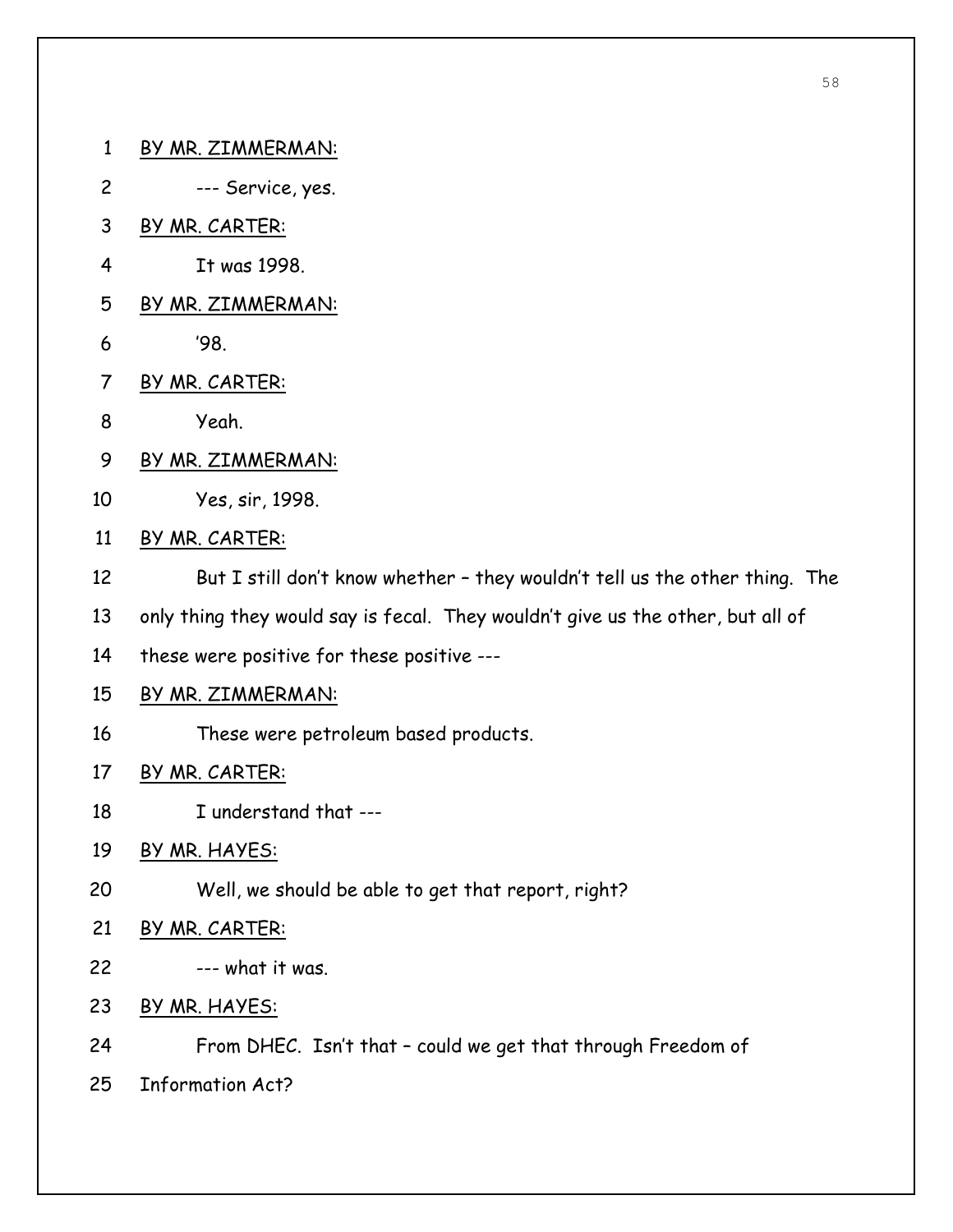| $\mathbf{1}$   | <u>BY MR. CARTER:</u>                                                          |
|----------------|--------------------------------------------------------------------------------|
| $\overline{c}$ | We had - we had it at DHEC, but they wouldn't give it to us. If you can        |
| 3              | get it, get it.                                                                |
| 4              | <u>BY MS. CANTOR-MCKINNEY:</u>                                                 |
| 5              | And, again, the mission of the Board is ordnance and ordnance related          |
| 6              | contaminants.                                                                  |
| 7              | BY MR. MULLINAX:                                                               |
| 8              | Not chemicals.                                                                 |
| 9              | BY MS. CANTOR-MCKINNEY:                                                        |
| 10             | Not ---                                                                        |
| 11             | BY MR. HAYES:                                                                  |
| 12             | It's not chemicals.                                                            |
| 13             | <u>BY MS. CANTOR-MCKINNEY:</u>                                                 |
| 14             | $Not --$                                                                       |
| 15             | BY MR. MULLINAX:                                                               |
| 16             | That's in barrels and stuff like that.                                         |
| 17             | <u>BY MS. CANTOR-MCKINNEY:</u>                                                 |
| 18             | It's not petroleum.                                                            |
| 19             | BY MR. HAYES:                                                                  |
| 20             | Yes, ma'am.                                                                    |
| 21             | <u>BY MS. LEWIS:</u>                                                           |
| 22             | My name is Gladys Lewis, and we live in that area, also, and I'm just          |
| 23             | wondering how that could happen and DHEC not fully disclose everything that    |
| 24             | was in that water? My husband is totally disabled, also, and there are several |
| 25             | other people on that land permanently disabled. So I'm just sort of appalled   |
|                |                                                                                |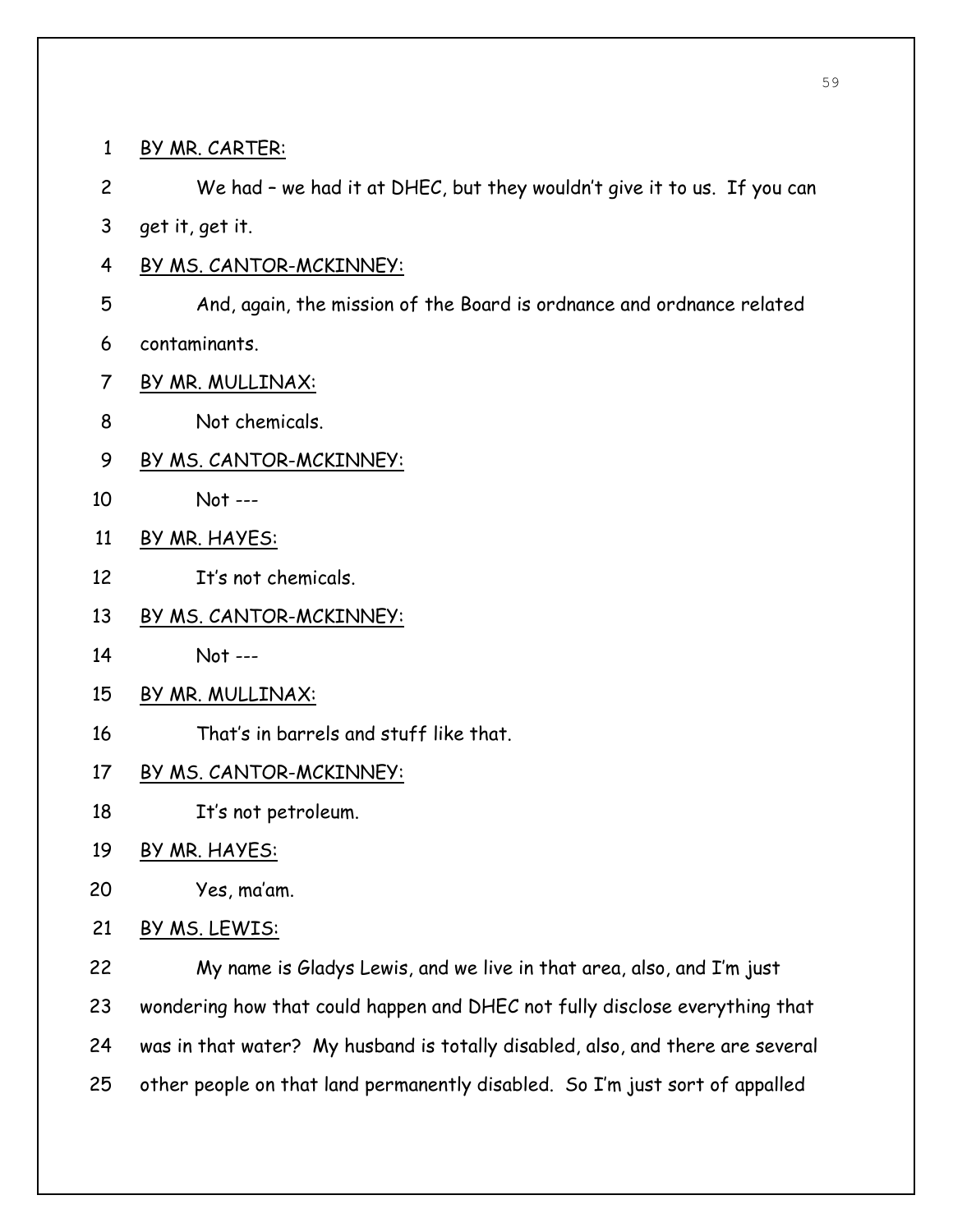1 that DHEC did not fully release that information. I know you all don't have

2 anything to do with that.

# 3 BY MR. MCKINLEY:

4 Well, what I'll do is I'll contact South Carolina DHEC tomorrow when I 5 get back to the office, and I'll request that they provide a participant to the 6 RAB Board.

7 BY MR. HAYES:

8 Well, it might not be our job to clean it up, but why not find out what it 9 said?

# 10 BY MR. ZIMMERMAN:

11 I can give you an answer to that, too. It was ---

# 12 BY MR. HAYES:

13 I think that would be a good idea, Mr. McKinley, and that would be – that

14 would be – I think it would be great to bring back to the next meeting.

# 15 BY MR. MULLINAX:

- 16 In this report I've got here it states that they dumped barrels of
- 17 chemicals in these wells, but it didn't say what was in what the chemicals were.
- 18 BY MR. HAYES:
- 19 Okay.

# 20 BY MR. MULLINAX:

- 21 It's in there.
- 22 BY MR. HAYES:

23 I'm still – I'm not sure what we're going to bring up at the next meeting 24 about this report.

# 25 BY MS. CANTOR-MCKINNEY: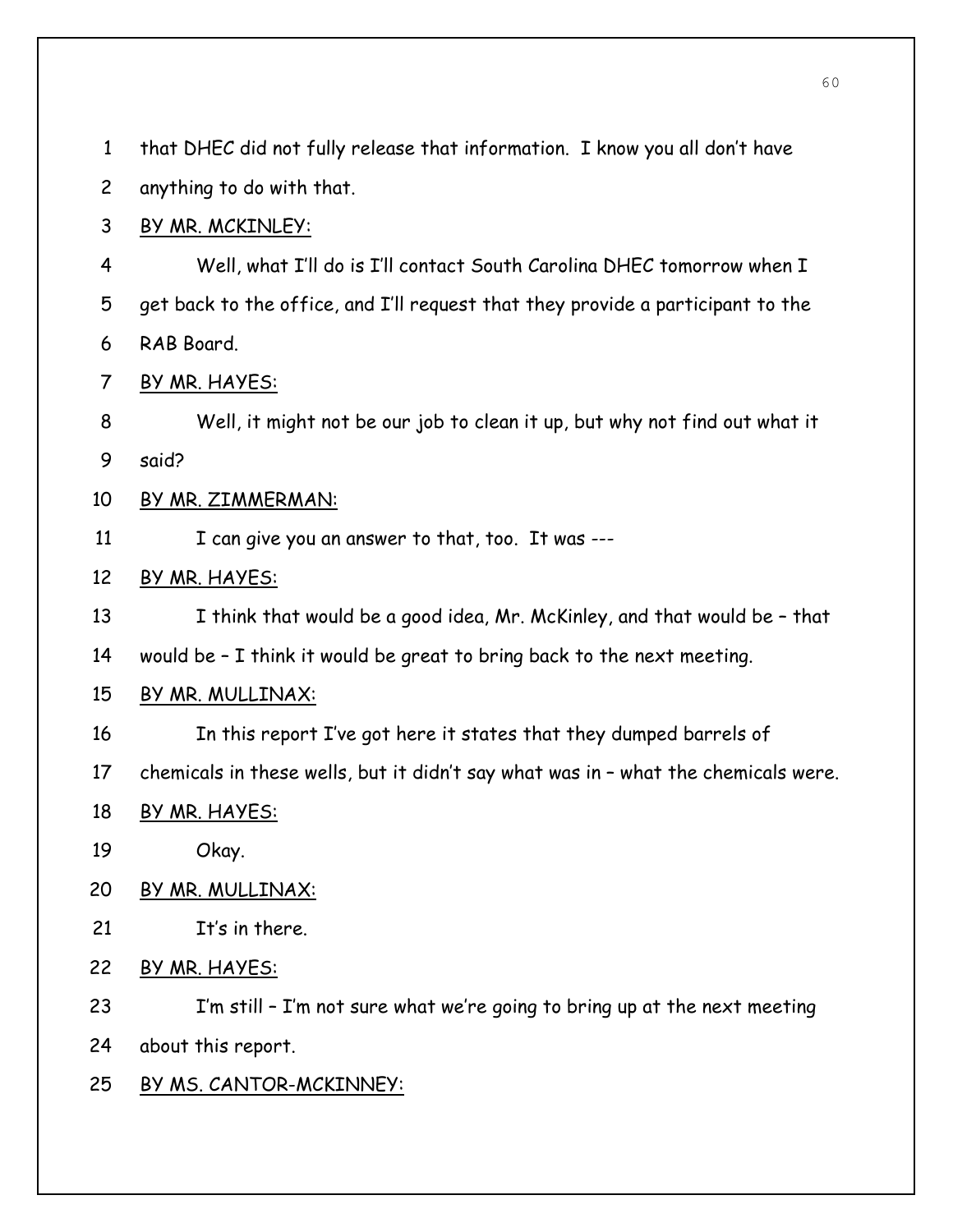1 Well, I wanted the Board, as did George, an opportunity to review it, and 2 the Corps of Engineers to be able to review that to be able to present what 3 alternatives there are for follow-up action. 4 BY MR. HAYES: 5 So the next meeting the Corps of Engineers will do a follow-up on this? 6 BY MR. MCKINLEY: 7 Yes. 8 BY MS. CANTOR-MCKINNEY: 9 And --- 10 BY MR. HAYES: 11 Okay. Good. 12 Does anybody have any question on that or any – any more discussion on 13 this matter? 14 BY MS. PORTER: 15 I have a question, but it's not on the contamination there. I have a 16 question to the entire Board. I've been coming to these meetings since almost 17 day one, and we're here to ask questions. We're here to find out what's going on 18 in our neighborhood, but it seems to be when a question is asked, you get talked 19 around. You get asked all kind of unnecessary questions, but you never, never 20 answer the questions that you're asked. Like the gentleman right here, you 21 never answered the question that was asked of him, but he talked all round the 22 subject, but he never answered either one of the questions he was asked; and 23 when you ask a Board member something, instant attitude, you won't answer 24 what is asked of you. You don't' have the information that is required of you. 25 If you're going to be on a Board, I'm going to be able to look through my book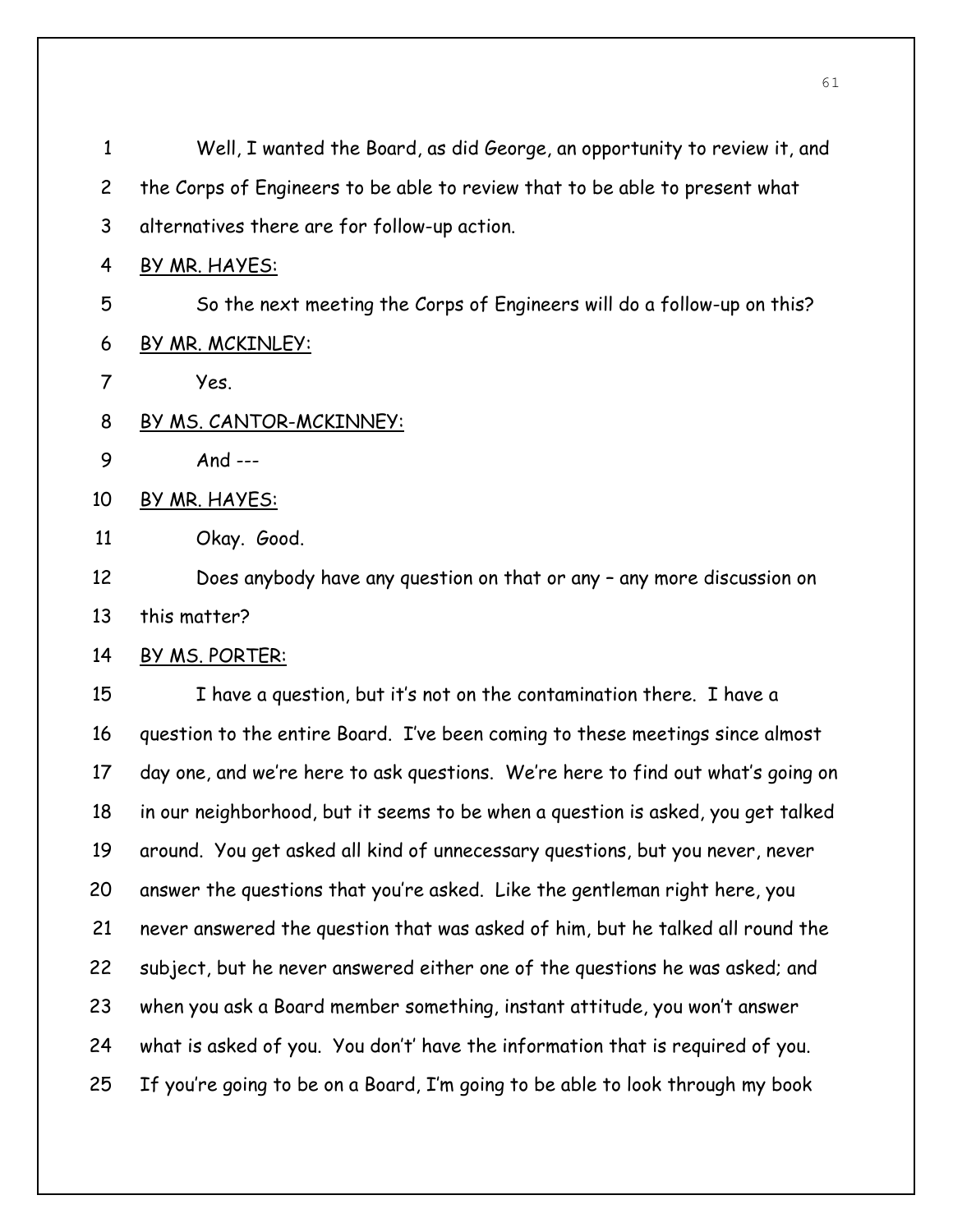1 and if you ask my question, I'm going to be able to flip through my pages and tell 2 you what you're asking me; but as this Board, and as this Board has been doing 3 all the time, you come to a meeting, you're asked questions, but you never get an 4 answer. You get talked about, talked around. You're ridiculed, but you don't get 5 answers.

- 6 BY COURT REPORTER:
- 7 I need your name, please.
- 8 BY MS. PORTER:
- 9 Louvenia Porter.
- 10 BY COURT REPORTER:
- 11 Thank you.
- 12 BY MR. HAYES:
- 13 Ms. Porter.

14 Well, Ms. Porter, one thing we do, I think everybody tries to answer a lot 15 of questions, and sometimes there's not answers, but if you have a certain 16 question that's on your mind that you think is very important, you can always 17 write to a Board member. A Board member represents you and the community, 18 and the Board member can pass it on to the Corps of Engineers or to Zapata 19 Engineering; and if it's in writing, there's no question as to what your question is, 20 and that's the better way that we can respond that we can bring that up as old 21 business at the next meeting and discuss it and make sure we try to get an 22 answer for it at that time, and that would be – it would be documented, and it 23 would go on the Minutes and the answer will always be there in the future. 24 Any more discussion on this matter?

25 BY MR. ZIMMERMAN: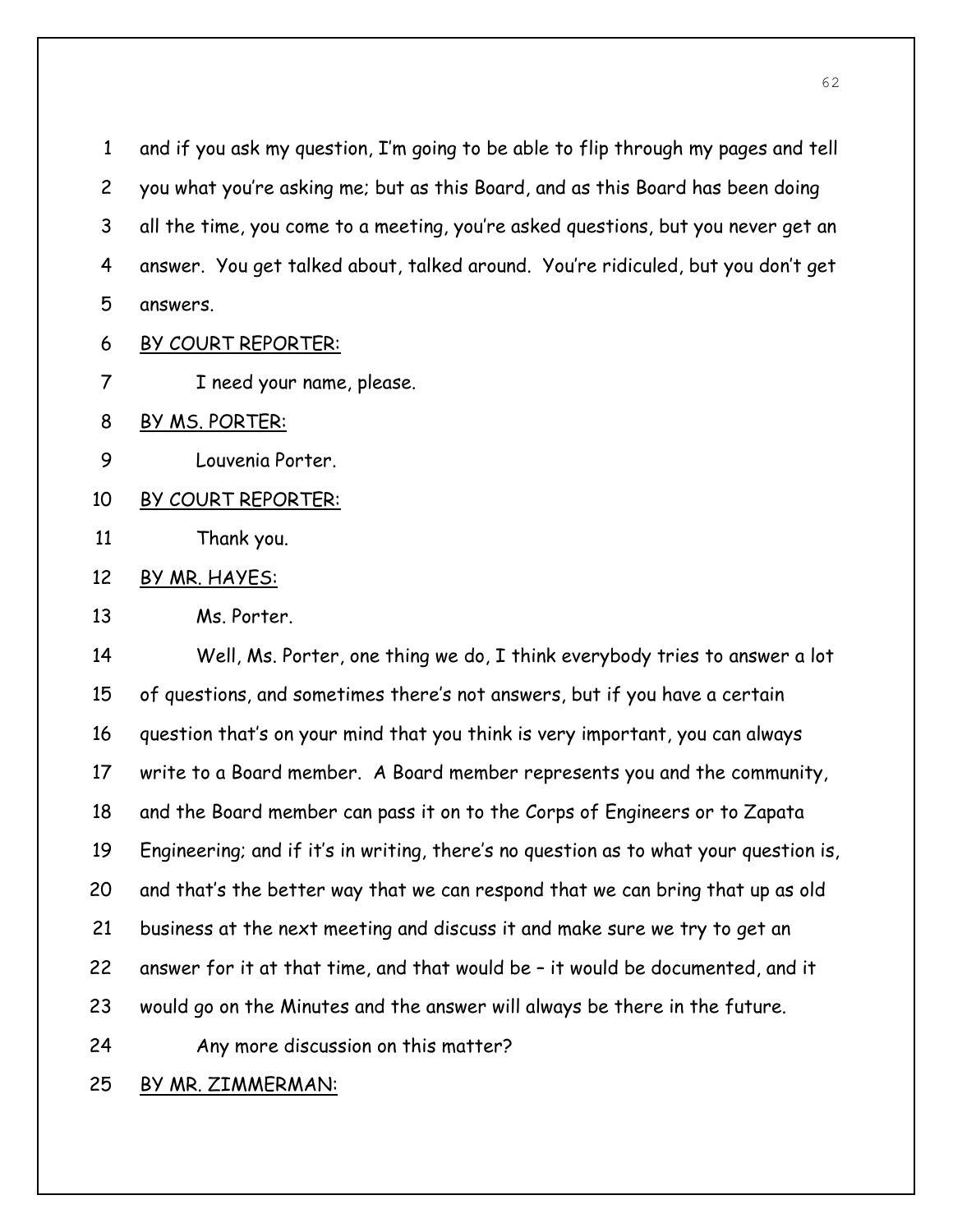- 1 Yeah, I do.
- 2 BY MR. HAYES:
- 3 Robin.
- 4 BY MR. ZIMMERMAN:
- 5 Gary, I'm sorry.
- 6 BY MR. HAYES:
- 7 That's all right.
- 8 BY MR. JOHNSON:
- 9 That's what we're for. Talk.

#### 10 BY MR. ZIMMERMAN:

11 Yeah, I'm – what we're dealing with here, and I'm not trying to be Bob 12 Woodward or Carl Bernstein, but these people have suffered for years and 13 years, because I've seen him. My dad's worked for the petroleum industry for 14 20 years and know what it is.

15 Everybody starts rolling their eyes and tilting their heads, whatever. 16 You're dealing with a benign cover-up where these back in 1998 where Jesse and 17 Mr. Cole, this gentleman here, when they found those petroleum contaminants in 18 their wells, I know for a fact – I shouldn't say how I know for a fact, but I do 19 know for a fact that representatives of the nine big oil companies and these oil 20 terminals out here got to DHEC and told them not to put that out.

21 Now these people all suffered bouts of chronic intestinal maladies, which 22 fall on my dog waste, but they found dog fecal matter in these wells. Yes, they 23 did. They also found an extraordinary high content of petroleum based 24 products deep, not only in the water, but deep in the soil, and that was hushed 25 stuff in Columbia, South Carolina, during the governorship of David Beasley.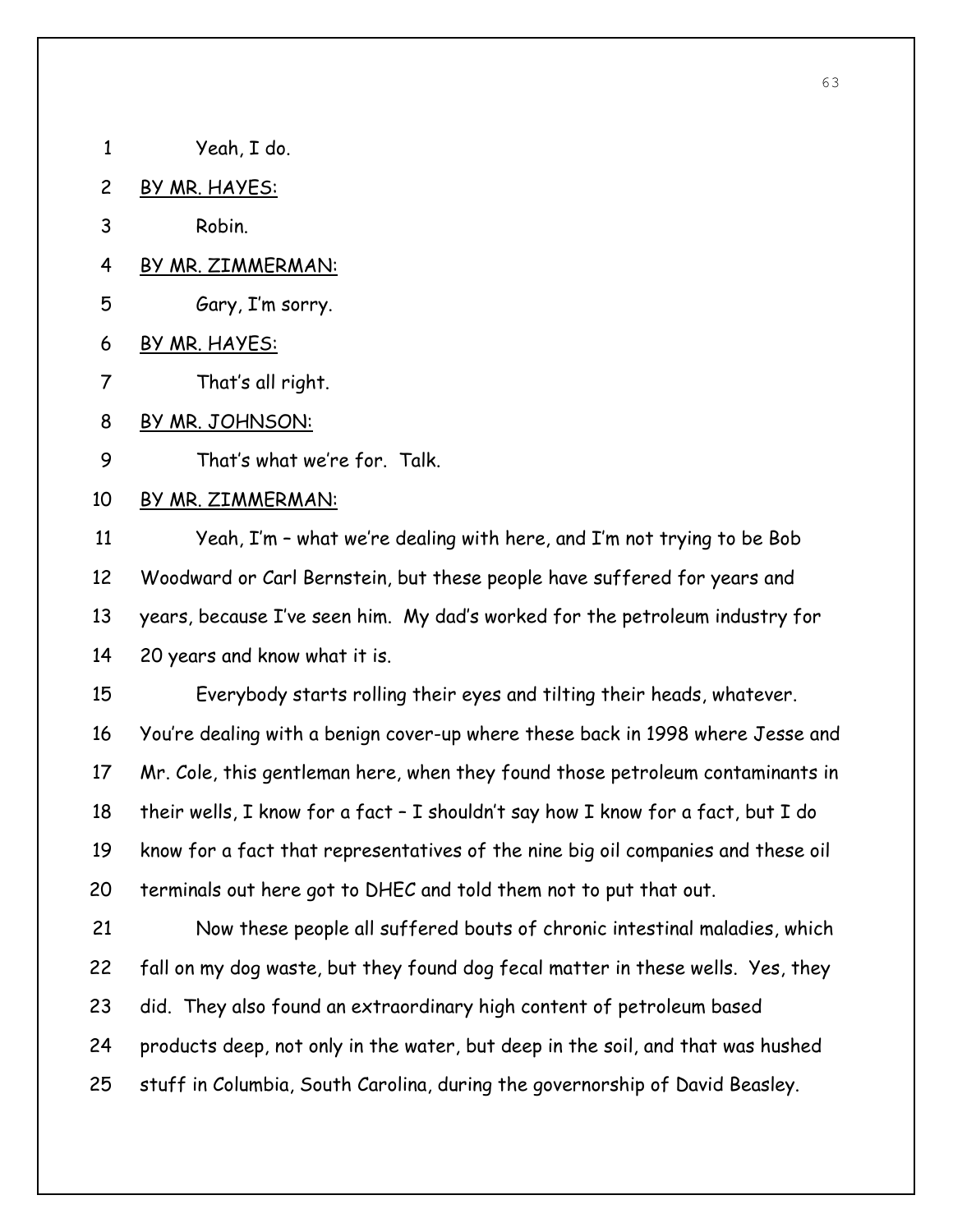1 Now that – I'm sorry if I scare anybody by saying anything to anybody if I come 2 across – but that is a fact. That is how it happened. You're dealing with a – 3 maybe not so benign cover-up, and whoever these people are that are trying to 4 get this – what Mr. Mullinax was talking about, I think that's what they're trying 5 to address; and simple prudence tells you that whoever lawyers are going to 6 represent these people are, their lawyer/client confidentiality, they're not 7 going to say anything to anybody.

8 I'm glad I got that off of my chest, because I've been wanting to say 9 that for nine years now and I haven't, but I finally did; and to answer your 10 question further, I don't think really there's anything the Corps of Engineers 11 can do about what comes from these petroleum terminals.

#### 12 BY MR. GIBSON:

13 And I think that's the real question before the Board is does this Board, 14 does this project, as far as the restoration, have anything, any jurisdiction over 15 what you're saying?

- 16 BY MR. ZIMMERMAN:
- 17 Probably not.
- 18 BY MR. GIBSON:
- 19 Okay.
- 20 BY MR. MULLINAX:
- 21 They don't.
- 22 BY MR. RENNA:

23 I think we've already stated that the Board, this Board is only for

24 ordnance removal, period.

25 BY MR. MULLINAX: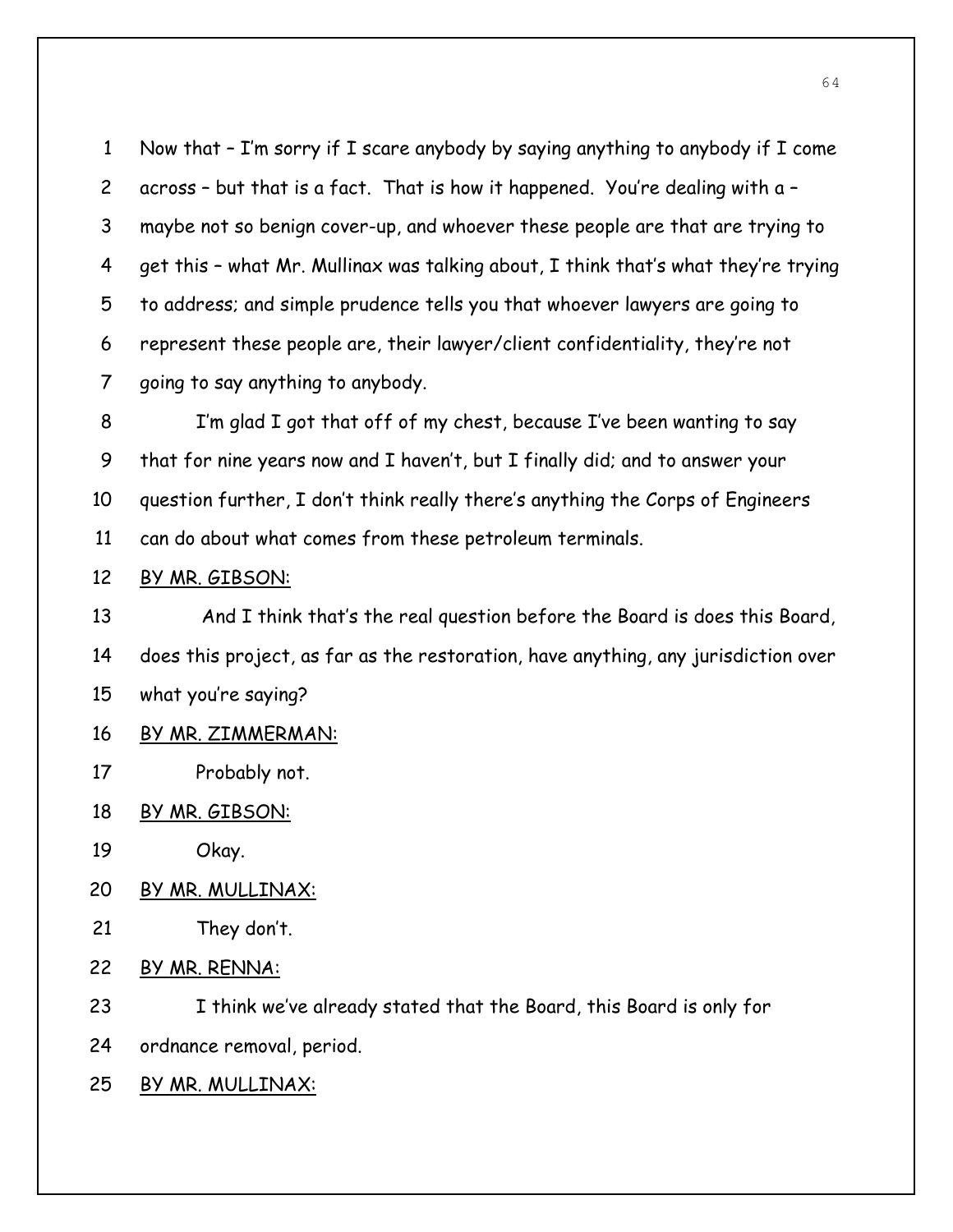- 1 Right.
- 2 BY MR. GIBSON:
- 3 Or contaminants related to ---
- 4 BY MR. RENNA:
- 5 Correct.
- 6 BY MR. HAYES:
- 7 You know, if we find mustard gas or something like that somewhere, they
- 8 have to clean it up, or an old trash dump or something like that that's
- 9 contaminable.
- 10 BY MR. GIBSON:
- 11 But anybody this is a statement of fact.
- 12 BY MR. HAYES:
- 13 For what?
- 14 BY MR. GIBSON:
- 15 Anybody that's been around here Donald Gibson.

16 Anybody that's been around here for the existence of this and the 17 installation of the pipeline and so forth know that the regulations then were 18 quite different as far as dumping of wash-down or whatever when they did and 19 put the tanks in. That's just a statement of fact, but that has nothing to do 20 with what this Board is about or this project is about, as I understand it.

- 21 BY MR. CARTER:
- 22 Well, where would you go for a Board, if this is through Camp Croft Board
- 23 elusive from Camp Croft, where do you go if you don't come here?
- 24 BY MR. LITTLEJOHN:
- 25 Let me go ahead and address that.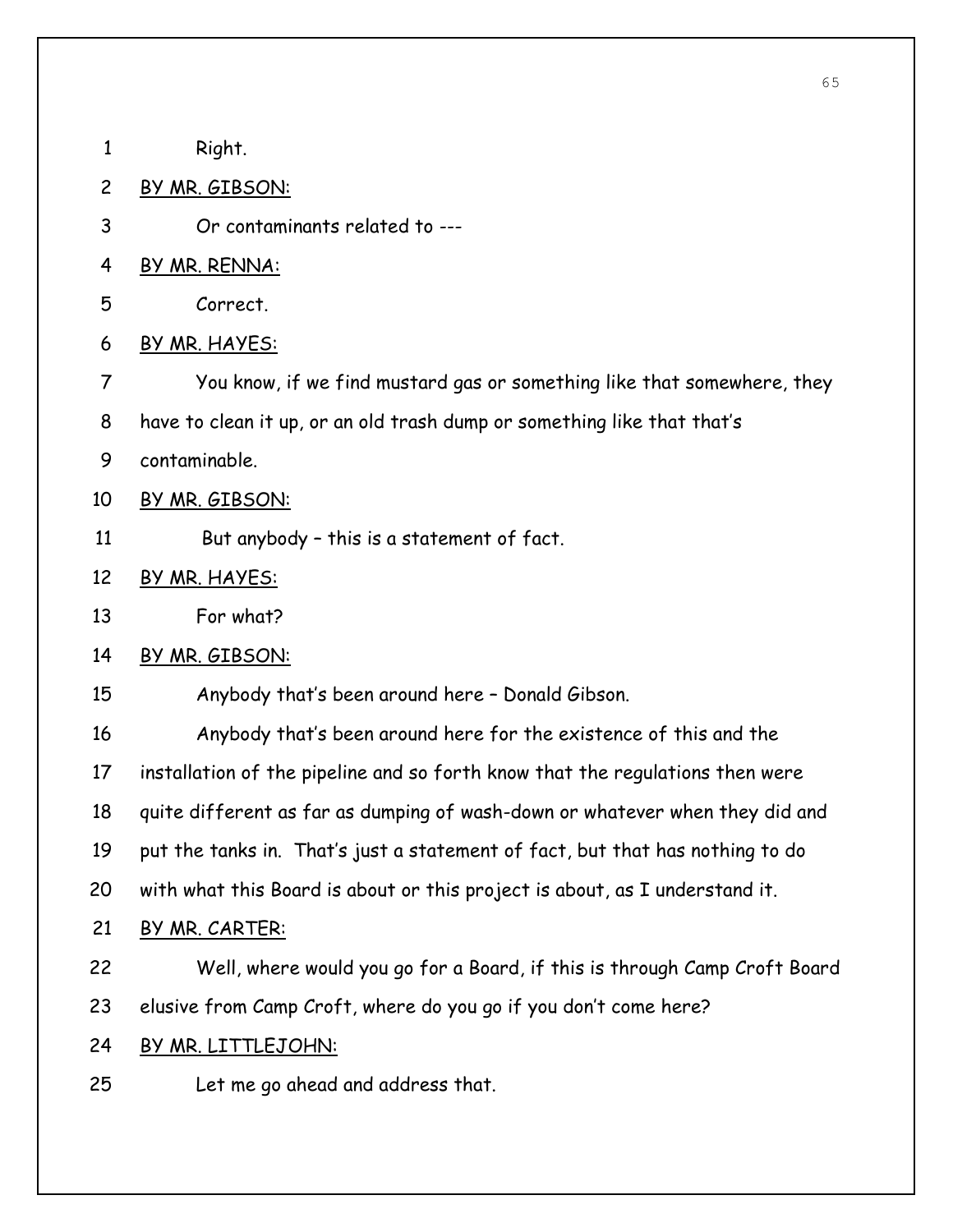1 My recommendation would be you take the Minutes on what Robin has 2 just said and perhaps the names of each of you all who have suffered this 3 injustice, and they need to go to our state elected officials, Senator John 4 Hawkins, Representative Scott Talley, Representative Keith Kelly and Lanny 5 Littlejohn, because those are – those are the State elected officials for this 6 particular area, and then they can respond or they can research whatever has 7 gone on, because it's going to require somebody of their nature to get to the 8 bottom of it.

9 BY MR. CARTER:

10 We did that in 1998. The ones that we called in 1998 was – well, it's 11 everything that was in there. Doug Fabel.

- 12 Do you know Doug Fabel?
- 13 BY MR. LITTLEJOHN:
- 14 No.
- 15 BY MR. CARTER:

16 Fred Barbington, Orangeburg; Mary Best; Major Peter Brooks, National 17 Guard; Carter Waldrip, National Guard; and then Harold Osborne and Robin 18 Zimmerman, but these are – but these are people that are not on there that I 19 tried to call – contacted Washington. Senator Thurmond I think is on there. 20 Inglis, Thurmond, and we – we contacted all the political ---

21 BY MR. LITTLEJOHN:

22 Well, I ---

- 23 BY MR. CARTER:
- 24 All the we did we did our homework on that.
- 25 BY MR. LITTLEJOHN: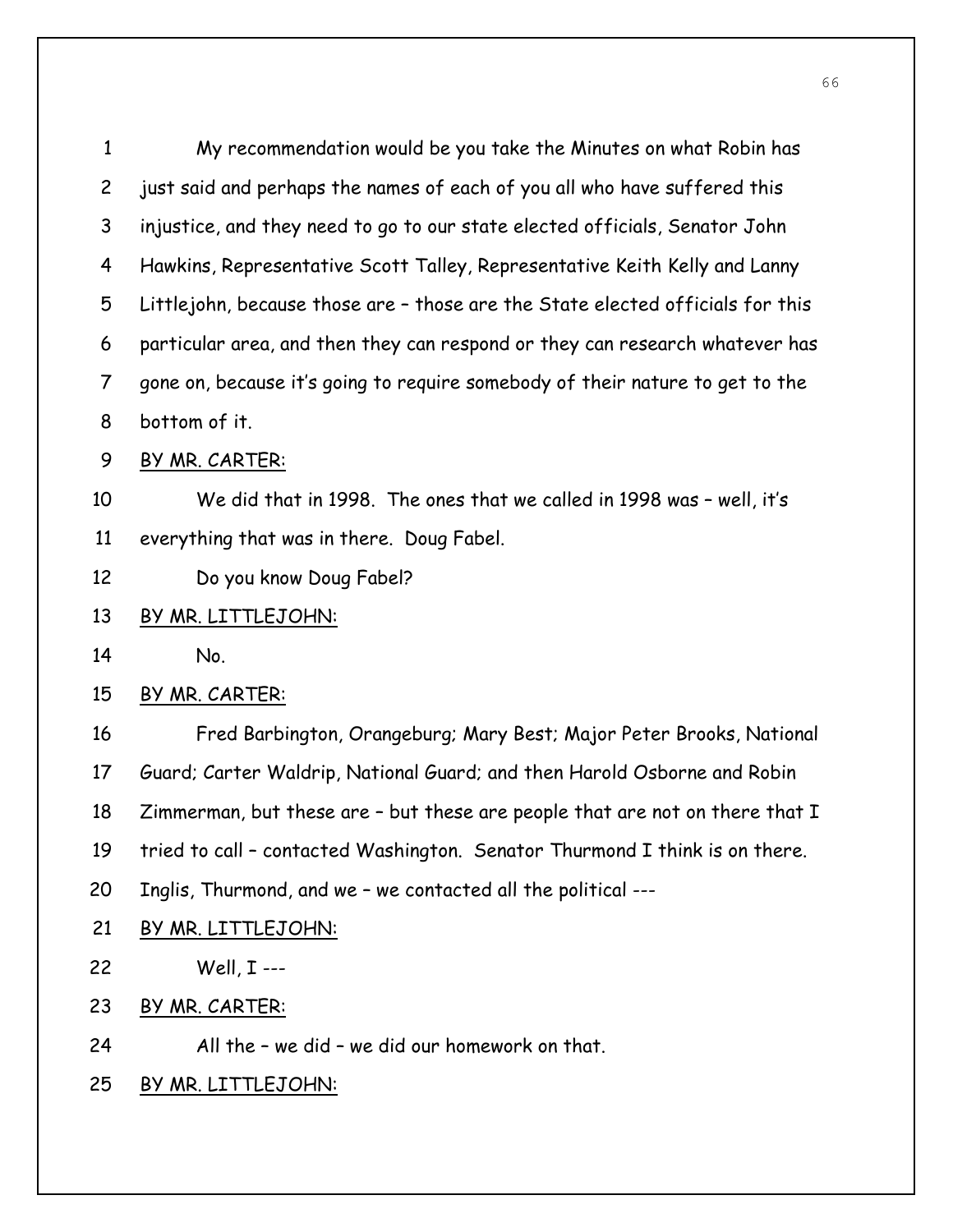1 Yes, sir, but I hear – see I'm hearing that this is a DHEC issue, which 2 makes it a State issue, and so if you go to the State officials, and these – these 3 – these four men I mentioned, they represent you.

#### 4 BY MR. CARTER:

5 Right.

# 6 BY MR. LITTLEJOHN:

7 They represent you in this area, and so they'll be responsive to your 8 needs and what your request is, and they're the ones that you put the pressure 9 and apply heat to DHEC to get answers to what happened ten years ago, 10 because there's a file or there's something there, but that's going to be the 11 best avenue at this particular point is to have some people that represent you 12 go to the State Agency, which is DHEC, and try to discover what has 13 transpired, and they're there to help you, but I think if you all give each of your 14 names and we record it in the Minutes, and then we'll see that the Minutes get 15 to those four gentlemen. 16 BY MR. ZIMMERMAN:

# 17 One other thing. Senator Glenn Reese sent me a letter asking me to 18 come to this thing tonight and report to him what was said. Now he's taken a 19 very keen interest in what was going on back there.

# 20 BY MR. LITTLEJOHN:

21 Well, and I think also at this time it would probably be appropriate to 22 represent two of our elected officials from the county, Johnnye Code Stewart 23 and Rock Adams, and welcome them to this meeting.

# 24 BY MR. ADAMS:

25 Bubba, you need to put Senator Ritchie's name down, also.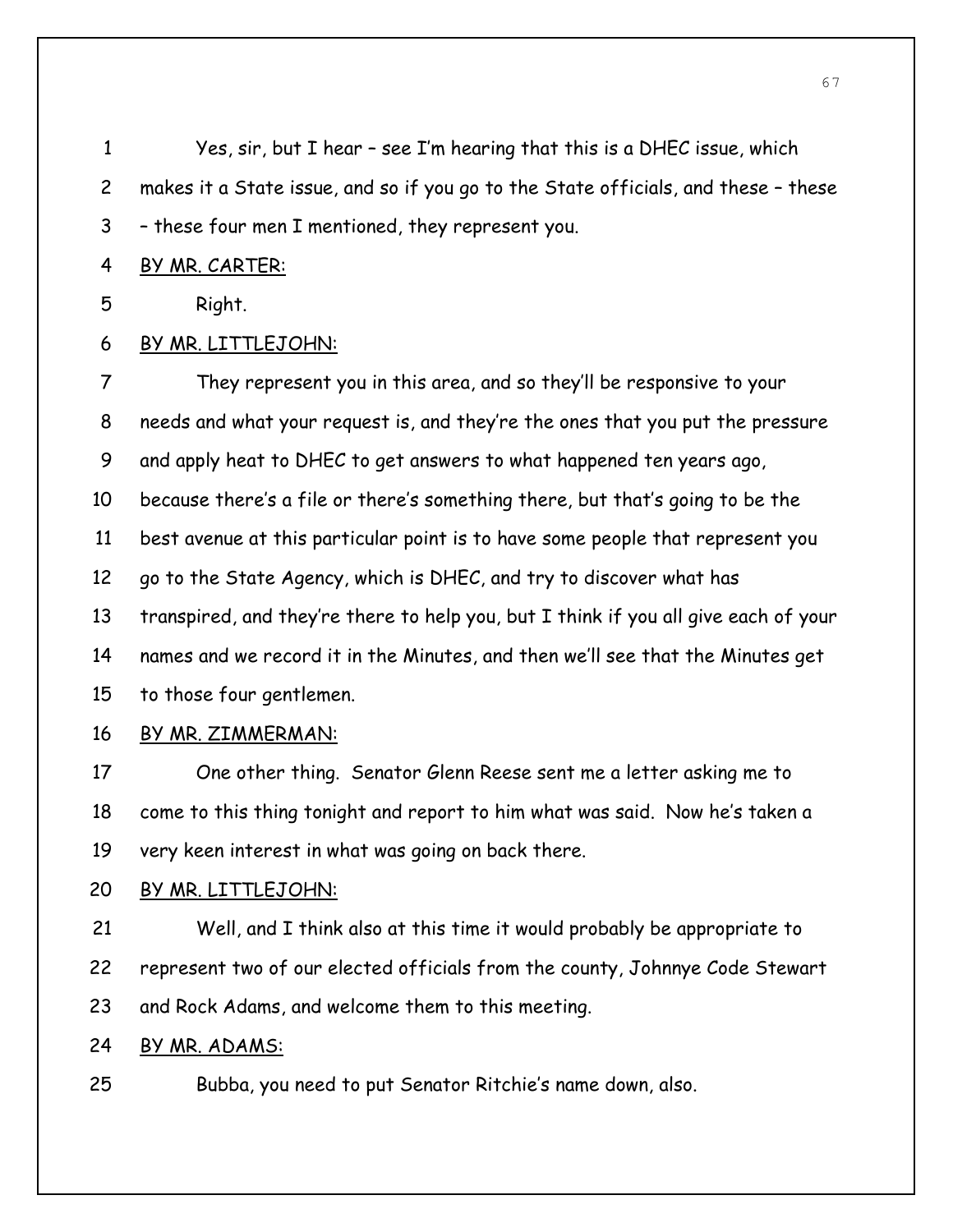- 1 BY MR. LITTLEJOHN:
- 2 Jim Ritchie.
- 3 BY MR. ADAMS:
- 4 This would be his area, and John Hawkins around the edges, but then this 5 would be Lanny Littlejohn, Kelly, and who else?
- 6 BY MR. LITTLEJOHN:
- 7 Scott Talley.
- 8 BY MR. ADAMS:
- 9 Scott Talley. Yeah, Scott Talley is the house member, and Jim Ritchie is
- 10 a senator along with John Hawkins.
- 11 You've got to attack it on a local/state level. You've got to make the first
- 12 move on, like you said. No doubt about it.
- 13 BY MS. STEWART:
- 14 And I'd just like to add an item. I was just listening tonight.
- 15 BY MR. HAYES:
- 16 It's Ms. Johnnye Code Stewart.
- 17 BY MS. STEWART:
- 18 But do you have you know, diversity is the way of life. Do you have a
- 19 minority on your Board so there could be a transfer of information between the
- 20 races?
- 21 BY MR. JOHNSON:
- 22 No.
- 23 BY MS. STEWART:

24 That – you know, that's what you need, and I'm not giving any information 25 out. I'm the only African-American, the only woman and the only Democrat on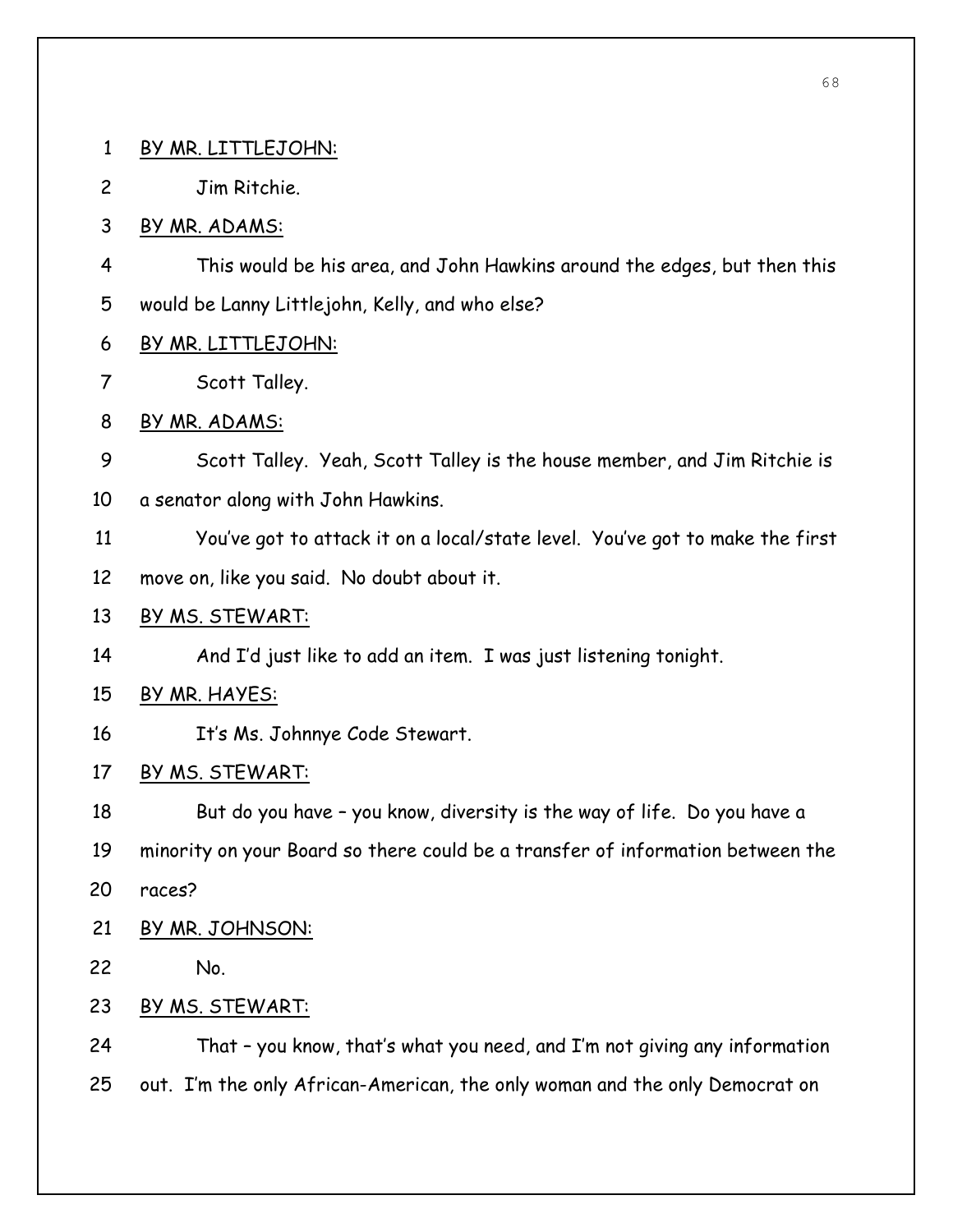1 the Spartanburg County Council. You see my little – my little one vote, but if

- 2 it's just one minority on the Board, then maybe the information could trickle
- 3 down to other minorities in the community.
- 4 BY MS. CANTOR-MCKINNEY:

5 Ma'am, we did.

- 6 BY MS. STEWART:
- 7 That's just a suggestion.
- 8 BY MS. CANTOR-MCKINNEY:
- 9 We did have one minority applicant who was approved to be on the Board.
- 10 BY MS. STEWART:
- 11 Okay. Who was that?

# 12 BY MS. CANTOR-MCKINNEY:

- 13 And we have not been able to contact her. I don't know that she has 14 moved. Her name plate is up here, Ms. Teresa McCoy did apply to serve on the 15 Board and was approved, and unless you know maybe some new information, we 16 have been unable to contact her over the last several months.
- 17 BY MS. STEWART:
- 18 Well, if you aren't able to serve, you need to be removed and replaced,
- 19 and I would recommend Mr. Charles Cole.

# 20 BY MR. MULLINAX:

- 21 Well, Susan, didn't we have one before on the Board, a black man?
- 22 BY MR. HAYES:
- 23 Mr. Littlejohn.

# 24 BY MS. CANTOR-MCKINNEY:

25 Yes.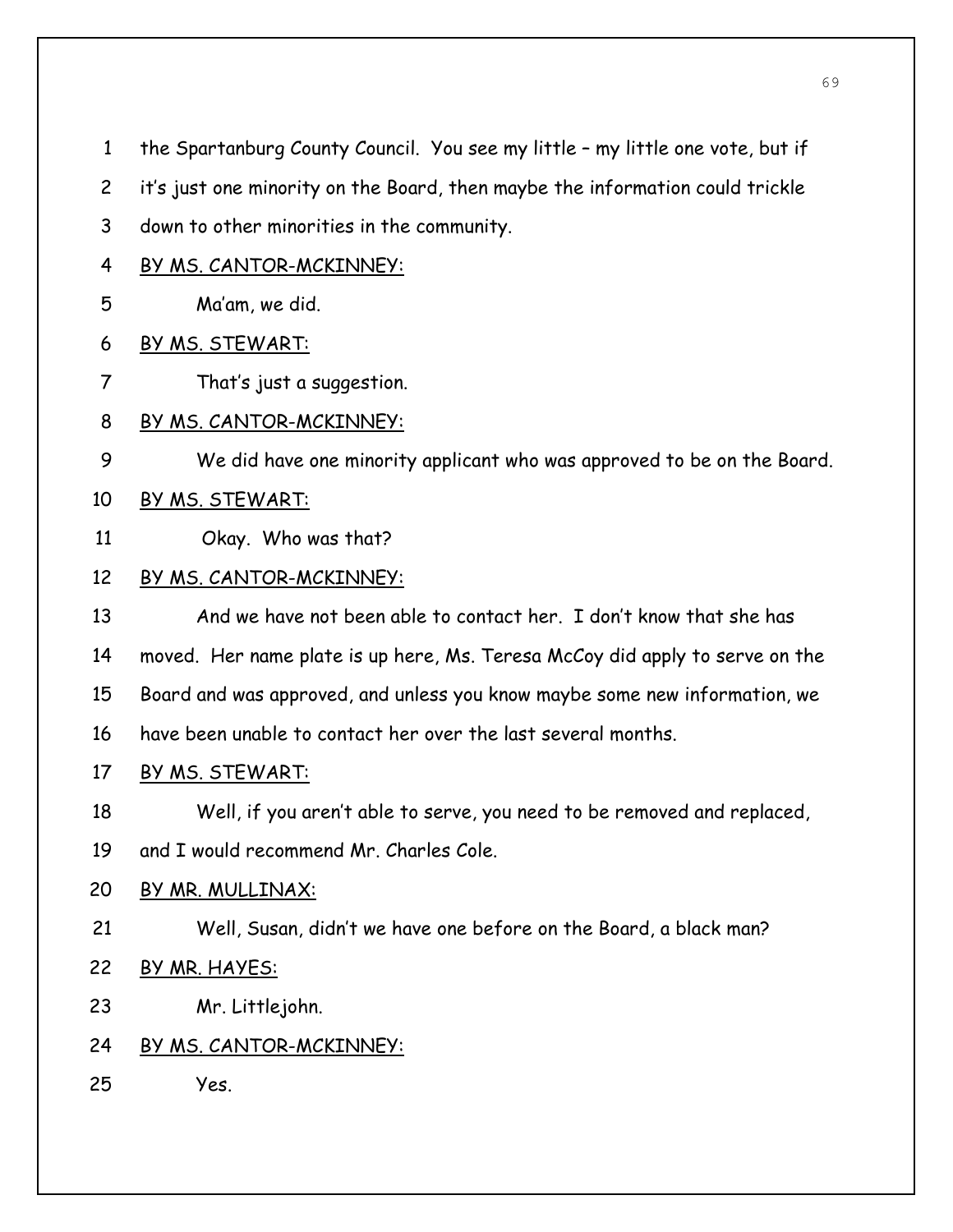- 1 BY MR. JOHNSON:
- 2 Suzy.
- 3 BY MS. CANTOR-MCKINNEY:
- 4 Yes.
- 5 BY MR. JOHNSON:
- 6 Excuse me, but you also had Mr. Stonewall Stewart.
- 7 BY MS. CANTOR-MCKINNEY:
- 8 Yes, Mr. Stewart ---
- 9 BY MR. HAYES:
- 10 Stonewall Stewart did.
- 11 BY MS. CANTOR-MCKINNEY:
- 12 --- served on the Board several terms. Thank you. Thank you.
- 13 BY MS. STEWART:
- 14 Excuse me?
- 15 BY MR. HAYES:
- 16 We had Mr. Stonewall Stewart who has also served on the previous
- 17 Board.
- 18 BY MS. STEWART:
- 19 He's from Pacolet, isn't he?
- 20 BY MR. JOHNSON:
- 21 Whitestone.
- 22 BY MS. STEWART:
- 23 Whitestone. Oh, okay, but is he active now?
- 24 BY MS. CANTOR-MCKINNEY:
- 25 No, he opted not to apply.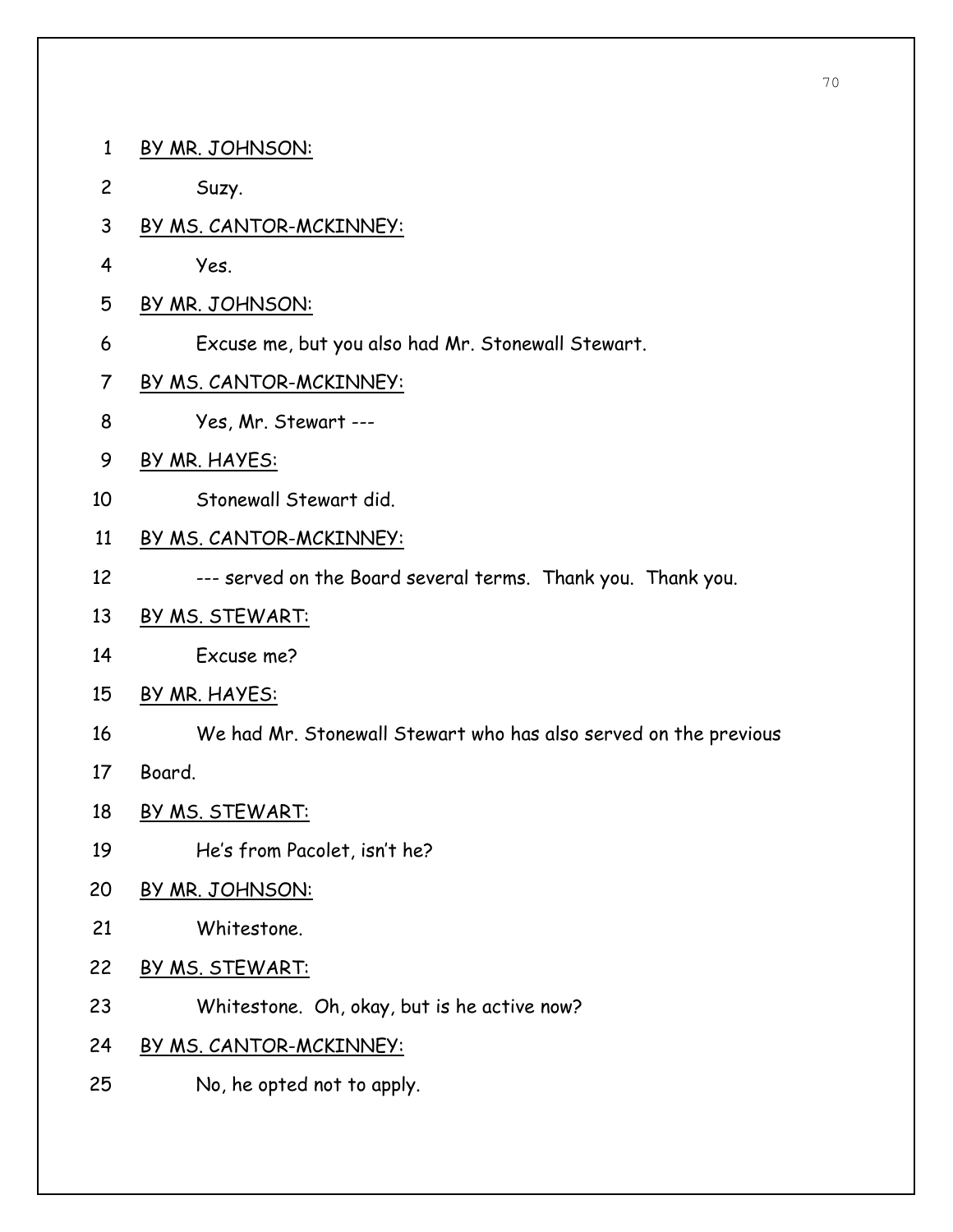1 BY MS. STEWART: 2 Okay. Don't just let his name hang there as a Board member and he's not 3 participating. 4 BY MS. CANTOR-MCKINNEY: 5 No, he is not on our current Board. He was on our previous Board. We 6 serve two-year terms. 7 BY MS. STEWART: 8 So he's not on it now? 9 BY MS. CANTOR-MCKINNEY: 10 No. 11 BY MR. MULLINAX: 12 No. 13 BY MS. CANTOR-MCKINNEY: 14 No, ma'am. 15 BY MS. STEWART: 16 Okay. 17 BY MS. CANTOR-MCKINNEY: 18 He was previously on the Board. 19 BY MS. STEWART: 20 Then it would be nice to be diversify this particular Board. 21 BY MR. MARLER: 22 I think one of the problems - and this is my first term on this. I've been 23 in the audience when this thing started, but I would say we don't have any 24 minorities because they didn't apply. I sent in my application because I'm a 25 property – manage a property, and I considered where the park was and was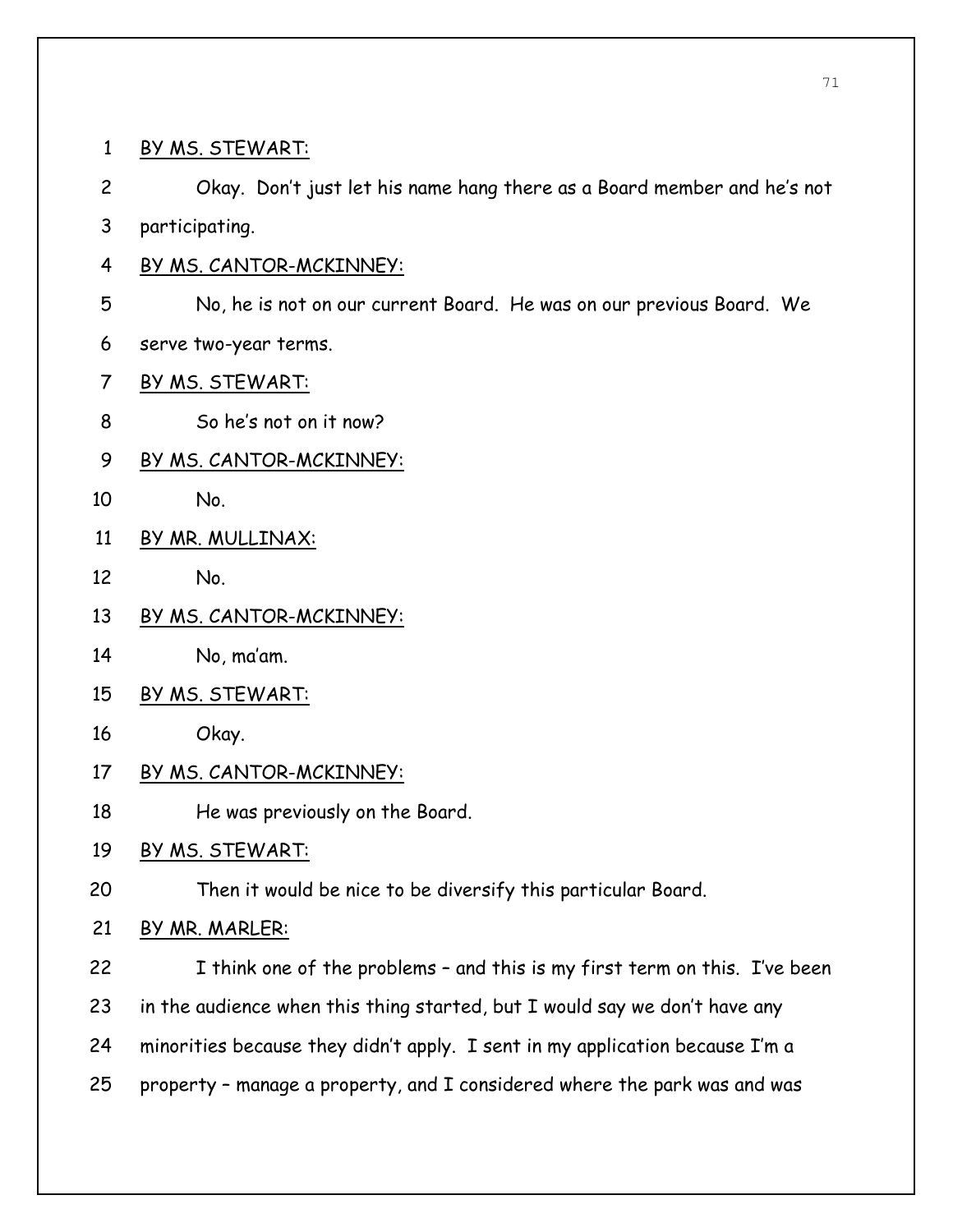- 1 approved, and I take it that there was not any minorities made enough
- 2 application, and I'm encouraging ---
- 3 BY MS. STEWART:
- 4 Maybe this information ---
- 5 BY MR. MARLER:
- $6 \qquad \qquad --$  you all right.
- 7 BY MS. STEWART:
- 8 --- there's application ---
- 9 BY MR. MARLER:
- 10 And get active.
- 11 BY MS. STEWART:
- 12 --- in time to apply.
- 13 BY MR. MARLER:
- 14 And get active.
- 15 BY MR. STEWART:
- 16 Maybe they didn't get the information there was an application in time to
- 17 apply.
- 18 BY MR. MARLER:
- 19 I don't know. I'm just saying ---
- 20 BY GENTLEMAN:
- 21 They had the ad in the paper.

# 22 BY MR. MARLER:

- 23 --- most of the time people, and I'm going to use this as an example. I
- 24 went to my precinct meeting two weeks ago. I was president, secretary,
- 25 anything you want to call it. I was the only one there. Lack of participation is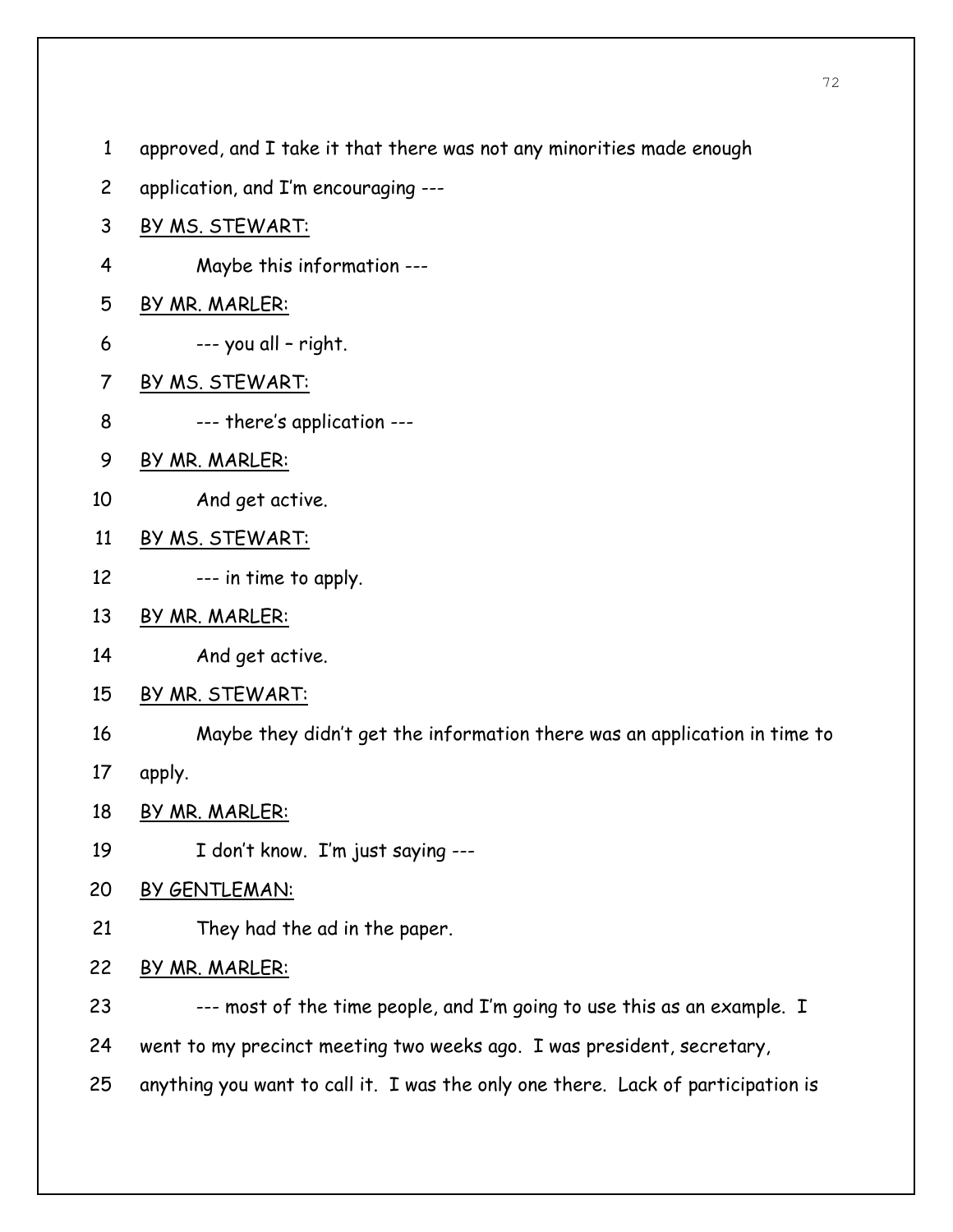- 1 based on the individual, not us, because I mean we can't go out and recruit. You
- 2 have to come on yourself. Suzy may have some applications.
- 3 (BRIEF BREAK IN MEETING)
- 4 BY MR. HAYES:
- 5 Okay. Let's get the business going.
- 6 BY MR. MULLINAX:
- 7 All we need is to adjourn.
- 8 BY MR. HAYES:
- 9 Okay. What do you all remember what we talked about last?
- 10 BY MR. MULLINAX:
- 11 DHEC.
- 12 BY MR. HAYES:
- 13 Okay. Any more discussion on DHEC? We need to get on with our
- 14 meeting.
- 15 Okay. I don't see any hands. Okay.
- 16 We need to check with Mr. Rick Renna. Have you had any removals lately
- 17 or any calls on any removals?
- 18 BY MR. RENNA:
- 19 Not really.
- 20 BY MR. HAYES:
- 21 Anything to report?
- 22 BY MR. RENNA:
- 23 We have had nothing in this area lately, at least not since the last
- 24 meeting. You know, I mentioned I had an Mk. II hand grenade from the Pacolet
- 25 River, but that was probably something dropped off the bridge.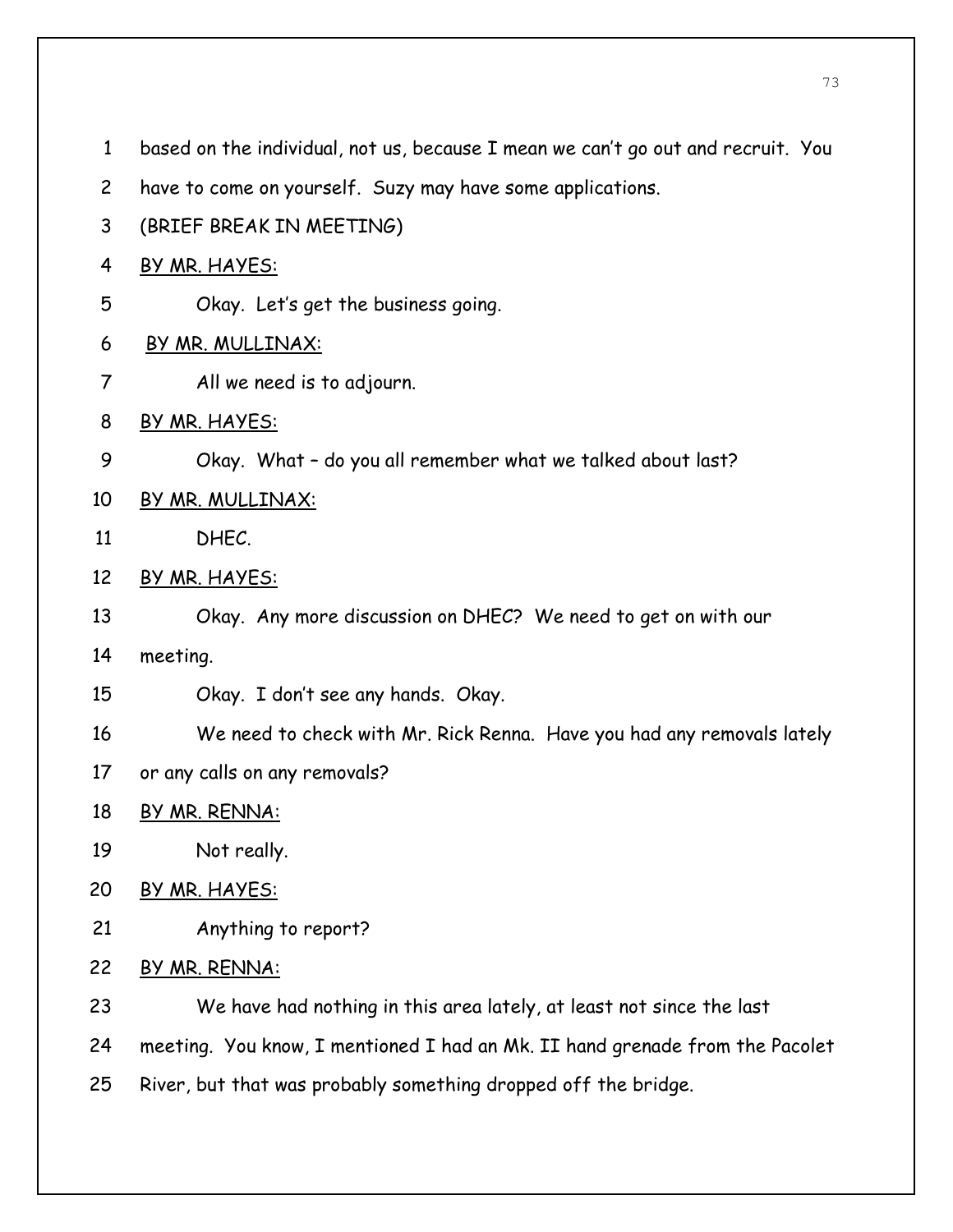#### 1 BY MR. HAYES:

2 Yeah. Okay.

3 Well, the main thing for everybody to know and tell all your friends and 4 family, if you find anything, don't touch it. Call 911. Rick Renna, Mr. Dyas will 5 come out and handle it for you; and if you have any questions, you can contact a 6 Board member or call Mr. McKinley at the Corps of Engineers or Zapata 7 Engineering, but we've had a very good meeting tonight.

8 If you have anything you want brought up at the next meeting, you can 9 call Zapata or call Mr. McKinley at the Corps of Engineers and bring it on – put 10 it on the schedule. Mr. Jimmy Tobias will be the chair at the next meeting. He 11 can work on the agenda with the Corps of Engineers to get the agenda set for 12 the next meeting and the time and date and everything; but we've got a good 13 group here on the Board, and what we need to do is be sure that we are given 14 the information to move forward and make recommendations to the Corps as to 15 how we advise them to move forward and how we advise them to use the funds 16 that are available. If we can spend our money wisely, we can get a lot 17 accomplished with our limited funds that we're provided during wartime now.

18 I've had a lot of complaints from the public that the Board -- and I've 19 looked back through the Minutes. I can't see over six years now that a Board 20 has given advice to the Corps as to what we recommend that they do. They 21 don't have to do what we say, but we're recommending the community to present 22 to them what we recommend that they go forward with, and so that – that 23 means a lot, and so I've talked to Mr. McKinley about that. He understands 24 that, and we'll try to keep everything on track.

25 Anything you want to bring up for business for next meeting?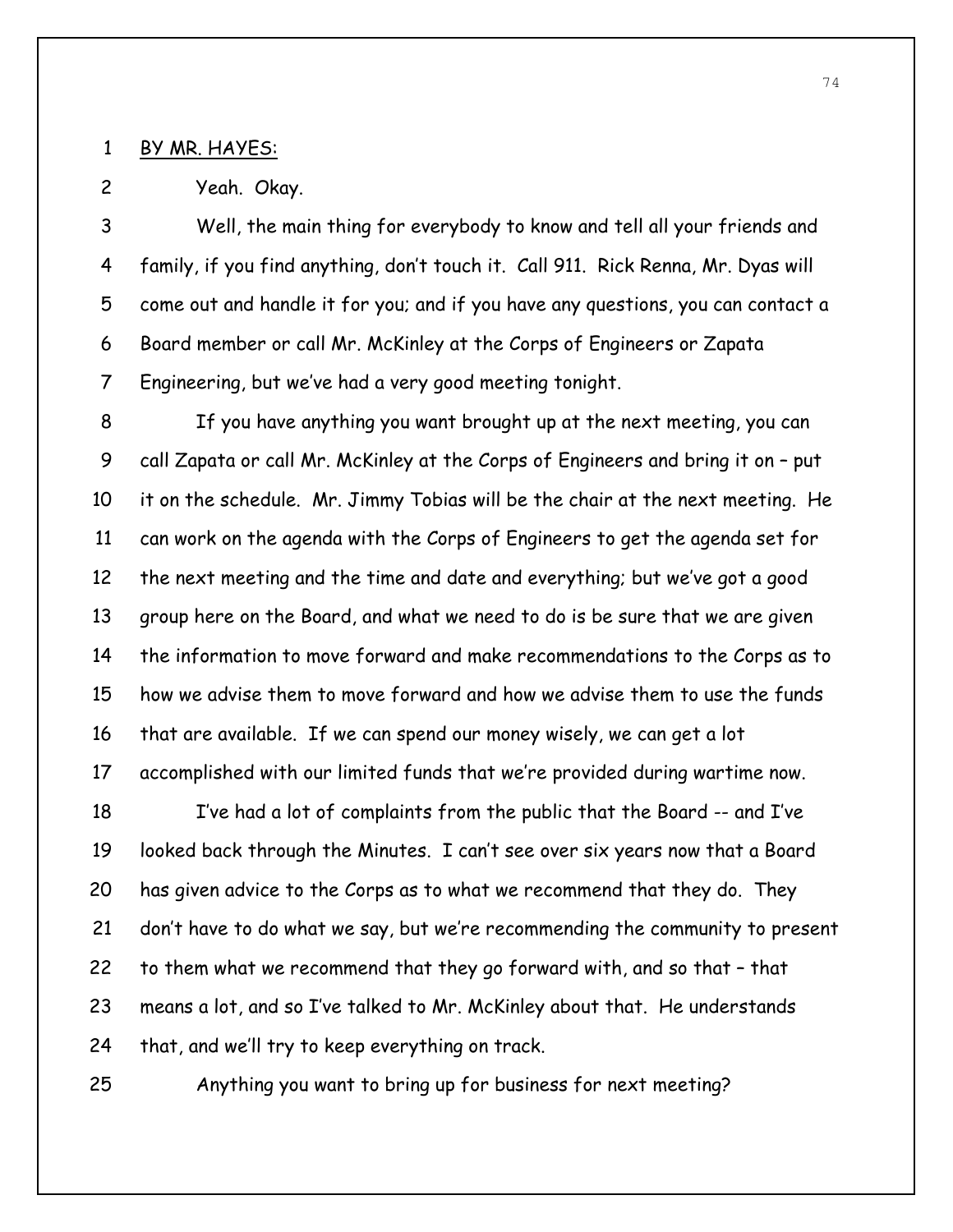1 BY MR. LANE:

2 I have a question before we go for -- I guess for you, Gary.

3 BY MR. HAYES:

4 Okay.

5 BY MR. LANE:

6 This member here, I think we just – we stepped away from the diversity 7 issue of no diverse members on this Board. I guess my question is, if this 8 member who was a diverse candidate steps away or doesn't show up for the next 9 meeting, will she be replaced and could we recommend somebody who would take 10 that person's place?

11 BY MR. HAYES:

12 Well, the way – I think the way the By-laws reads, that person can

13 recommend somebody to take her place.

14 BY MR. LANE:

15 But we haven't been able to contact her. Is that right, Suzy?

#### 16 BY MS. CANTOR-MCKINNEY:

17 Right, I have tried on the email that was on her application, multiple

18 phone numbers and internet searches and have not been able to contact her.

19 BY MR. LANE:

20 Okay.

## 21 BY MS. CANTOR-MCKINNEY:

22 So ---

23 BY MR. LANE:

24 So as I read the By-laws, it states that replacing members would be 25 sought from those individuals who were first notified at non-selection.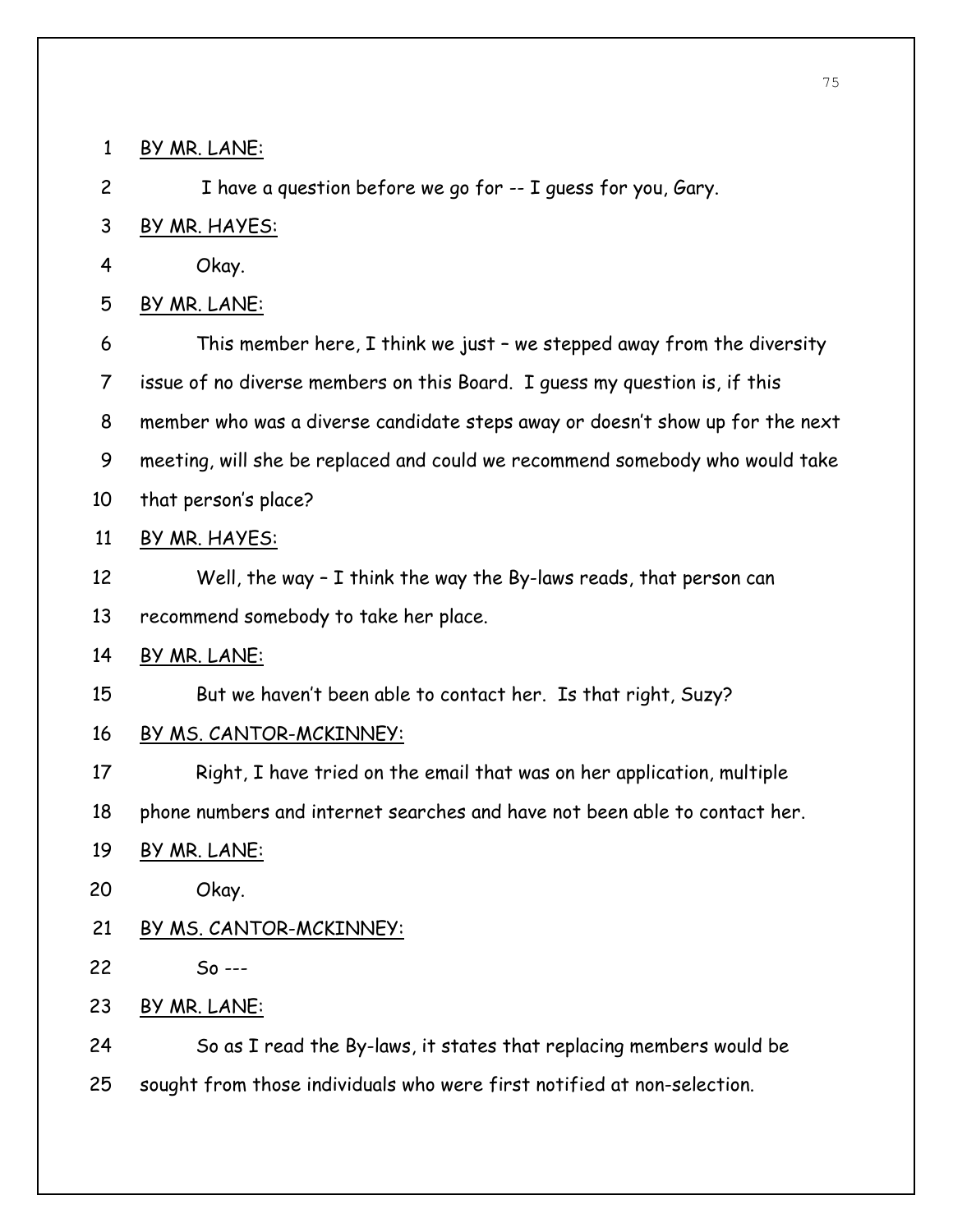- 1 So we have to go back through the applications.
- 2 BY MS. CANTOR-MCKINNEY:
- 3 Everyone who applied was selected, so we do not have any non-selected 4 individuals.
- 5 BY MR. LANE:
- 6 So I guess my question for the Board is then do we go out and do public
- 7 interest as to replace this person?
- 8 BY MR. LITTLEJOHN:
- 9 I think we can encourage people to apply. Is that right?
- 10 BY MS. CANTOR-MCKINNEY:
- 11 We can do that.
- 12 BY MR. HAYES:
- 13 That's something we don't have in our By-laws.
- 14 BY MR. GIBSON:
- 15 Until she's officially not on the Board, we don't have anything to do.
- 16 BY MR. LANE:
- 17 So when ---
- 18 BY MS. CANTOR-MCKINNEY:
- 19 And ---
- 20 BY MR. LANE:
- 21 When is that?
- 22 BY MS. CANTOR-MCKINNEY:
- 23 And ---
- 24 BY MR. HAYES:
- 25 Well, it's in the By-laws, too, I think.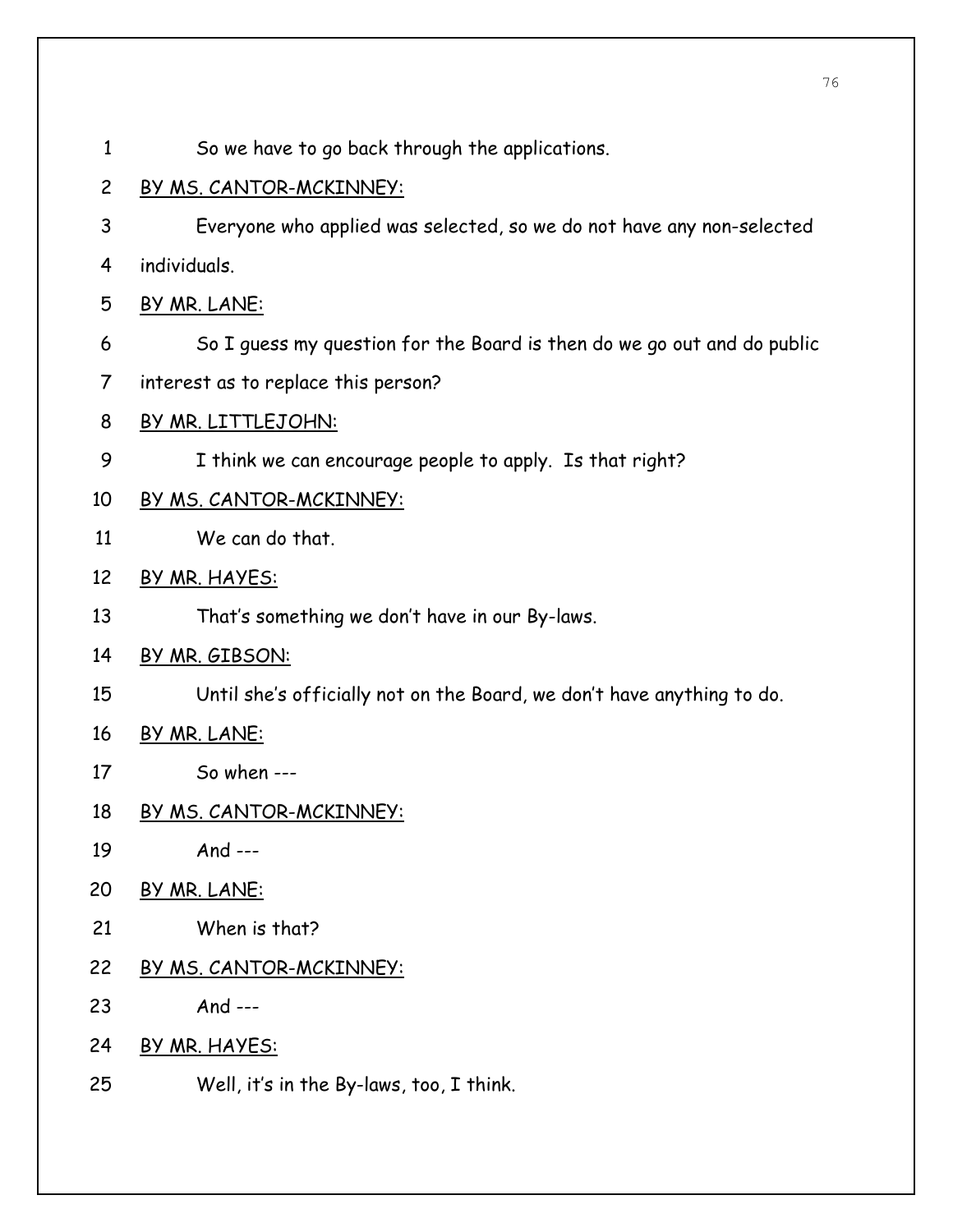1 BY MS. CANTOR-MCKINNEY: 2 --- as to unexcused absences, I believe is – I think it is actually three. 3 BY MR. HAYES: 4 And we have to mail her a letter or something? 5 BY MR. LITTLEJOHN: 6 Three being --- 7 BY MS. CANTOR-MCKINNEY: 8 Non-approved --- 9 BY MR. LANE: 10 And it also says that RAB member may be removed from the Board by a 11 majority vote. Could we vote tonight, if we can't contact this person, to be 12 replaced? 13 I'm just asking. I'm - I'm the young guy here. 14 BY MR. HAYES: 15 I think it states in there. 16 BY MR. LANE: 17 I'm in human resources, so when I look at an organization, I think 18 diversity does speak. 19 BY MR. SPIETH: 20 Notwithstanding all of the formalities, if anybody in this group in the 21 audience today is interested, and if this person for some reason or another 22 doesn't show up, can they just tell you that, "Hey, I'd be interested if a vacancy 23 occurs"? 24 BY MS. CANTOR-MCKINNEY: 25 And I would give them an application.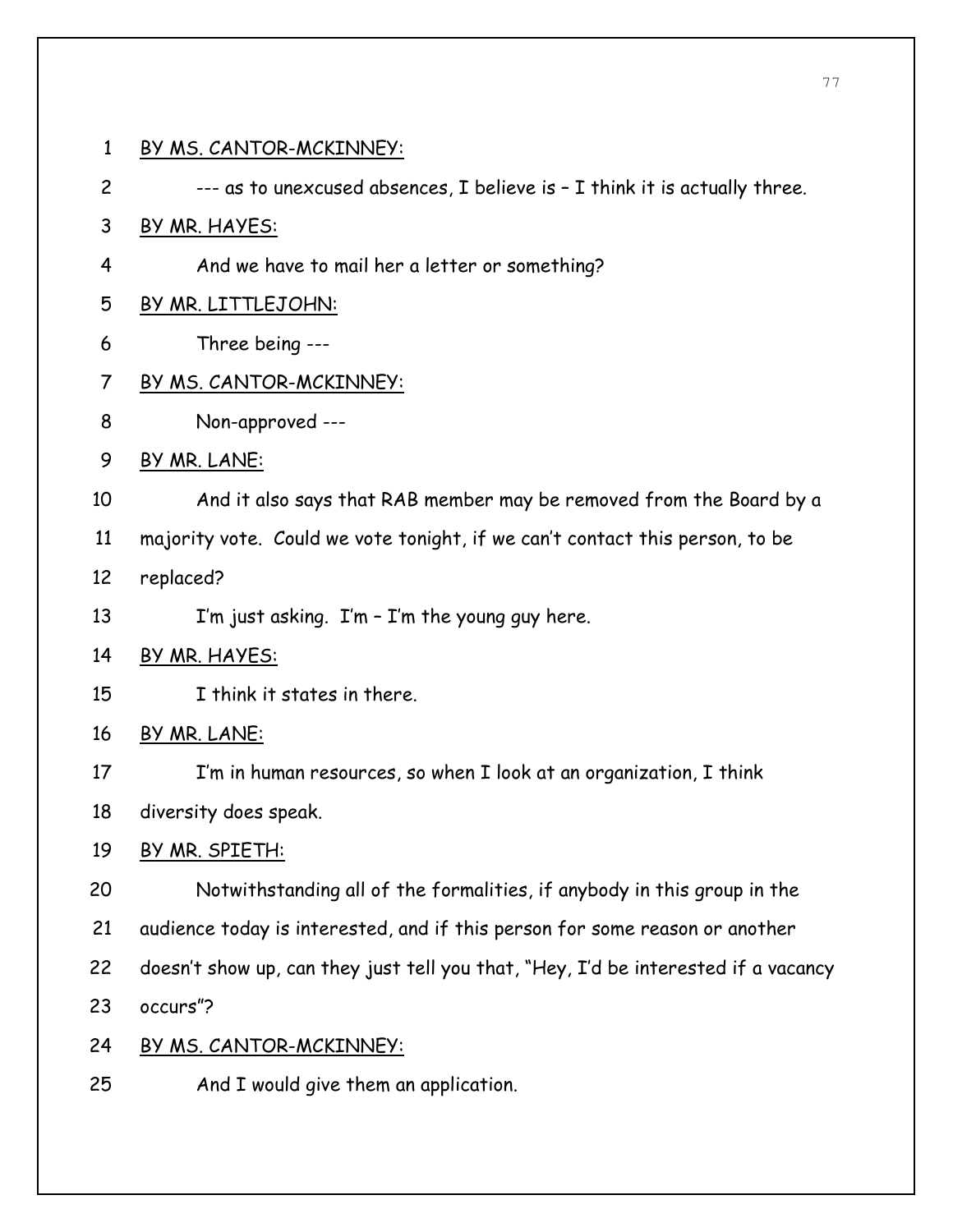- 1 That application does go to the Corps of Engineers, so ---
- 2 BY MR. SPIETH:
- 3 And they could do that tonight?
- 4 BY MS. CANTOR-MCKINNEY:
- 5 Yes, they can.
- 6 BY MR. SPIETH:
- 7 They could say, "I, Joe Blow, would be interested in," ---
- 8 BY MS. CANTOR-MCKINNEY:
- 9 And I ---
- 10 BY MR. SPIETH:
- 11 --- "being on this Board," and come and see you or Gary or somebody and
- 12 take their name, rank and serial number, and take an application.
- 13 BY MS. CANTOR-MCKINNEY:
- 14 They'd have to complete an application just so we have that document,
- 15 and the applications ---
- 16 BY MR. SPIETH:
- 17 Okay.
- 18 BY MS. CANTOR-MCKINNEY:
- 19 --- on the website. Actually there are some in the library.
- 20 BY MR. SPIETH:
- 21 But they could do it tonight. They don't have to go to the website.
- 22 BY MS. CANTOR-MCKINNEY:
- 23 I don't I don't have a hard copy of the application.
- 24 BY MR. SPIETH:
- 25 They could tell give their name and address.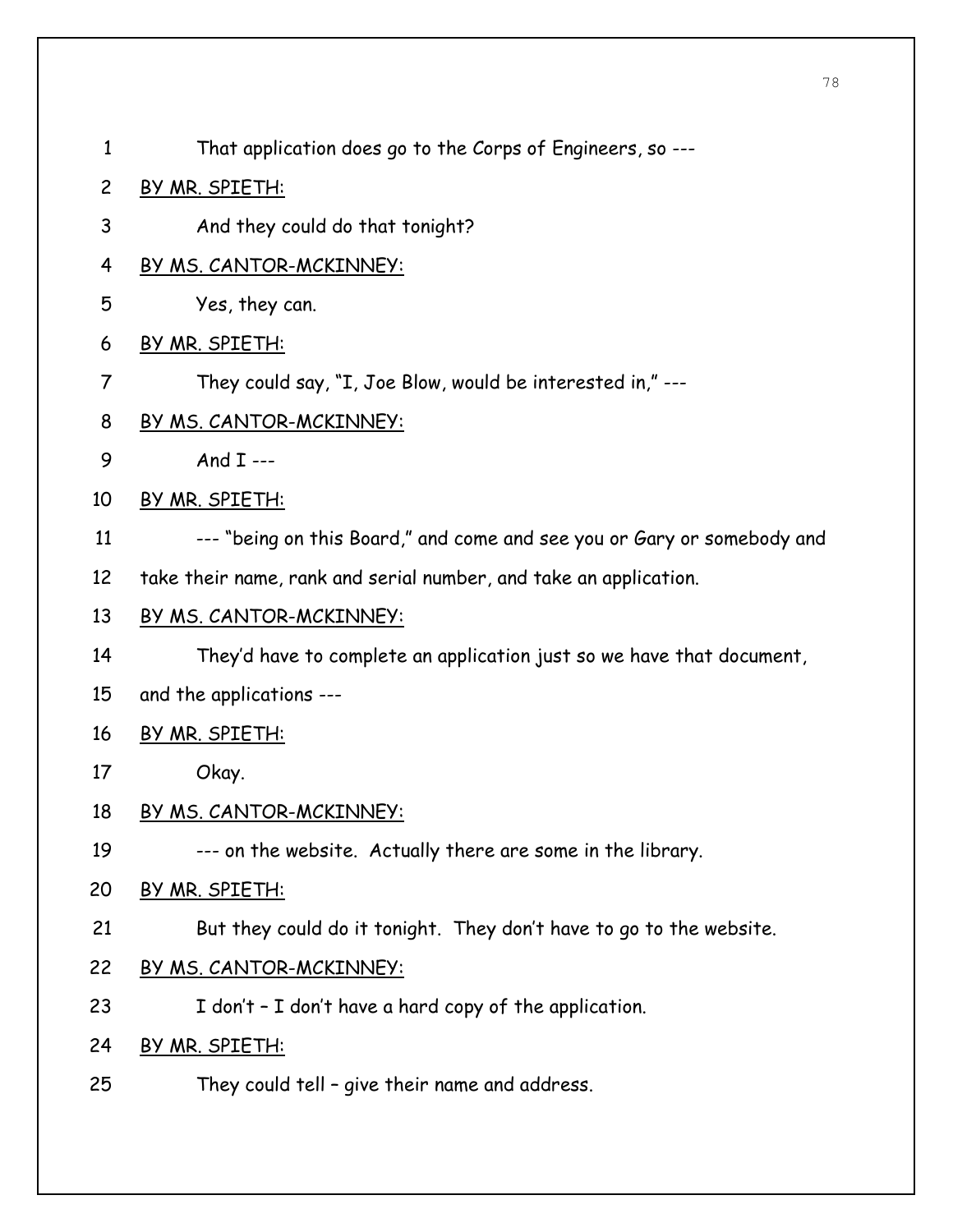- 1 BY MS. CANTOR-MCKINNEY:
- 2 And I could get them an application.
- 3 BY MR. SPIETH:
- 4 Right.
- 5 BY MS. CANTOR-MCKINNEY:
- 6 An application to fill out.
- 7 BY MR. SPIETH:
- 8 So I say anybody in the audience who is interested in being on this
- 9 Board, ---
- 10 BY MS. CANTOR-MCKINNEY:
- 11 If the Board would like to replace her.
- 12 BY MR. SPIETH:
- 13 --- come over to you and give their name, rank and serial number.
- 14 BY MR. COLE:
- 15 I've got the name.
- 16 BY MS. CANTOR-MCKINNEY:
- 17 So does the ---
- 18 BY MR. SPIETH:
- 19 Ahead of the game.
- 20 BY MS. CANTOR-MCKINNEY:
- 21 Does the Board agree to ---
- 22 BY MR. LANE:
- 23 Yes, semi-circle.
- 24 BY MS. CANTOR-MCKINNEY:
- 25 --- back fill that position?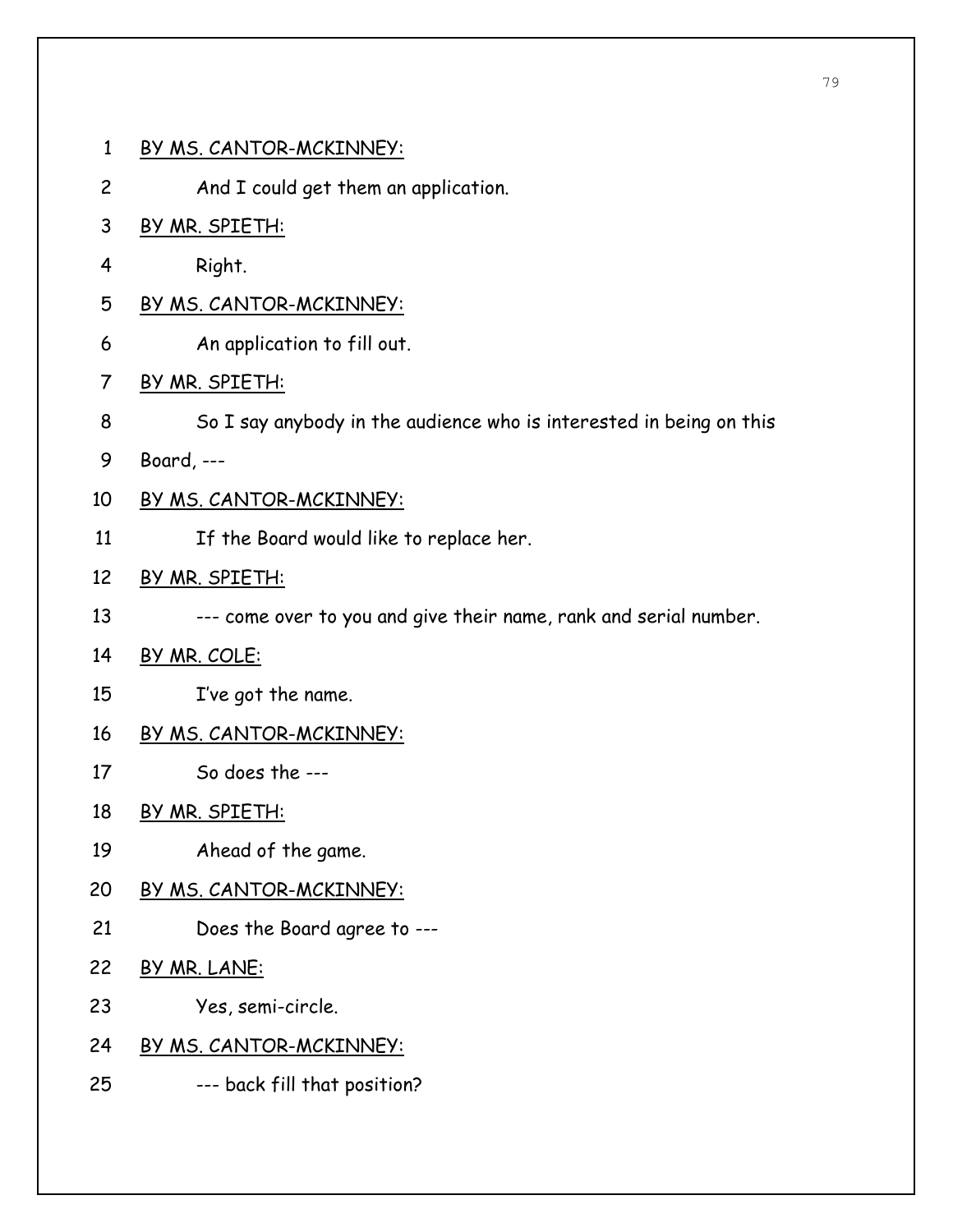1 BY MR. LANE:

2 Do – do I need to propose a motion?

- 3 BY MS. CANTOR-MCKINNEY:
- 4 Yes, sir.
- 5 BY MR. HAYES:
- 6 Well, we need to see what the By-laws says about ---
- 7 BY MR. GIBSON:
- 8 It says three meetings I think is what it says.
- 9 BY MR. LANE:
- 10 But it also says the member may be removed by a majority vote from the
- 11 RAB.
- 12 BY MR. HAYES:
- 13 But that's somebody who has not has done something that's not
- 14 beneficial to the Board or ---
- 15 BY MR. LANE:
- 16 But missing two meetings.
- 17 BY MS. CANTOR-MCKINNEY:

18 In all these months, I mean I will be honest, in all these months this

19 individual has not contacted us after she submitted her application. I've got,

- 20 you know, the mailings aren't getting through to her, phone number is
- 21 disconnected. The internet is kicking back on her email addresses.
- 22 If she was sincerely interested, we have enough information out there to 23 contact us that I would think perhaps that she would have let us know. So ---
- 24 BY MR. LANE:
- 25 So does that ---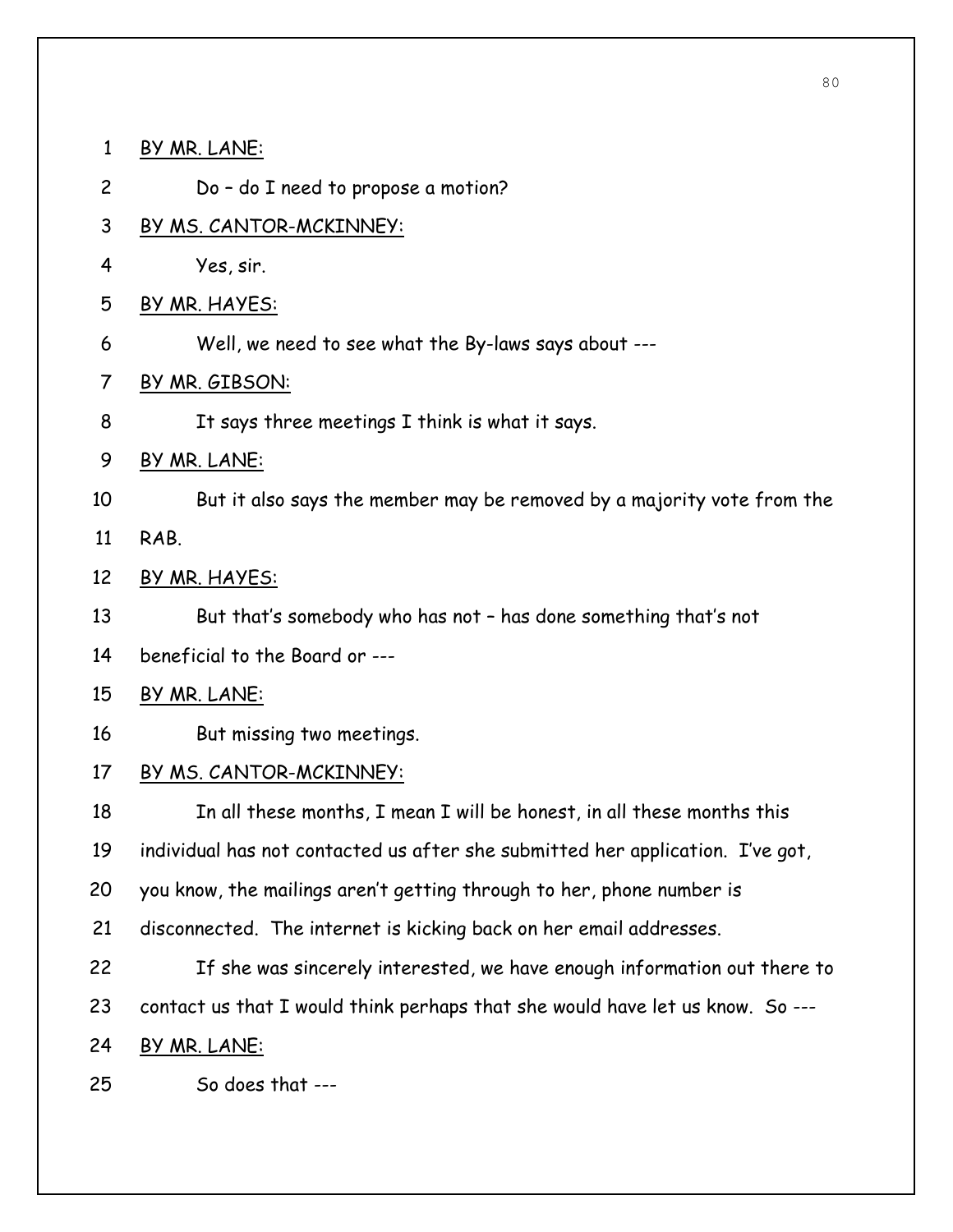#### 1 BY MS. CANTOR-MCKINNEY:

2 --- the Board needs to decide whether we ---

#### 3 BY MR. HAYES:

4 Do we want to make a motion or ---

#### 5 BY MS. CANTOR-MCKINNEY:

6 --- wait another meeting or ---

#### 7 BY MR. LITTLEJOHN:

8 Is there room to add one more person without ---

#### 9 BY MR. HAYES:

10 We've got up to 20.

#### 11 BY MR. LITTLEJOHN:

- 12 We've got up to 20, so just go ahead and take an application and add one
- 13 more, and then we can make the decision at the next meeting.
- 14 BY MS. CANTOR-MCKINNEY:
- 15 If the Board would like to add one more for diversity, then you would
- 16 need to vote on that.

#### 17 BY MR. HAYES:

18 Well, I don't think we have to just say for diversity ---

#### 19 BY MR. LITTLEJOHN:

20 For diversity we want to add one more person.

### 21 BY MR. HAYES:

- 22 --- if one more wants to ---
- 23 BY MS. CANTOR-MCKINNEY:
- 24 No, you are adding it for a reason, Gary, because the Board is set. The
- 25 Board has been selected by the Corps of Engineers.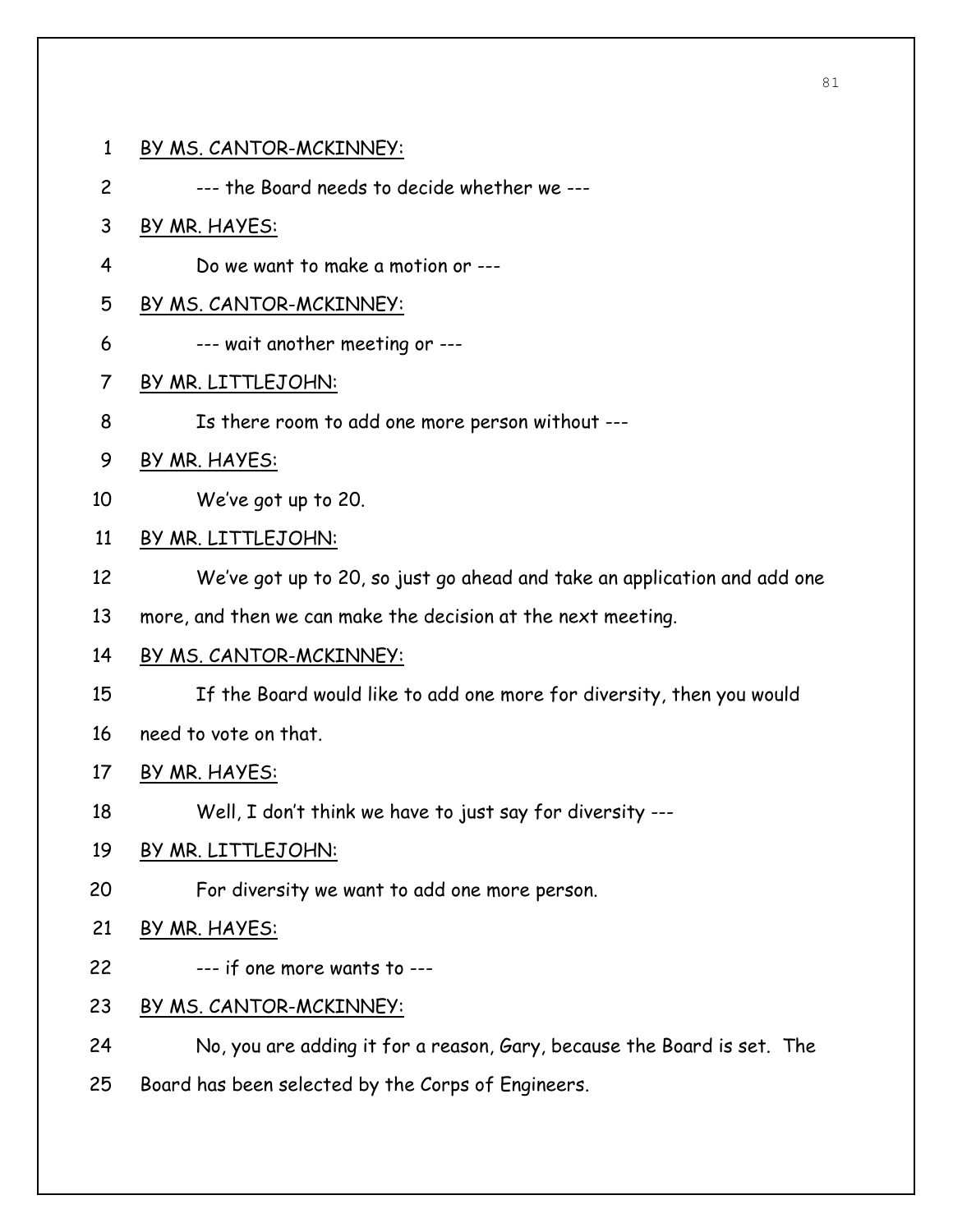1 BY MR. LITTLEJOHN: 2 Okay. 3 BY MS. CANTOR-MCKINNEY: 4 Otherwise this wouldn't have been brought up. 5 BY MR. GIBSON: 6 I think it would be simpler just to follow the By-laws we adopted earlier 7 and go from there. Send a letter to her. When you get it back, --- 8 BY MS. CANTOR-MCKINNEY: 9 I can send a certified letter. 10 BY MR. GIBSON: 11 Send a certified letter, and then we go from there. 12 BY MR. HAYES: 13 And if she doesn't show up to the next meeting, we'll write a letter? 14 BY MR. GIBSON: 15 No, the letter goes out now. After two meetings. 16 BY MR. HAYES: 17 After two meetings. Okay. 18 BY MR. GIBSON: 19 The letter goes out, and at the next meeting we will act on it. 20 BY MR. HAYES: 21 Okay. Is there any more discussion on that? 22 Does everybody agree on that? 23 Okay. All right. I believe that's got it. We've had a good meeting. I 24 entertain a motion to adjourn. 25 BY MR. MULLINAX: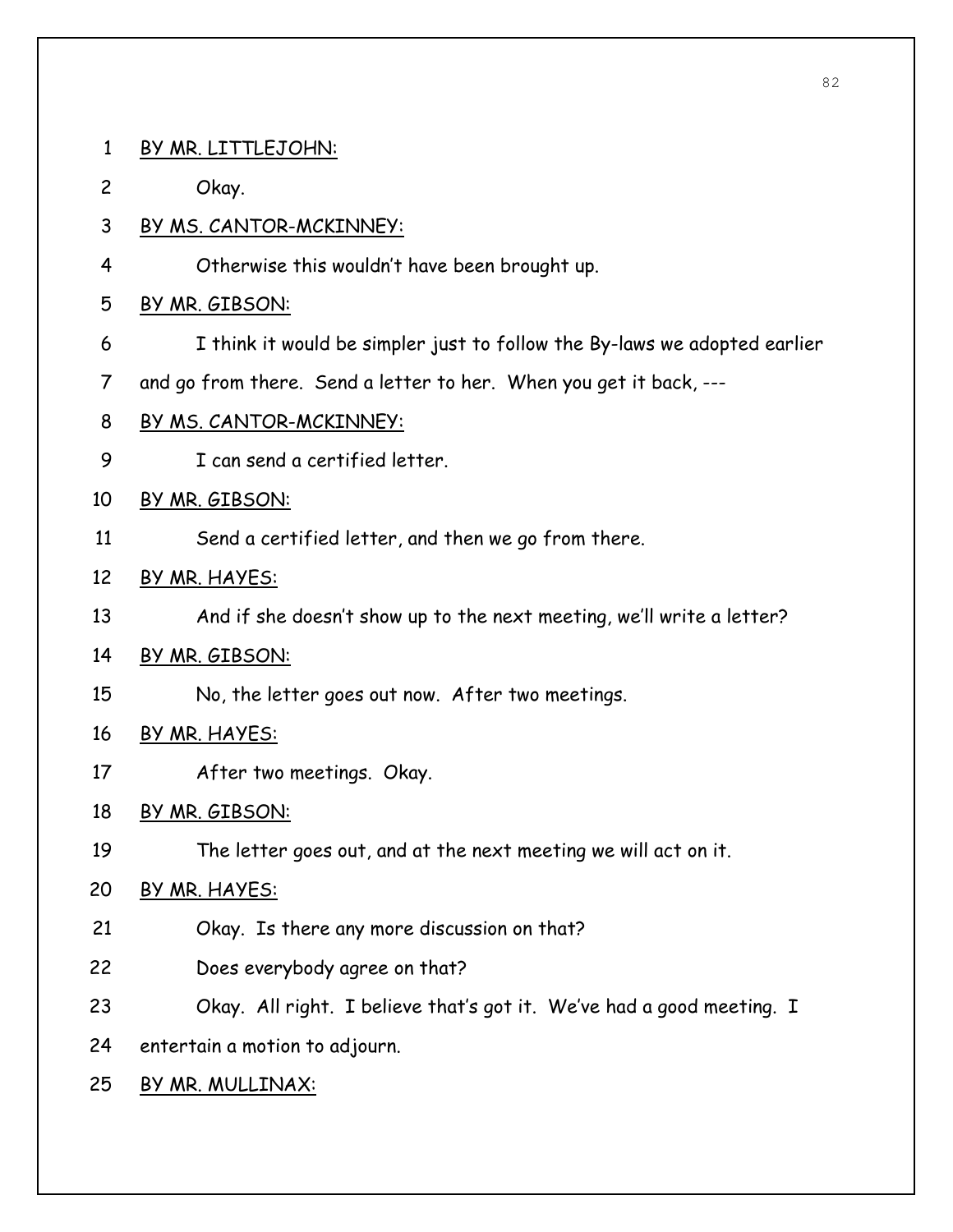- 1 Make a motion we adjourn.
- 2 BY MR. HAYES:
- 3 Second?
- 4 BY MR. GIBSON:
- 5 Second.
- 6 BY MR. HAYES:
- 7 Okay. Second. All right. You all have a good night. Be safe. Thank you
- 8 for coming.
- 9 (MEETING ADJOURNED AT 8:10 p.m.)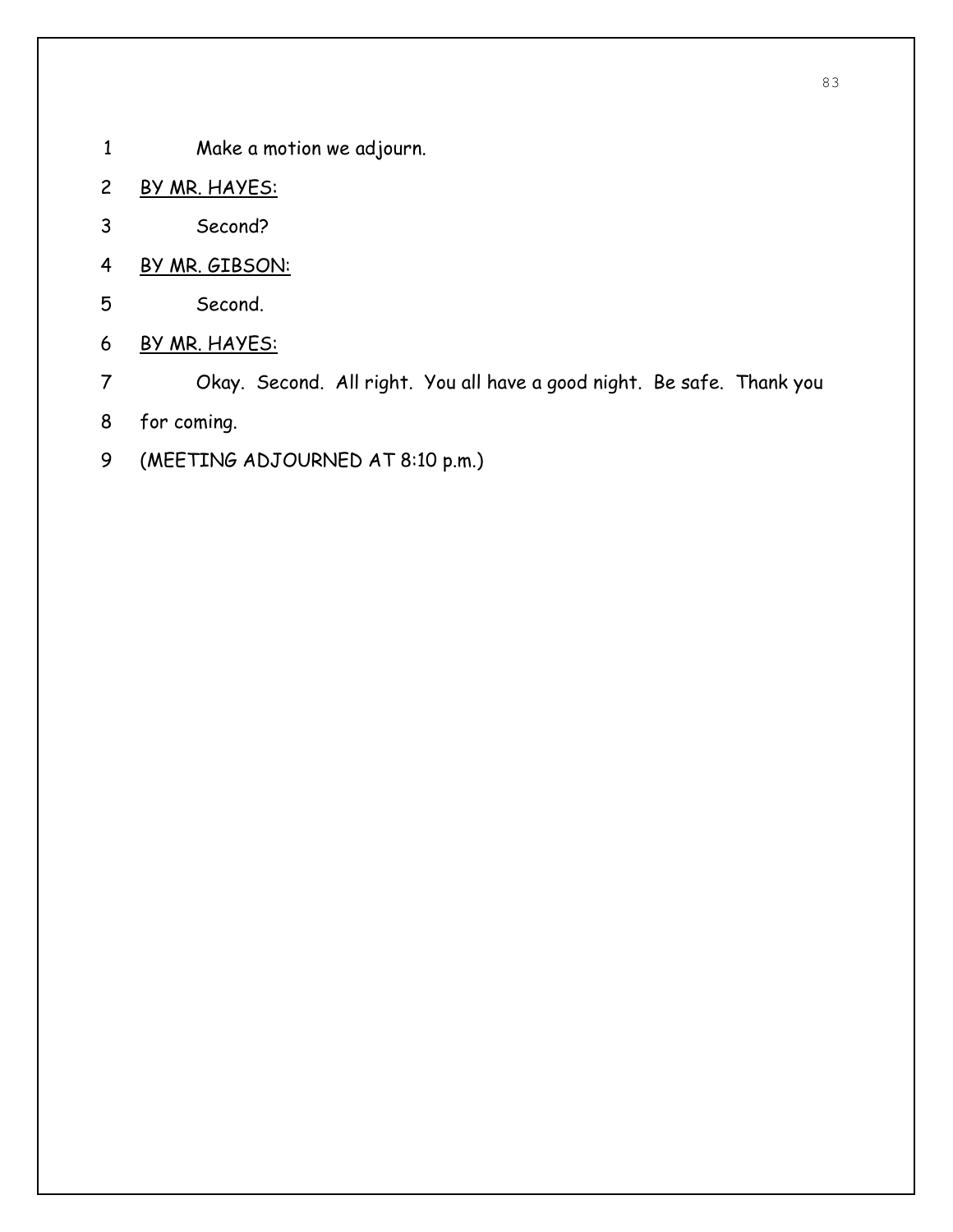



## **Restoration Advisory Board March 14, 2007 6:30 PM**

## **SC School for the Deaf and the Blind Spartanburg, South Carolina**

# **Meeting Agenda**

| <b>ZAPATAENGINEERING</b> |
|--------------------------|

Adjourn

Your attendance and participation are encouraged for the success of this important project!